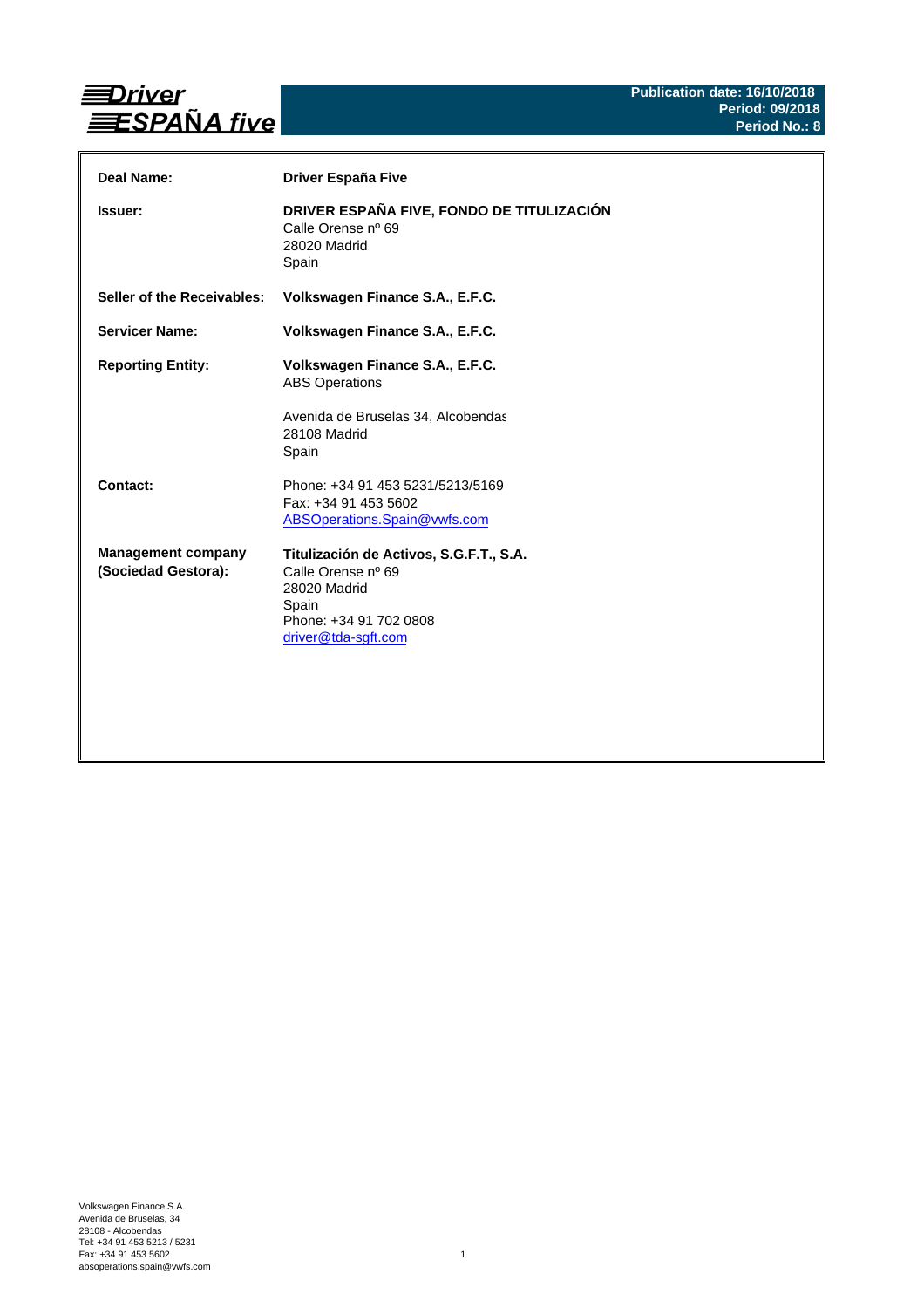

| Page            | <b>Table of contents</b>                                                                          |
|-----------------|---------------------------------------------------------------------------------------------------|
|                 | 2 Contents                                                                                        |
|                 | <b>Deal Overview</b>                                                                              |
|                 | 4 Deal Overview: Counterparties I.                                                                |
|                 | Deal Overview: Counterparties II.                                                                 |
|                 | Information regarding the Notes I.                                                                |
|                 | Information regarding the Notes II.                                                               |
|                 | <b>Credit Enhancement</b>                                                                         |
| 9               | <b>Swap/Waterfall</b>                                                                             |
| 10 <sup>1</sup> | <b>Run Out Schedule</b>                                                                           |
|                 | <b>Amortisation Notes</b>                                                                         |
|                 | 12 Defaults/ Performance Trigger                                                                  |
| 13              | <b>Overview Outstanding Contracts</b>                                                             |
|                 | 14 Information on the retention of net economic interest                                          |
| 15              | <b>Delinquent Contracts</b>                                                                       |
| 16              | <b>Defaulted Contracts</b>                                                                        |
| 17              | <b>Recovery Contracts</b>                                                                         |
| 18              | Prepayments                                                                                       |
| 19              | <b>Poolinformation I. - Down Payments</b>                                                         |
| 20              | Poolinformation II. - Customer Type and Type of Payment                                           |
| 21              | Poolinformation III. - Obligor Concentration                                                      |
|                 | Poolinformation IV. - Distribution by Outstanding Discounted Balance and Original Nominal Balance |
|                 | Poolinformation V. - Interest Rate paid by the Receivable Debtor                                  |
|                 | 24 Poolinformation VI. - Distribution by Original Term, Remaining Term and Seasoning              |
| 25              | Poolinformation VII. - Credit Type and Type of Car                                                |
| 26              | Poolinformation VIII. - Distribution by Vehicle Makes and Models                                  |
|                 | Poolinformation IX. - Geographic Distribution                                                     |
|                 | 28 Poolinformation X. - Motor Type                                                                |
| 29              | Poolinformation XI - Loan Level Data                                                              |
|                 | 30 Glossary                                                                                       |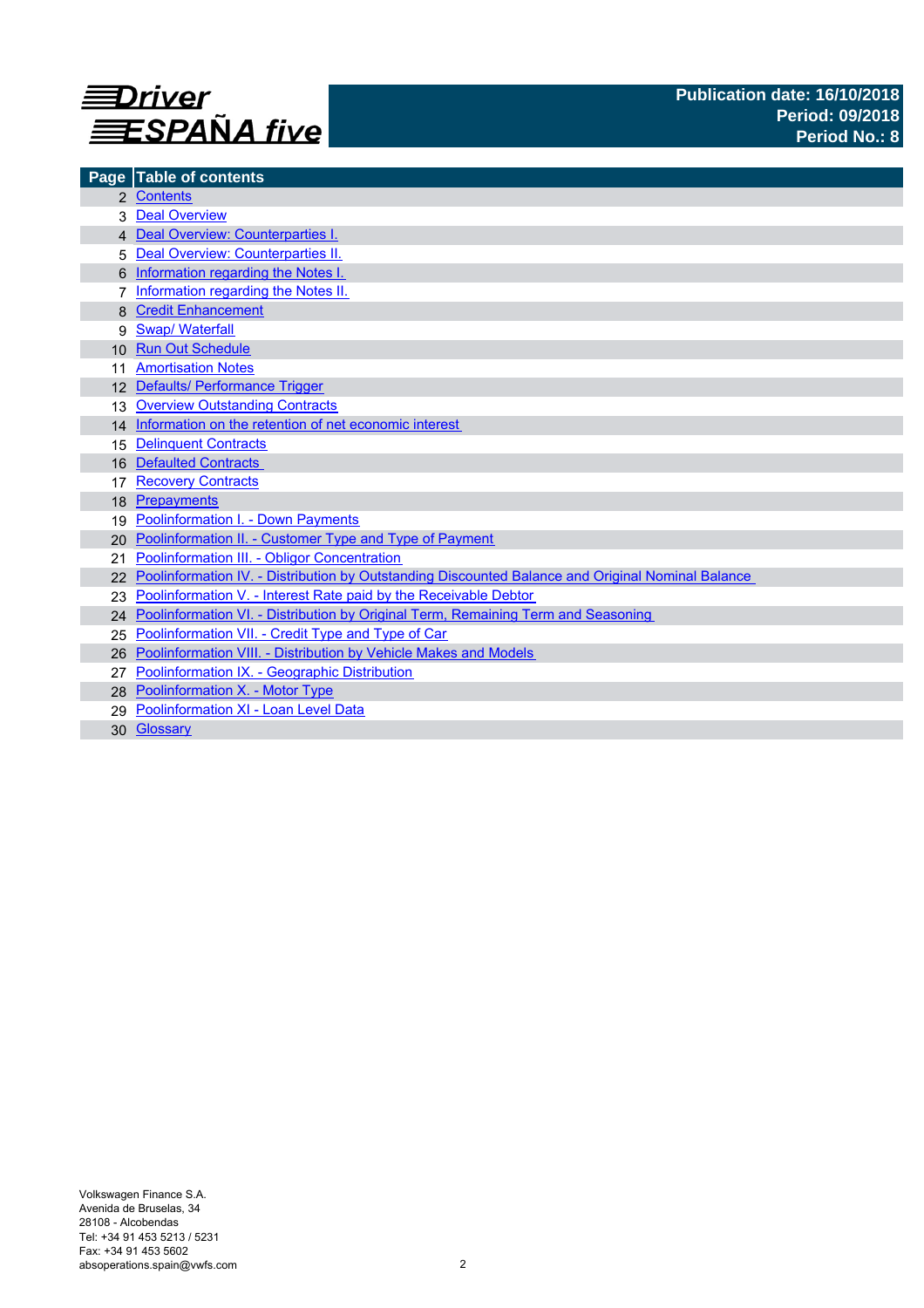

**Deal Overview**

| <b>Deal Overview</b>            |                                 |       |            |                          |    |
|---------------------------------|---------------------------------|-------|------------|--------------------------|----|
| Cut Off Date:                   | 31/01/2018                      |       |            |                          |    |
| <b>Issue Date:</b>              | 27/02/2018 Legal Maturity Date: |       | 21/04/2028 |                          |    |
| Reporting period:               | September                       |       |            |                          |    |
| Reporting date:                 | 16/10/2018                      |       |            |                          |    |
| <b>Reporting Frequency:</b>     | monthly                         |       |            |                          |    |
| Period No.:                     | 8                               |       |            |                          |    |
| Payment date:                   | 22/10/2018                      |       |            |                          |    |
| Next payment date:              | 21/11/2018                      |       |            |                          |    |
| Asset collection period:        | 01/09/2018                      | until | 30/09/2018 |                          |    |
| <b>Interest Accrual Period:</b> | 21/09/2018                      | until |            | 22/10/2018 Days accrued: | 31 |
| Note Payment Period:            | 21/09/2018                      | until | 22/10/2018 |                          |    |

## **Poolinformation at Cut Off Date**

|                                   | Number of<br><b>Contracts</b> | Outstanding<br><b>Discounted Principal</b><br><b>Balance</b> | <b>Outstanding Nominal</b><br><b>Balance</b> |
|-----------------------------------|-------------------------------|--------------------------------------------------------------|----------------------------------------------|
| Outstanding Pool                  | 86.320                        | 1.000.002.231.57                                             | 1.029.405.033.97 €                           |
| <b>Repurchased Loan Contracts</b> |                               |                                                              | 0.00 €                                       |

| <b>Credit Type</b>    | (%)          | <b>Outstanding</b><br><b>Balance</b> | Percentage of Loans Discounted Principal Percentage of Balance (%) |
|-----------------------|--------------|--------------------------------------|--------------------------------------------------------------------|
| Auto Credit           | 12.93%       | 88.987.892.58                        | 8.90%                                                              |
| <b>Classic Credit</b> | 87.07%       | 911.014.338.99                       | 91,10%                                                             |
| <b>Total</b>          | $ 100,00\% $ | 1.000.002.231,57 €                   | 100,00%                                                            |

| <b>Type of Car</b> | <b>Percentage of Loans</b><br>(%) | <b>Outstanding</b><br><b>Balance</b> | Discounted Principal   Percentage of Balance (%) |  |
|--------------------|-----------------------------------|--------------------------------------|--------------------------------------------------|--|
| <b>New</b>         | 83,06%                            | 824.396.601,44                       | 82.44%                                           |  |
| Used               | 16.94%                            | 175.605.630.13                       | 17.56%                                           |  |
| <b>Total</b>       | 100,00%                           | $1.000.002.231.57 \in$               | 100,00%                                          |  |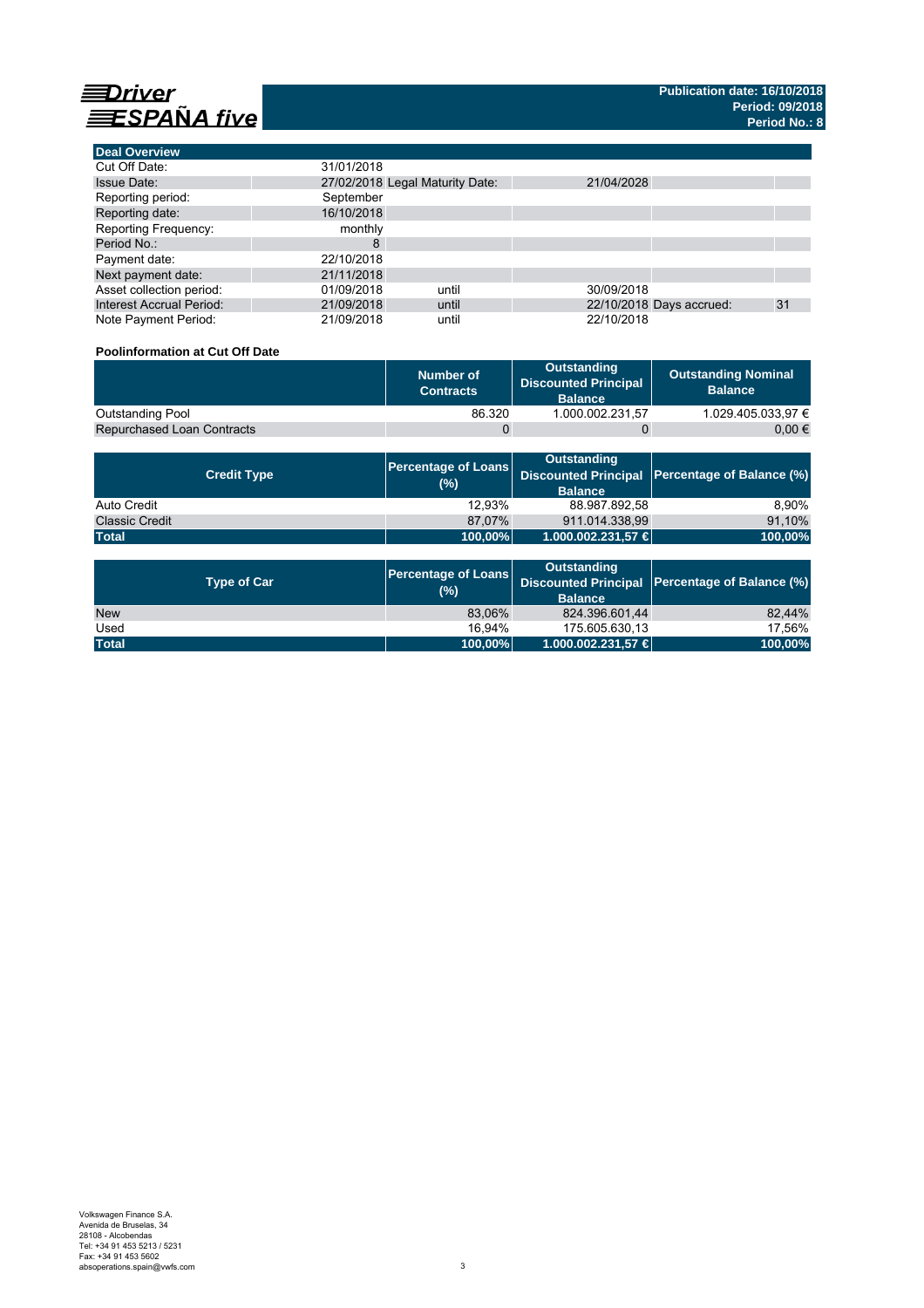| Transaction Events, Trigger & Rating Overview<br><b>Clean-Up Call Condition</b><br><b>Repurchase of Receivables</b><br>If a repurchase of receivables occurred, it wouldonly result from non-eligibility as of the respective Cut Off Date (which has been discovered at a later stage).<br><b>Credit Enhancement Increase Condition</b><br><b>Cumulative Gross Loss Ratio</b><br><b>Targeted Overcollateralisation Percentage</b><br>Level 1 Credit Enhancement Increase Condition -<br>Level 2 Credit Enhancement Increase Condition<br><b>Transaction Party Replacements</b> | <b>Current Period</b><br>Previous Periods<br>Total | Number of contracts<br>Initial OC @ Poolcut<br><b>Current OC Level</b><br><b>Current Target OC</b><br>Regular Target OC<br>Level 1 Target OC<br>Level 2 Target OC<br>OC = Asset Overcollateralisation |                   | <b>Current Outstanding</b><br>Discounted Portfolio<br>79,66% | Min. Outstanding<br>Discounted Portfolio<br>Outstanding Discounted<br>Balance<br>0,05420%<br><b>Class A</b><br>11,20%<br>14,16%<br>21,00%<br>21,00%<br>25,00%<br>100,00%<br>until that for February 2020(inclusive) | 10,00%<br><b>Class B</b><br>8,60%<br>10,89%<br>14,50%<br>14,50%<br>18,00%<br>100,00%<br>Cumulative Gross Loss Ratio exceeds (i) 1.8% on any Payment Date prior to or<br>during May 2019 (included); or (ii) 4.00% for any Payment Date after May 2019 and | <b>Re-Purchase Price</b> |                       |                   | $\boldsymbol{n}$ |                    |                                      |               |  |
|---------------------------------------------------------------------------------------------------------------------------------------------------------------------------------------------------------------------------------------------------------------------------------------------------------------------------------------------------------------------------------------------------------------------------------------------------------------------------------------------------------------------------------------------------------------------------------|----------------------------------------------------|-------------------------------------------------------------------------------------------------------------------------------------------------------------------------------------------------------|-------------------|--------------------------------------------------------------|---------------------------------------------------------------------------------------------------------------------------------------------------------------------------------------------------------------------|-----------------------------------------------------------------------------------------------------------------------------------------------------------------------------------------------------------------------------------------------------------|--------------------------|-----------------------|-------------------|------------------|--------------------|--------------------------------------|---------------|--|
|                                                                                                                                                                                                                                                                                                                                                                                                                                                                                                                                                                                 |                                                    |                                                                                                                                                                                                       |                   |                                                              |                                                                                                                                                                                                                     |                                                                                                                                                                                                                                                           |                          |                       |                   |                  |                    |                                      |               |  |
|                                                                                                                                                                                                                                                                                                                                                                                                                                                                                                                                                                                 |                                                    |                                                                                                                                                                                                       |                   |                                                              |                                                                                                                                                                                                                     |                                                                                                                                                                                                                                                           |                          |                       |                   |                  |                    |                                      |               |  |
|                                                                                                                                                                                                                                                                                                                                                                                                                                                                                                                                                                                 |                                                    |                                                                                                                                                                                                       |                   |                                                              |                                                                                                                                                                                                                     |                                                                                                                                                                                                                                                           |                          |                       |                   |                  |                    |                                      |               |  |
|                                                                                                                                                                                                                                                                                                                                                                                                                                                                                                                                                                                 |                                                    |                                                                                                                                                                                                       |                   |                                                              |                                                                                                                                                                                                                     |                                                                                                                                                                                                                                                           |                          |                       |                   |                  |                    |                                      |               |  |
|                                                                                                                                                                                                                                                                                                                                                                                                                                                                                                                                                                                 |                                                    |                                                                                                                                                                                                       |                   |                                                              |                                                                                                                                                                                                                     |                                                                                                                                                                                                                                                           |                          |                       |                   |                  |                    |                                      |               |  |
|                                                                                                                                                                                                                                                                                                                                                                                                                                                                                                                                                                                 |                                                    |                                                                                                                                                                                                       |                   |                                                              |                                                                                                                                                                                                                     |                                                                                                                                                                                                                                                           |                          |                       |                   |                  |                    |                                      |               |  |
|                                                                                                                                                                                                                                                                                                                                                                                                                                                                                                                                                                                 |                                                    |                                                                                                                                                                                                       |                   |                                                              |                                                                                                                                                                                                                     |                                                                                                                                                                                                                                                           |                          |                       |                   |                  |                    |                                      |               |  |
|                                                                                                                                                                                                                                                                                                                                                                                                                                                                                                                                                                                 |                                                    |                                                                                                                                                                                                       |                   |                                                              |                                                                                                                                                                                                                     |                                                                                                                                                                                                                                                           |                          |                       |                   |                  |                    |                                      |               |  |
|                                                                                                                                                                                                                                                                                                                                                                                                                                                                                                                                                                                 |                                                    |                                                                                                                                                                                                       |                   |                                                              |                                                                                                                                                                                                                     |                                                                                                                                                                                                                                                           |                          |                       |                   |                  |                    |                                      |               |  |
|                                                                                                                                                                                                                                                                                                                                                                                                                                                                                                                                                                                 |                                                    |                                                                                                                                                                                                       |                   |                                                              |                                                                                                                                                                                                                     |                                                                                                                                                                                                                                                           |                          |                       |                   |                  |                    |                                      |               |  |
|                                                                                                                                                                                                                                                                                                                                                                                                                                                                                                                                                                                 |                                                    |                                                                                                                                                                                                       |                   |                                                              |                                                                                                                                                                                                                     |                                                                                                                                                                                                                                                           |                          |                       |                   |                  |                    |                                      |               |  |
|                                                                                                                                                                                                                                                                                                                                                                                                                                                                                                                                                                                 |                                                    |                                                                                                                                                                                                       |                   |                                                              |                                                                                                                                                                                                                     |                                                                                                                                                                                                                                                           |                          |                       |                   |                  |                    |                                      |               |  |
|                                                                                                                                                                                                                                                                                                                                                                                                                                                                                                                                                                                 |                                                    |                                                                                                                                                                                                       |                   |                                                              |                                                                                                                                                                                                                     |                                                                                                                                                                                                                                                           |                          |                       |                   |                  |                    |                                      |               |  |
|                                                                                                                                                                                                                                                                                                                                                                                                                                                                                                                                                                                 |                                                    |                                                                                                                                                                                                       |                   |                                                              |                                                                                                                                                                                                                     |                                                                                                                                                                                                                                                           |                          |                       |                   |                  |                    |                                      |               |  |
|                                                                                                                                                                                                                                                                                                                                                                                                                                                                                                                                                                                 |                                                    |                                                                                                                                                                                                       |                   |                                                              |                                                                                                                                                                                                                     |                                                                                                                                                                                                                                                           |                          |                       |                   |                  |                    |                                      |               |  |
|                                                                                                                                                                                                                                                                                                                                                                                                                                                                                                                                                                                 |                                                    |                                                                                                                                                                                                       |                   |                                                              |                                                                                                                                                                                                                     |                                                                                                                                                                                                                                                           |                          |                       |                   |                  |                    |                                      |               |  |
|                                                                                                                                                                                                                                                                                                                                                                                                                                                                                                                                                                                 |                                                    |                                                                                                                                                                                                       |                   |                                                              |                                                                                                                                                                                                                     |                                                                                                                                                                                                                                                           |                          |                       |                   |                  |                    |                                      |               |  |
|                                                                                                                                                                                                                                                                                                                                                                                                                                                                                                                                                                                 |                                                    |                                                                                                                                                                                                       |                   |                                                              |                                                                                                                                                                                                                     |                                                                                                                                                                                                                                                           |                          |                       |                   |                  |                    |                                      |               |  |
|                                                                                                                                                                                                                                                                                                                                                                                                                                                                                                                                                                                 |                                                    |                                                                                                                                                                                                       |                   |                                                              |                                                                                                                                                                                                                     |                                                                                                                                                                                                                                                           |                          |                       |                   |                  |                    |                                      |               |  |
|                                                                                                                                                                                                                                                                                                                                                                                                                                                                                                                                                                                 |                                                    |                                                                                                                                                                                                       |                   |                                                              |                                                                                                                                                                                                                     |                                                                                                                                                                                                                                                           |                          |                       |                   |                  |                    |                                      |               |  |
|                                                                                                                                                                                                                                                                                                                                                                                                                                                                                                                                                                                 |                                                    |                                                                                                                                                                                                       |                   |                                                              |                                                                                                                                                                                                                     |                                                                                                                                                                                                                                                           |                          |                       |                   |                  |                    |                                      |               |  |
|                                                                                                                                                                                                                                                                                                                                                                                                                                                                                                                                                                                 |                                                    |                                                                                                                                                                                                       |                   |                                                              |                                                                                                                                                                                                                     | Cumulative Gross Loss Ratio exceeds 8.0% for any Payment Date                                                                                                                                                                                             |                          |                       |                   | no               |                    |                                      |               |  |
|                                                                                                                                                                                                                                                                                                                                                                                                                                                                                                                                                                                 | Capacity of<br><b>Transaction Party</b>            | Date of Replacement                                                                                                                                                                                   |                   |                                                              | <b>Reason for Replacement</b>                                                                                                                                                                                       |                                                                                                                                                                                                                                                           |                          | <b>Replaced Party</b> |                   |                  | <b>Replaced by</b> |                                      |               |  |
|                                                                                                                                                                                                                                                                                                                                                                                                                                                                                                                                                                                 |                                                    |                                                                                                                                                                                                       |                   |                                                              |                                                                                                                                                                                                                     |                                                                                                                                                                                                                                                           |                          |                       |                   |                  |                    |                                      |               |  |
|                                                                                                                                                                                                                                                                                                                                                                                                                                                                                                                                                                                 |                                                    |                                                                                                                                                                                                       |                   |                                                              |                                                                                                                                                                                                                     |                                                                                                                                                                                                                                                           |                          |                       |                   |                  |                    |                                      |               |  |
| <b>Rating Information on relevant Transaction Parties</b>                                                                                                                                                                                                                                                                                                                                                                                                                                                                                                                       |                                                    |                                                                                                                                                                                                       |                   |                                                              |                                                                                                                                                                                                                     |                                                                                                                                                                                                                                                           |                          |                       |                   |                  |                    |                                      |               |  |
|                                                                                                                                                                                                                                                                                                                                                                                                                                                                                                                                                                                 |                                                    |                                                                                                                                                                                                       |                   |                                                              |                                                                                                                                                                                                                     |                                                                                                                                                                                                                                                           |                          |                       | Moody's           |                  |                    | S&P                                  |               |  |
|                                                                                                                                                                                                                                                                                                                                                                                                                                                                                                                                                                                 |                                                    | <b>Long Term</b>                                                                                                                                                                                      | <b>Short Tern</b> | Outlook                                                      | <b>Long Term</b>                                                                                                                                                                                                    | <b>Short Term</b>                                                                                                                                                                                                                                         | Outlook                  | <b>Long Term</b>      | <b>Short Term</b> | Outlook          | <b>Long Term</b>   | <b>Short Term</b>                    | Outlook       |  |
| <b>Account Bank:</b>                                                                                                                                                                                                                                                                                                                                                                                                                                                                                                                                                            |                                                    |                                                                                                                                                                                                       |                   |                                                              |                                                                                                                                                                                                                     |                                                                                                                                                                                                                                                           |                          |                       |                   |                  |                    |                                      |               |  |
| <b>BNP Paribas Securities Services</b>                                                                                                                                                                                                                                                                                                                                                                                                                                                                                                                                          |                                                    |                                                                                                                                                                                                       |                   |                                                              |                                                                                                                                                                                                                     |                                                                                                                                                                                                                                                           |                          |                       |                   |                  |                    |                                      |               |  |
| <b>Current Rating</b>                                                                                                                                                                                                                                                                                                                                                                                                                                                                                                                                                           |                                                    |                                                                                                                                                                                                       |                   |                                                              |                                                                                                                                                                                                                     |                                                                                                                                                                                                                                                           |                          | Aa <sub>3</sub>       | P-1               | <b>Stable</b>    | A                  | $A-1$                                | Stable        |  |
|                                                                                                                                                                                                                                                                                                                                                                                                                                                                                                                                                                                 |                                                    |                                                                                                                                                                                                       |                   |                                                              |                                                                                                                                                                                                                     |                                                                                                                                                                                                                                                           |                          | A <sub>2</sub>        | $P-1$             |                  | A                  |                                      |               |  |
| <b>Minimum required Rating</b><br>(if no short term Rating available, the higher long term rating                                                                                                                                                                                                                                                                                                                                                                                                                                                                               |                                                    |                                                                                                                                                                                                       |                   |                                                              |                                                                                                                                                                                                                     |                                                                                                                                                                                                                                                           |                          |                       |                   |                  |                    | $A-1$                                |               |  |
| is applicable)                                                                                                                                                                                                                                                                                                                                                                                                                                                                                                                                                                  |                                                    |                                                                                                                                                                                                       |                   |                                                              |                                                                                                                                                                                                                     |                                                                                                                                                                                                                                                           |                          |                       |                   |                  |                    |                                      |               |  |
|                                                                                                                                                                                                                                                                                                                                                                                                                                                                                                                                                                                 |                                                    |                                                                                                                                                                                                       |                   |                                                              |                                                                                                                                                                                                                     |                                                                                                                                                                                                                                                           |                          |                       |                   |                  |                    |                                      |               |  |
|                                                                                                                                                                                                                                                                                                                                                                                                                                                                                                                                                                                 |                                                    |                                                                                                                                                                                                       |                   |                                                              |                                                                                                                                                                                                                     |                                                                                                                                                                                                                                                           |                          |                       |                   |                  |                    |                                      |               |  |
|                                                                                                                                                                                                                                                                                                                                                                                                                                                                                                                                                                                 |                                                    |                                                                                                                                                                                                       |                   |                                                              |                                                                                                                                                                                                                     |                                                                                                                                                                                                                                                           |                          |                       |                   |                  |                    | <b>Required Rating:</b><br>fulfilled |               |  |
|                                                                                                                                                                                                                                                                                                                                                                                                                                                                                                                                                                                 |                                                    |                                                                                                                                                                                                       |                   |                                                              |                                                                                                                                                                                                                     |                                                                                                                                                                                                                                                           |                          |                       |                   |                  |                    |                                      |               |  |
|                                                                                                                                                                                                                                                                                                                                                                                                                                                                                                                                                                                 |                                                    |                                                                                                                                                                                                       | Fitch             |                                                              |                                                                                                                                                                                                                     | DBRS                                                                                                                                                                                                                                                      |                          |                       | Moody's           |                  |                    | S&P                                  |               |  |
|                                                                                                                                                                                                                                                                                                                                                                                                                                                                                                                                                                                 |                                                    | Long Term                                                                                                                                                                                             | <b>Short Ter</b>  | Outloo                                                       | Long Terr                                                                                                                                                                                                           | <b>Short Ten</b>                                                                                                                                                                                                                                          | Outlook                  | <b>Long Term</b>      | <b>Short Term</b> | Outlook          | <b>Long Term</b>   | <b>Short Term</b>                    | Outlook       |  |
| <b>Paying Agent</b>                                                                                                                                                                                                                                                                                                                                                                                                                                                                                                                                                             |                                                    |                                                                                                                                                                                                       |                   |                                                              |                                                                                                                                                                                                                     |                                                                                                                                                                                                                                                           |                          |                       |                   |                  |                    |                                      |               |  |
| <b>BNP Paribas Securities Services</b>                                                                                                                                                                                                                                                                                                                                                                                                                                                                                                                                          |                                                    |                                                                                                                                                                                                       |                   |                                                              |                                                                                                                                                                                                                     |                                                                                                                                                                                                                                                           |                          | Aa3                   | P-1               | <b>Stable</b>    | А                  | A-1                                  | <b>Stable</b> |  |
| <b>Current Rating</b><br><b>Minimum required Rating</b>                                                                                                                                                                                                                                                                                                                                                                                                                                                                                                                         |                                                    |                                                                                                                                                                                                       |                   |                                                              |                                                                                                                                                                                                                     |                                                                                                                                                                                                                                                           |                          |                       |                   |                  |                    |                                      |               |  |

|                                                                                                   |                         | Fitch                                                                                                                                                                                                                                                                                                                                              |         | <b>DBRS</b>      |                   | Moody's        |                  | S&P               |                |                  |                         |               |
|---------------------------------------------------------------------------------------------------|-------------------------|----------------------------------------------------------------------------------------------------------------------------------------------------------------------------------------------------------------------------------------------------------------------------------------------------------------------------------------------------|---------|------------------|-------------------|----------------|------------------|-------------------|----------------|------------------|-------------------------|---------------|
|                                                                                                   | <b>Long Term</b>        | <b>Short Term</b>                                                                                                                                                                                                                                                                                                                                  | Outlook | <b>Long Term</b> | <b>Short Term</b> | Outlook        | <b>Long Term</b> | <b>Short Term</b> | <b>Outlook</b> | <b>Long Term</b> | <b>Short Term</b>       | Outlook       |
| <b>Paying Agent</b>                                                                               |                         |                                                                                                                                                                                                                                                                                                                                                    |         |                  |                   |                |                  |                   |                |                  |                         |               |
| <b>BNP Paribas Securities Services</b>                                                            |                         |                                                                                                                                                                                                                                                                                                                                                    |         |                  |                   |                | Aa3              | $P-1$             | <b>Stable</b>  | А                | A-1                     | <b>Stable</b> |
| <b>Current Rating</b>                                                                             |                         |                                                                                                                                                                                                                                                                                                                                                    |         |                  |                   |                |                  |                   |                |                  |                         |               |
| <b>Minimum required Rating</b>                                                                    |                         |                                                                                                                                                                                                                                                                                                                                                    |         |                  |                   |                | A <sub>2</sub>   | $P-1$             |                | A                | $A-1$                   |               |
| (if no short term Rating available, the higher long term rating<br>is applicable)                 |                         |                                                                                                                                                                                                                                                                                                                                                    |         |                  |                   |                |                  |                   |                |                  |                         |               |
|                                                                                                   |                         |                                                                                                                                                                                                                                                                                                                                                    |         |                  |                   |                |                  |                   |                |                  |                         |               |
|                                                                                                   |                         | <b>Required Rating:</b>                                                                                                                                                                                                                                                                                                                            |         |                  |                   |                |                  |                   |                |                  |                         |               |
|                                                                                                   |                         |                                                                                                                                                                                                                                                                                                                                                    |         |                  |                   |                |                  |                   |                |                  | fulfilled               |               |
|                                                                                                   |                         |                                                                                                                                                                                                                                                                                                                                                    |         |                  |                   |                |                  |                   |                |                  |                         |               |
|                                                                                                   | S&P<br>Fitch<br>Moody's |                                                                                                                                                                                                                                                                                                                                                    |         |                  |                   |                |                  |                   |                | S&P              |                         |               |
|                                                                                                   |                         |                                                                                                                                                                                                                                                                                                                                                    |         |                  |                   |                |                  |                   |                |                  |                         |               |
|                                                                                                   | <b>Long Term</b>        | <b>Short Term</b>                                                                                                                                                                                                                                                                                                                                  | Outlook | <b>Long Term</b> | <b>Short Term</b> | <b>Outlook</b> | <b>Long Term</b> | <b>Short Term</b> | <b>Outlook</b> | <b>Long Term</b> | <b>Short Term</b>       | Outlook       |
| Swap Counterparty:<br><b>ING Bank N.V.</b>                                                        |                         |                                                                                                                                                                                                                                                                                                                                                    |         |                  |                   |                |                  |                   |                |                  |                         |               |
| <b>Current Rating</b>                                                                             |                         |                                                                                                                                                                                                                                                                                                                                                    |         | $A+$             | $A-1$             | <b>Stable</b>  | Aa <sub>3</sub>  | $P-1$             | <b>Stable</b>  |                  |                         |               |
|                                                                                                   |                         |                                                                                                                                                                                                                                                                                                                                                    |         |                  |                   |                |                  |                   |                |                  |                         |               |
|                                                                                                   |                         |                                                                                                                                                                                                                                                                                                                                                    |         |                  |                   |                |                  |                   |                |                  |                         |               |
| <b>Minimum required Rating</b><br>(if no short term Rating available, the higher long term rating |                         |                                                                                                                                                                                                                                                                                                                                                    |         |                  |                   |                |                  |                   |                |                  |                         |               |
| is applicable)                                                                                    |                         |                                                                                                                                                                                                                                                                                                                                                    |         |                  |                   |                |                  |                   |                |                  |                         |               |
|                                                                                                   |                         | If the Swap Counterparty does not have the Swap Counterparty Required Rating or the<br>rating is withdrawn for any reason, it shall                                                                                                                                                                                                                |         |                  |                   |                |                  |                   |                |                  | <b>Required Rating:</b> |               |
|                                                                                                   |                         | (i) posts an amount of collateral (in the form of cash and/or securities) as calculated in accordance with the Credit support Annex to each Swap Agreement; or<br>(ii) obtains a guarantee from an institution with a Swap Counterparty Required Rating; or                                                                                        |         |                  |                   |                |                  |                   |                |                  |                         |               |
|                                                                                                   |                         | (ii) assigns its rights and obligations under the Swap Agreement to a successor Swap Counterparty with a Swap Counterparty Required Rating; or<br>(iv) takes any other action that will allow it to maintain the rating of the Notes or to restore the rating of the Notes to the level it would have been at immediately prior to such downgrade. |         |                  |                   |                |                  |                   |                |                  | fulfilled               |               |
|                                                                                                   |                         | If none of the measures is taken within a given timespan, the Issuer may enter into new arrangements at its own initiative with another Swap Bank.                                                                                                                                                                                                 |         |                  |                   |                |                  |                   |                |                  |                         |               |
| Servicer:                                                                                         |                         |                                                                                                                                                                                                                                                                                                                                                    |         |                  |                   |                |                  |                   |                |                  |                         |               |
| Volkswagen Finance S.A.                                                                           |                         |                                                                                                                                                                                                                                                                                                                                                    |         |                  |                   |                |                  |                   |                |                  |                         |               |
| <b>Current Rating</b>                                                                             |                         |                                                                                                                                                                                                                                                                                                                                                    |         |                  |                   |                |                  | n.a.              | n.a.           | n.a.             | n.a.                    | n.a.          |
| <b>Minimum required Rating</b>                                                                    |                         |                                                                                                                                                                                                                                                                                                                                                    |         |                  |                   |                |                  |                   |                |                  |                         |               |
|                                                                                                   |                         |                                                                                                                                                                                                                                                                                                                                                    |         |                  |                   |                |                  |                   |                |                  |                         |               |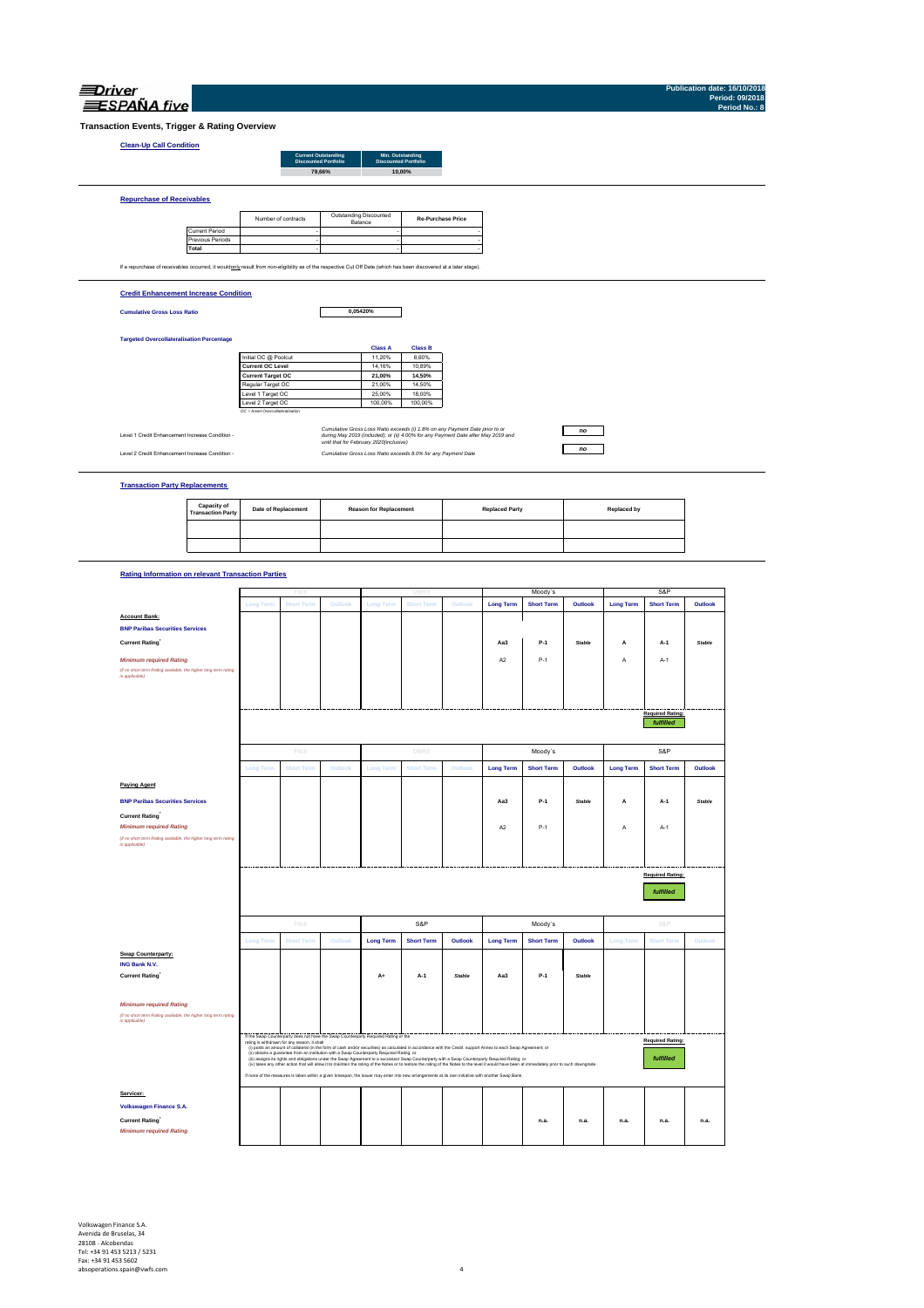

### **Deal Overview: Counterparties**

| <b>Joint Lead Managers:</b>                      | <b>ING Bank N.V.</b><br>Bijlmerplein 888<br>1102 MG, Amsterdam<br>The Netherlands                                                       |                                                                               | DZ BANK AG DEUTSCHE ZENTRAL<br>Platz der Republik<br>60325 Frankfurt am Main<br>Germany                                |
|--------------------------------------------------|-----------------------------------------------------------------------------------------------------------------------------------------|-------------------------------------------------------------------------------|------------------------------------------------------------------------------------------------------------------------|
| <b>Management company</b><br>(Sociedad Gestora): | Titulización de Activos, S.G.F.T., S.A.<br>Calle Orense nº 69<br>28020 Madrid<br>Spain<br>phone: +34 91 702 0808<br>driver@tda-sqft.com |                                                                               |                                                                                                                        |
| Servicer:                                        | Volkswagen Finance E.F.C.<br>Avd de Bruselas 34<br>28108 Alcobendas (Madrid)<br>AbsOperations.Spain@vwfs.com                            | <b>Clearing Systems:</b>                                                      | <b>IBERCLEAR</b><br>Plaza de la Lealtad 1<br>28014 Madrid<br>Spain<br>phone: +34 91 709 5000<br>iberclear@iberclear.es |
| <b>Paying Agent:</b>                             | <b>BNP Paribas Securities Services,</b><br>Sucursal en España<br>Calle Ribera del Loira, 28<br>28042 Madrid<br>Spain                    | <b>Account Bank:</b><br>Cash Collateral<br>Distribution<br>Monthly Collateral | <b>BNP Paribas Securities Services,</b><br>Sucursal en España<br>Calle Ribera del Loira, 28<br>28042 Madrid<br>Spain   |
| <b>Rating Agencies:</b>                          | Moody's<br>Príncipe de Vergara, 131<br>28002 Madrid<br>Spain                                                                            |                                                                               | S&P<br>20 Canada Square<br>Canary Wharf, London<br>United Kingdom                                                      |
| <b>Swap Counterparty:</b>                        | <b>ING Bank N.V.</b><br>Bijlmerplein 888<br>1102 MG, Amsterdam<br>The Netherlands                                                       |                                                                               |                                                                                                                        |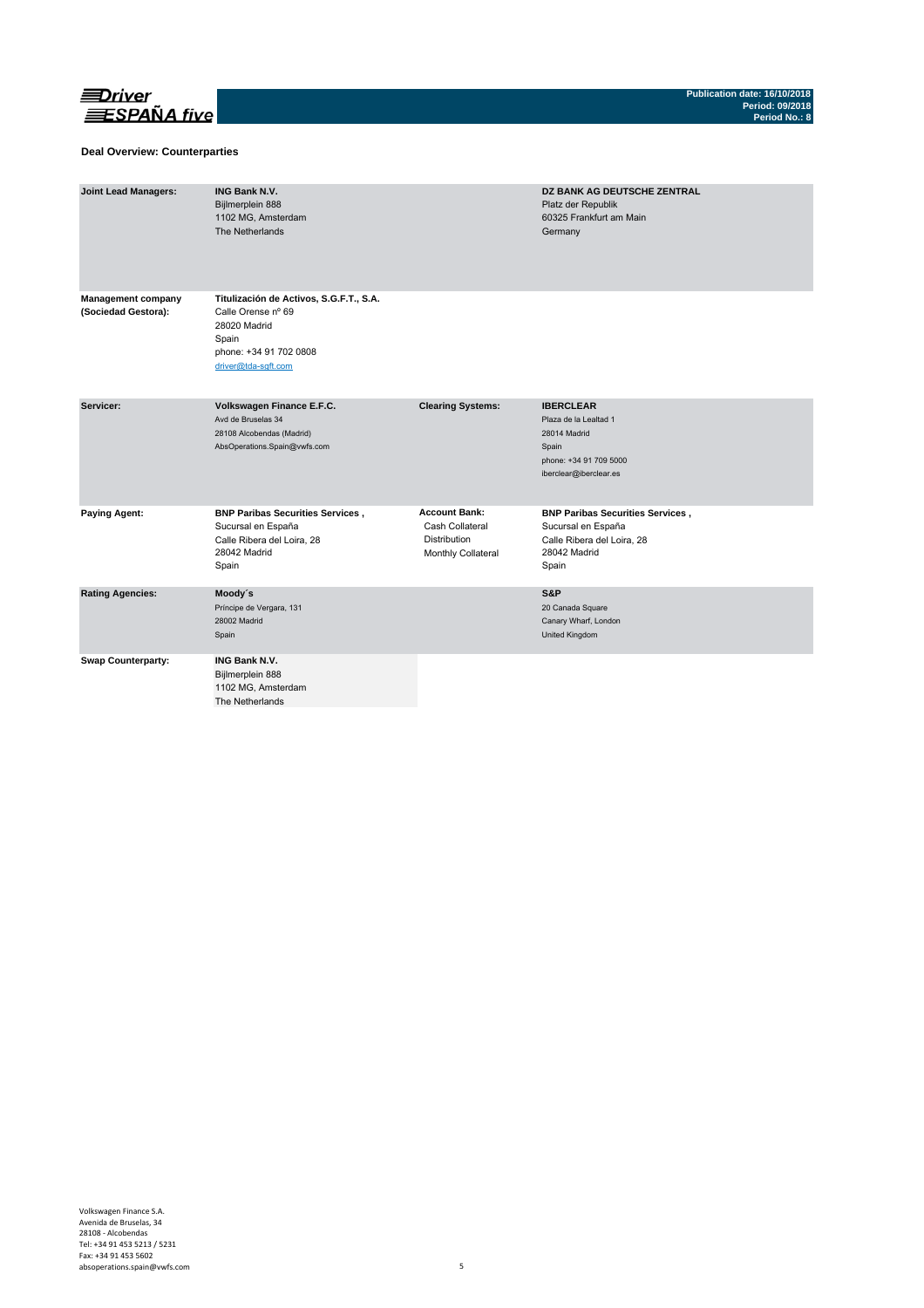

# **Information regarding the Notes I**

# **Rating Details:**

| <b>Rating at Issue Date</b> | <b>Class Al</b> | <b>Class B</b> |
|-----------------------------|-----------------|----------------|
| Moody's                     | Aa2             | A2             |
| S&P                         | AA+             | AA-            |

| <b>Current Rating</b> | Class Al | <b>Class B</b> |
|-----------------------|----------|----------------|
| Moody's               | Aa1      | A2             |
| S&P                   | AAA      | AA-            |

| Information on Notes             | <b>Class All</b> | <b>Class B</b> |
|----------------------------------|------------------|----------------|
| <b>Final Maturity Date</b>       | 21/04/2028       | 21/04/2028     |
| <b>Scheduled Repayment Date:</b> | 21/10/2025       | 21/10/2025     |
| ISIN:                            | ES0305319008     | ES0305319016   |
| Common Code:                     | 175957723        | 175958193      |
| Nominal Amount:                  | 100.000,00 €     | 100.000,00 €   |
|                                  |                  |                |

| Information on Interest | <b>Class A</b>           | <b>Class B</b>           |
|-------------------------|--------------------------|--------------------------|
| Spread/Margin:          | 40 pbs                   | 54 pbs                   |
| Index Rate:             | 1-Month Euribor          | 1-Month Euribor          |
| Fixed/Floating:         | Floating                 | Floating                 |
| <b>Current Coupon:</b>  | 1-Month Euribor + 40 pbs | 1-Month Euribor + 54 pbs |
| Day Count Convention    | Actual/360               | Actual/360               |

# **Clean-Up Call**

Volkswagen Finance will have the right at its option to exercise a Clean-Up Call and to repurchase the Loan Receivables from Driver España One at any time when the sum of the Discounted Principal Balance for all loan contracts is less than 10 per cent. of the sum of the Discounted Principal Balance for all Loan contracts as of the Cut Off Date, provided that all payment obligations under the Notes will be thereby fulfilled.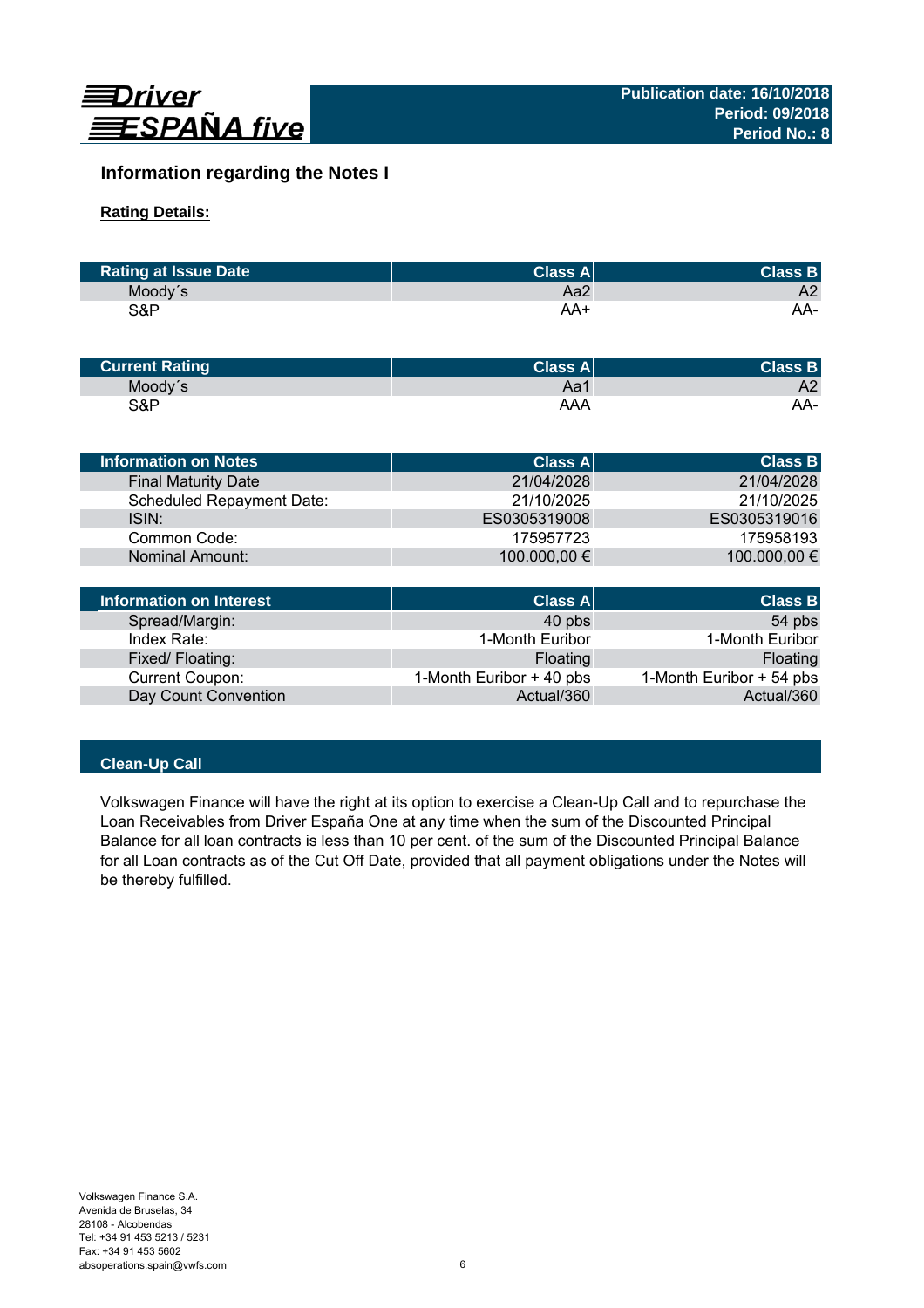

# **Information regarding the Notes II**

| <b>Monthly Period:</b>                       | September  |            |  |
|----------------------------------------------|------------|------------|--|
| <b>Payment Date:</b>                         | 22/10/2018 |            |  |
| <b>Interest Accrual Period (from/until):</b> | 21/09/2018 | 22/10/2018 |  |
| Days Accrued:                                | 31         |            |  |
| <b>Base Interest Rate (1-Month Euribor):</b> | $-0.371%$  |            |  |
|                                              | <b>EUR</b> |            |  |
| <b>Day Count Convention:</b>                 | 30/360     |            |  |

| <b>Interest Payments</b>                      | <b>Class A</b> | <b>Class B</b> |
|-----------------------------------------------|----------------|----------------|
| Total Interest Amount of the Reporting Period | 17.671,20 €    | $3.783,00 \in$ |
| Gross Paid interest:                          | 17.671.20 €    | 3.783,00 €     |
| <b>Unpaid Interest:</b>                       |                |                |
| Unpaid interest of the Reporting Period:      | $ \in$         | $ \epsilon$    |
| Cumulative unpaid interest:                   | ≂<br>-         | €              |

| <b>Principal Payment</b>                                              |                 | <b>Class A</b>   | <b>Class B</b>  |
|-----------------------------------------------------------------------|-----------------|------------------|-----------------|
| Note Balance (Cut Off Date):                                          |                 | 888.000.000,00 € | 26.000.000,00 € |
| Note Balance (Beginning of Period):                                   |                 | 708.431.659,20 € | 26.000.000,00 € |
| Unallocated Redemption Amount from Previous<br>Period:                | 1.91 €          |                  |                 |
| Available Redemption Amount Reporting Period:                         | 24.591.445.26 € |                  |                 |
| Total Available Redemption Amount:                                    | 24.591.447,17 € |                  |                 |
| Redemption Amount per Class:                                          |                 | 24.591.384,00 €  | $0.00 \in$      |
| Unallocated Redemption Amount per note class from<br>current period:: |                 | 63.17 €          | $0,00 \in$      |
| Note Balance (End of Period):                                         |                 | 683.840.275,20   | 26.000.000.00   |
| Note Factor (End of Period):                                          |                 | 77.01%           | 100,00%         |

| Overcollateralisation            | <b>Class A</b> | <b>Class B</b> |
|----------------------------------|----------------|----------------|
| Initial OC Percentage at Poolcut | 11.2023%       | 8.6023%        |
| Current OC Percentage            | 14.1569%       | 10.8931%       |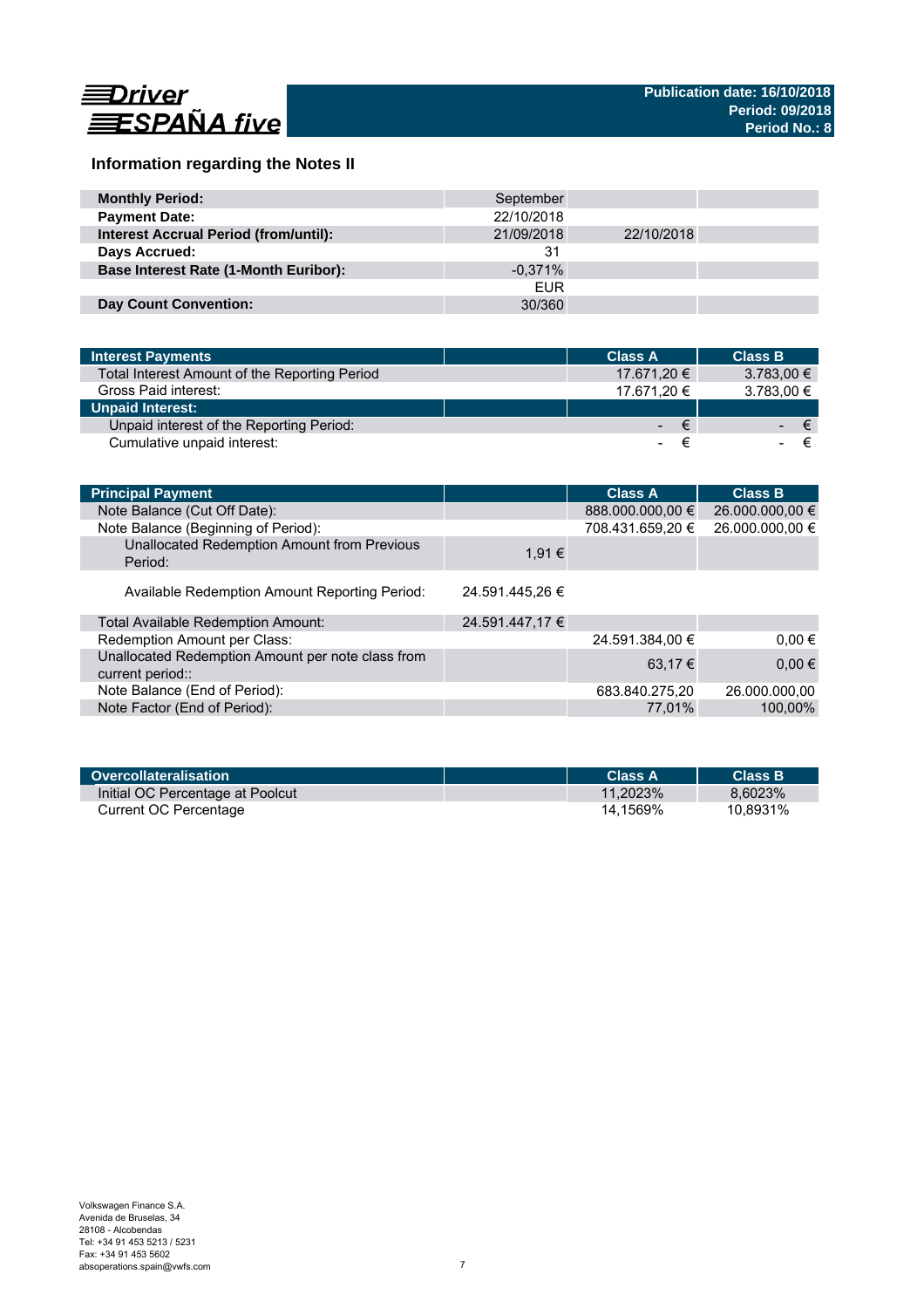

# **Credit Enhancement**

### *Credit Enhancement as of Cut Off Date*

|                                    | <b>Outstanding</b><br><b>Discounted Principal</b><br>Balance (%) | <b>Value</b>    |  |  |
|------------------------------------|------------------------------------------------------------------|-----------------|--|--|
| Class B Note*                      | 2.60%                                                            | 26.000.000,00 € |  |  |
| Subordinated Loan                  | 5,10%                                                            | 51.002.231,57 € |  |  |
| Overcollateralization              | 3,50%                                                            | 35.000.000,00 € |  |  |
| Cash Collateral Account            | 1.30%                                                            | 13.000.000.00 € |  |  |
| *for subordination to class A note |                                                                  |                 |  |  |

| <b>Cash Collateral Account (CCA)</b>      | in EUR          | in % of Outstanding Discounted<br><b>Balance as of</b> |                 |
|-------------------------------------------|-----------------|--------------------------------------------------------|-----------------|
| Initial Balance at Poolcut                | 13.000.000,00 € | 1.30%                                                  | <b>Poolcut</b>  |
| Targeted Balance (Floor)                  | 11.000.000,00 € | 1.10%                                                  | Poolcut         |
| Balance as of the Beginning of the Period | 11.000.000,00 € | 1.10%                                                  | <b>BoPeriod</b> |
| Payment from CCA/ Payment to CCA          | $0.00 \in$      | $\overline{\phantom{a}}$                               | -               |
| Balance as of the End of the Period       | 11.000.000,00 € | 1.38%                                                  | EoPeriod        |

## **Calculation of Credit Enhancement:**

The Class B Notes benefit from the Subordinated Loan, the Overcollateralisation and the Cash Collateral Account.

• The transaction starts with sequential amortisation and therefore initially only the Class A Notes will receive principal payments

● The transaction switches into pro rata amortisation once an overcollateralisation percentage (i.e. credit enhancement excluding cash collateral) of OC-Percentage for the Class A Notes and OC-Percentage for the Class B Notes has been reached

• The amortisation will revert to sequential in case the total amount of notes outstanding falls below 10% of the initial notes outstanding

## **Set off Risk**

No set off risk is applicable in this transaction.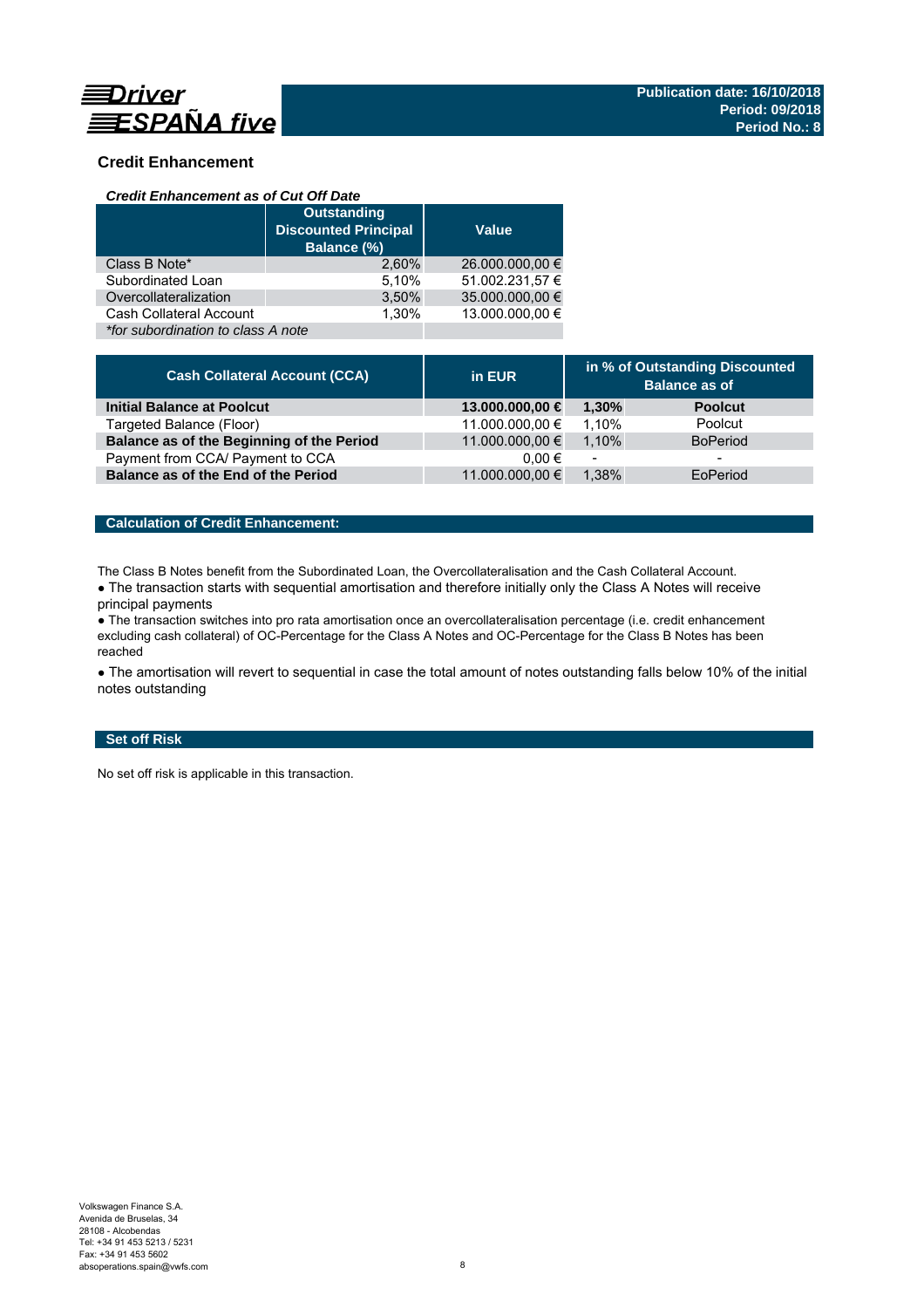

# **Swap/ Waterfall**

| <b>Amortising Interest Rate Swap</b>      | <b>Class A</b>                | <b>Class B</b>  |
|-------------------------------------------|-------------------------------|-----------------|
| <b>Initial Principal</b>                  | 708.431.659,20 €              | 26.000.000,00 € |
| Underlying Principal for Reporting Period | 708.431.659,20 €              | 26.000.000,00 € |
| Paying Leg                                | <b>Fix Interest Rate</b>      |                 |
|                                           |                               |                 |
| Receiving Leg                             | <b>Floating Interest Rate</b> |                 |
| Net Swap payments/ Receipts               | 176.005,91 € -                | 8.119.94€       |

# **Waterfall**

|                                                  |      | <b>Payment</b>  | <b>Remaining Amount</b> |
|--------------------------------------------------|------|-----------------|-------------------------|
| Remaining Balance from Previous Period           |      | 1,91 €          |                         |
| Available Distribution Amount                    | plus | 25.509.113,98 € | 25.509.115,89 €         |
| Fees                                             | less | 712.088.67 €    | 24.797.027.22 €         |
| Net Swap Payments Class A                        | less | 176.005.91 €    | 24.621.021.31 €         |
| Net Swap Payments Class B                        | less | 8.119.94 €      | 24.612.901,37 €         |
| Interest Class A                                 | less | 17.671.20 €     | 24.595.230.17 €         |
| Interest Class B                                 | less | $3.783.00 \in$  | 24.591.447.17 €         |
| <b>Payment to Cash Collateral Account</b>        | less | €               | 24.591.447,17 €         |
| <b>Redemption Class A</b>                        | less | 24.591.384.00 € | 63.17 €                 |
| Redemption Class B                               | less | €               | 63.17 €                 |
| Remaining Amount Due to Rounding                 | less | 63.17 €         | €                       |
| Other Payments to Swap Counterparties            | less | €               | €                       |
| Interest Subordinated Loan                       | less | €               | €                       |
| Redemption Subordinated Loan                     | less | €               | €                       |
| Payment to Subordinated Lender or VW Financeless |      | €               | €                       |
| <b>Payment from Cash Collateral Account</b>      |      | €               | €                       |
| Interest Subordinated Loan                       | less | €               | €                       |
| Redemption Subordinated Loan                     | less | €               | €                       |
| Payment to Subordinated Lender or VW Financeless |      | €               | €                       |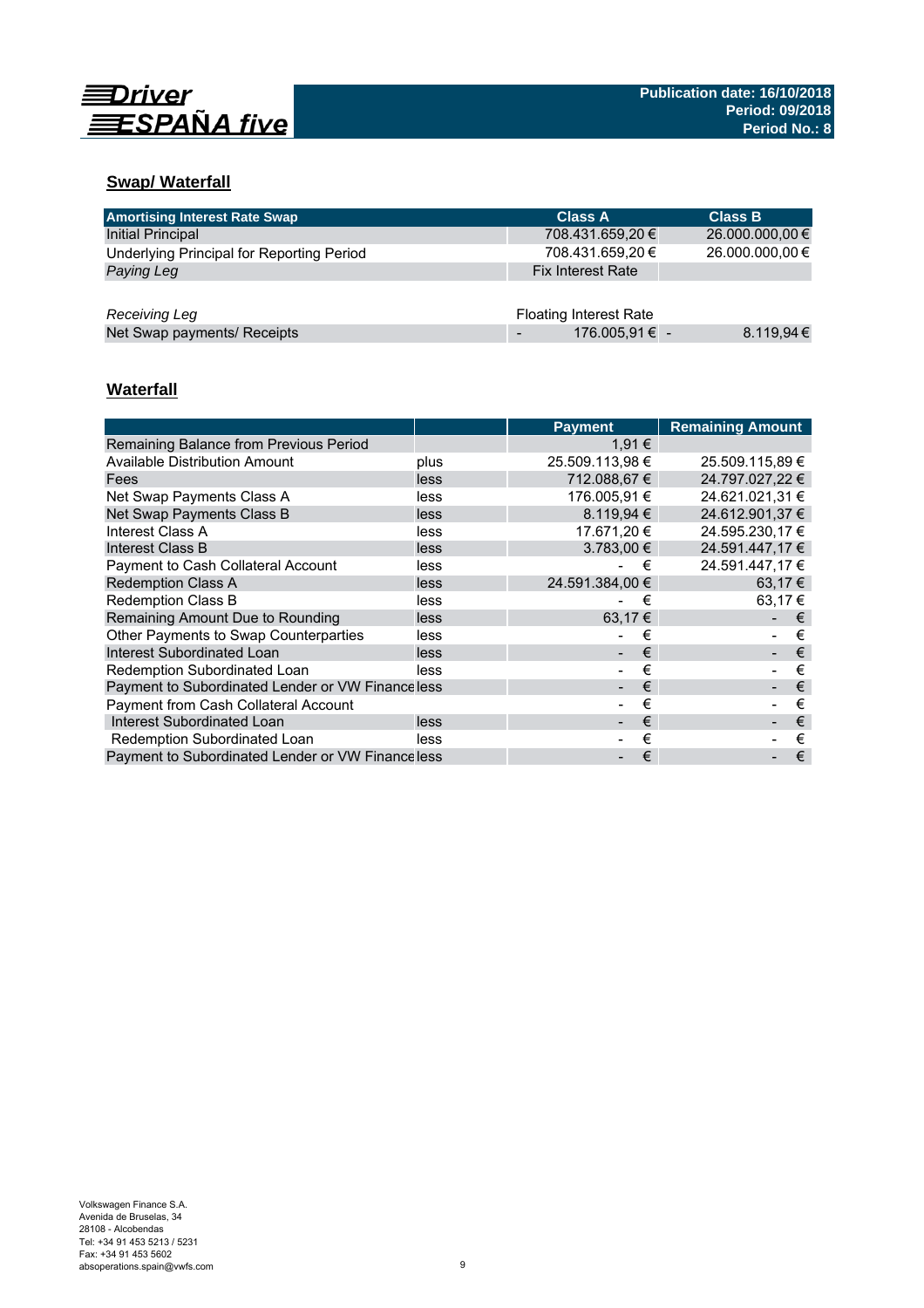

**Run Out Schedule**

|                       | At the End of Previous Reporting Period 31/08/2018 |                                         |                                            | At the end of Reporting Period 30/09/2018 |                                             |                                         |                                            |
|-----------------------|----------------------------------------------------|-----------------------------------------|--------------------------------------------|-------------------------------------------|---------------------------------------------|-----------------------------------------|--------------------------------------------|
| <b>Payment Period</b> | <b>ABS Remaining</b><br><b>Depreciation</b>        | <b>ABS Remaining</b><br><b>Interest</b> | <b>ABS Remaining</b><br><b>Instalments</b> | <b>Payment Period</b>                     | <b>ABS Remaining</b><br><b>Depreciation</b> | <b>ABS Remaining</b><br><b>Interest</b> | <b>ABS Remaining</b><br><b>Instalments</b> |
| Arrears               | 608.881,82€                                        | 14.040,39€                              | 622.922.21€                                | Arrears                                   | 665.005.97€                                 | 14.338.70€                              | 679.344.67€                                |
| 09/2018               | 23.727.960.80€                                     | 974.383.96€                             | 24.702.344.76€                             |                                           |                                             |                                         |                                            |
| 10/2018               | 23.734.138.64€                                     | 946.207.44€                             | 24.680.346.08€                             | 10/2018                                   | 23.709.716,75€                              | 945.190.83€                             | 24.654.907.58€                             |
| 11/2018               | 23.708.510,01€                                     | 918.024,44 €                            | 24.626.534,45€                             | 11/2018                                   | 23.685.322,33€                              | 917.036,77€                             | 24.602.359,10€                             |
| 12/2018               | 23.534.373,74€                                     | 889.872,48€                             | 24.424.246,22€                             | 12/2018                                   | 23.511.791,10€                              | 888.912,36€                             | 24.400.703,46€                             |
| 01/2019               | 23.399.881,67€                                     | 861.925,05€                             | 24.261.806,72€                             | 01/2019                                   | 23.377.644,39€                              | 860.991,79€                             | 24.238.636,18€                             |
| 02/2019               | 23.301.732,79€                                     | 834.141,97€                             | 24.135.874,76€                             | 02/2019                                   | 23.279.110,32€                              | 833.235,10€                             | 24.112.345,42€                             |
| 03/2019               | 23.194.900,96€                                     | 806.466,77€                             | 24.001.367,73€                             | 03/2019                                   | 23.172.251,66€                              | 805.586,73€                             | 23.977.838,39€                             |
| 04/2019               | 23.117.352,04€                                     | 778.922,01€                             | 23.896.274,05€                             | 04/2019                                   | 23.094.675,78€                              | 778.068,93€                             | 23.872.744,71€                             |
| 05/2019               | 22.947.248,82€                                     | 751.471,92€                             | 23.698.720,74€                             | 05/2019                                   | 22.924.768,75€                              | 750.645,73€                             | 23.675.414,48€                             |
| 06/2019               | 22.828.913,73€                                     | 724.220,73€                             | 23.553.134,46€                             | 06/2019                                   | 22.806.406,99€                              | 723.421,21€                             | 23.529.828,20€                             |
| 07/2019               | 22.655.191,06€                                     | 697.110,37€                             | 23.352.301,43€                             | 07/2019                                   | 22.632.657,53€                              | 696.337,64€                             | 23.328.995,17€                             |
| 08/2019               | 22.472.566,49€                                     | 670.209,03€                             | 23.142.775,52€                             | 08/2019                                   | 22.450.006,21€                              | 669.463,05€                             | 23.119.469,26€                             |
| 09/2019               | 22.337.865,90€                                     | 643.521,94€                             | 22.981.387,84€                             | 09/2019                                   | 22.316.085,47€                              | 642.802,72€                             | 22.958.888,19€                             |
| 10/2019               | 22.150.844,41€                                     | 616.996.23€                             | 22.767.840,64€                             | 10/2019                                   | 22.129.428,72€                              | 616.302.91€                             | 22.745.731,63€                             |
| 11/2019               | 21.897.302,52€                                     | 590.689,68€                             | 22.487.992,20€                             | 11/2019                                   | 21.875.861,39€                              | 590.021,80€                             | 22.465.883,19€                             |
| 12/2019               | 21.457.534,19€                                     | 564.687,15€                             | 22.022.221,34€                             | 12/2019                                   | 21.436.067,63€                              | 564.044,70€                             | 22.000.112,33€                             |
| 01/2020               | 20.955.216,53€                                     | 539.205,95€                             | 21.494.422,48€                             | 01/2020                                   | 20.933.947,85€                              | 538.589,00 €                            | 21.472.536,85€                             |
| 02/2020               | 20.553.930,29€                                     | 514.322,96€                             | 21.068.253,25€                             | 02/2020                                   | 20.532.958,19€                              | 513.731,26€                             | 21.046.689,45€                             |
| 03/2020               | 20.137.001.71€                                     | 489.916.58€                             | 20.626.918.29€                             | 03/2020                                   | 20.116.004.71€                              | 489.349.78€                             | 20.605.354.49€                             |
| 04/2020               | 19.496.544,34€                                     | 466.002,76€                             | 19.962.547,10€                             | 04/2020                                   | 19.476.375,11€                              | 465.460,82€                             | 19.941.835,93€                             |
| 05/2020               | 18.798.516,37€                                     | 442.851,48€                             | 19.241.367,85€                             | 05/2020                                   | 18.778.678,62€                              | 442.333,53€                             | 19.221.012,15€                             |
| 06/2020               | 18.220.584,64€                                     | 420.530,23€                             | 18.641.114,87€                             | 06/2020                                   | 18.201.703,90€                              | 420.035,87€                             | 18.621.739,77€                             |
| 07/2020               | 17.538.289.00€                                     | 398.891,19€                             | 17.937.180,19€                             | 07/2020                                   | 17.520.646,18€                              | 398.419,25€                             | 17.919.065,43€                             |
| 08/2020               | 16.838.053,49€                                     | 378.066,46€                             | 17.216.119,95€                             | 08/2020                                   | 16.820.762,55€                              | 377.615,50€                             | 17.198.378,05€                             |
| 09/2020               | 16.387.210,32€                                     | 358.072,62€                             | 16.745.282,94€                             | 09/2020                                   | 16.370.968,21€                              | 357.642,16€                             | 16.728.610,37€                             |
| 10/2020               | 15.805.207,81€                                     | 338.612,60 €                            | 16.143.820,41€                             | 10/2020                                   | 15.789.437,39€                              | 338.201,42€                             | 16.127.638,81€                             |
| 11/2020               | 15.250.571,79€                                     | 319.842,79€                             | 15.570.414,58€                             | 11/2020                                   | 15.235.105,19€                              | 319.450,34 €                            | 15.554.555,53€                             |
| 12/2020               | 14.919.621,91€                                     | 301.729,58€                             | 15.221.351,49€                             | 12/2020                                   | 14.904.136,91€                              | 301.355,53€                             | 15.205.492,44€                             |
| 01/2021               | 14.596.294,64€                                     | 284.012,39€                             | 14.880.307,03€                             | 01/2021                                   | 14.582.294,40€                              | 283.656,71€                             | 14.865.951,11€                             |
| 02/2021               | 14.325.710,37€                                     | 266.676,55€                             | 14.592.386,92€                             | 02/2021                                   | 14.311.987,70€                              | 266.337,51€                             | 14.578.325,21€                             |
| 03/2021               | 13.954.457.31€                                     | 249.667.27€                             | 14.204.124,58€                             | 03/2021                                   | 13.941.414,84€                              | 249.344,53€                             | 14.190.759,37€                             |
| 04/2021               | 13.154.698,18€                                     | 233.097,71€                             | 13.387.795,89€                             | 04/2021                                   | 13.142.620,28€                              | 232.790,44€                             | 13.375.410,72€                             |
| 05/2021               | 12.225.211,03€                                     | 217.476,00€                             | 12.442.687,03€                             | 05/2021                                   | 12.213.118,79€                              | 217.183,07€                             | 12.430.301,86€                             |
| 06/2021               | 11.418.940,60€                                     | 202.957,34 €                            | 11.621.897,94€                             | 06/2021                                   | 11.407.330,32€                              | 202.678,76€                             | 11.610.009,08€                             |
| 07/2021               | 10.348.892,40€                                     | 189.396,96€                             | 10.538.289,36€                             | 07/2021                                   | 10.337.581,62€                              | 189.132,19€                             | 10.526.713,81€                             |
| 08/2021               | 9.319.894,41€                                      | 177.108,05€                             | 9.497.002,46€                              | 08/2021                                   | 9.308.999,98€                               | 176.856.67€                             | 9.485.856,65€                              |
| 09/2021               | 8.613.979,18€                                      | 166.039,86€                             | 8.780.019,04€                              | 09/2021                                   | 8.603.388,00€                               | 165.801,41€                             | 8.769.189,41€                              |
| 10/2021               | 7.699.905,41€                                      | 155.811,84 €                            | 7.855.717,25€                              | 10/2021                                   | 7.689.301,59€                               | 155.586,03€                             | 7.844.887,62€                              |
| 11/2021               | 6.921.190,33€                                      | 146.667,78€                             | 7.067.858,11€                              | 11/2021                                   | 6.911.341,89€                               | 146.454,53€                             | 7.057.796,42€                              |
| 12/2021               | 6.786.727,48€                                      | 138.449,66€                             | 6.925.177,14€                              | 12/2021                                   | 6.777.209,81€                               | 138.248,11€                             | 6.915.457,92€                              |
| 01/2022               | 6.629.965,83€                                      | 130.390,21€                             | 6.760.356,04€                              | 01/2022                                   | 6.620.436,89€                               | 130.199,93€                             | 6.750.636,82€                              |
| 02/2022               |                                                    |                                         |                                            | 02/2022                                   |                                             |                                         |                                            |
|                       | 6.508.755,34€                                      | 122.516,53€                             | 6.631.271,87€                              |                                           | 6.499.215,06€                               | 122.337,59€                             | 6.621.552,65€                              |
| 03/2022               | 6.375.761,32€                                      | 114.787,33€                             | 6.490.548,65€                              | 03/2022                                   | 6.366.209,71€                               | 114.619,72€                             | 6.480.829,43€                              |
| 04/2022               | 6.108.841,78€                                      | 107.216,71€                             | 6.216.058,49€                              | 04/2022                                   | 6.099.278,83€                               | 107.060,44 €                            | 6.206.339,27€                              |
| 05/2022               | 5.770.968,37€                                      | 99.962,61€                              | 5.870.930,98€                              | 05/2022                                   | 5.761.394,05€                               | 99.817,71€                              | 5.861.211,76€                              |
| 06/2022               | 5.449.623,14€                                      | 93.109,59€                              | 5.542.732,73€                              | 06/2022                                   | 5.440.374,11€                               | 92.976,06€                              | 5.533.350,17€                              |
| 07/2022               | 5.035.900,89€                                      | 86.637,95€                              | 5.122.538,84 €                             | 07/2022                                   | 5.026.640,90€                               | 86.515,38€                              | 5.113.156,28€                              |
| 08/2022               | 4.594.699.56€                                      | 80.658.32€                              | 4.675.357.88€                              | 08/2022                                   | 4.585.796.81€                               | 80.546,75€                              | 4.666.343.56€                              |
| 09/2022               | 4.334.728,55€                                      | 75.202,11€                              | 4.409.930,66 €                             | 09/2022                                   | 4.326.181,69€                               | 75.101,13€                              | 4.401.282,82€                              |
| <b>Subtotal</b>       | 762.151.093,91 €                                   | 20.588.779,53 €                         | 782.739.873,44 €                           | Subtotal                                  | 737.699.643,07 €                            | 19.591.830,10€                          | 757.291.473,17€                            |
| >09/2022              | 58.993.257,26€                                     | 783.862,26€                             | 59.777.119,52€                             | >09/2022                                  | 58.916.759,21€                              | 782.906,38€                             | 59.699.665,59€                             |
| <b>Total</b>          | 821.144.351,17€                                    | 21.372.641,79 €                         | 842.516.992,96 €                           | Total                                     | 796.616.402,28 €                            | 20.374.736,48€                          | 816.991.138,76€                            |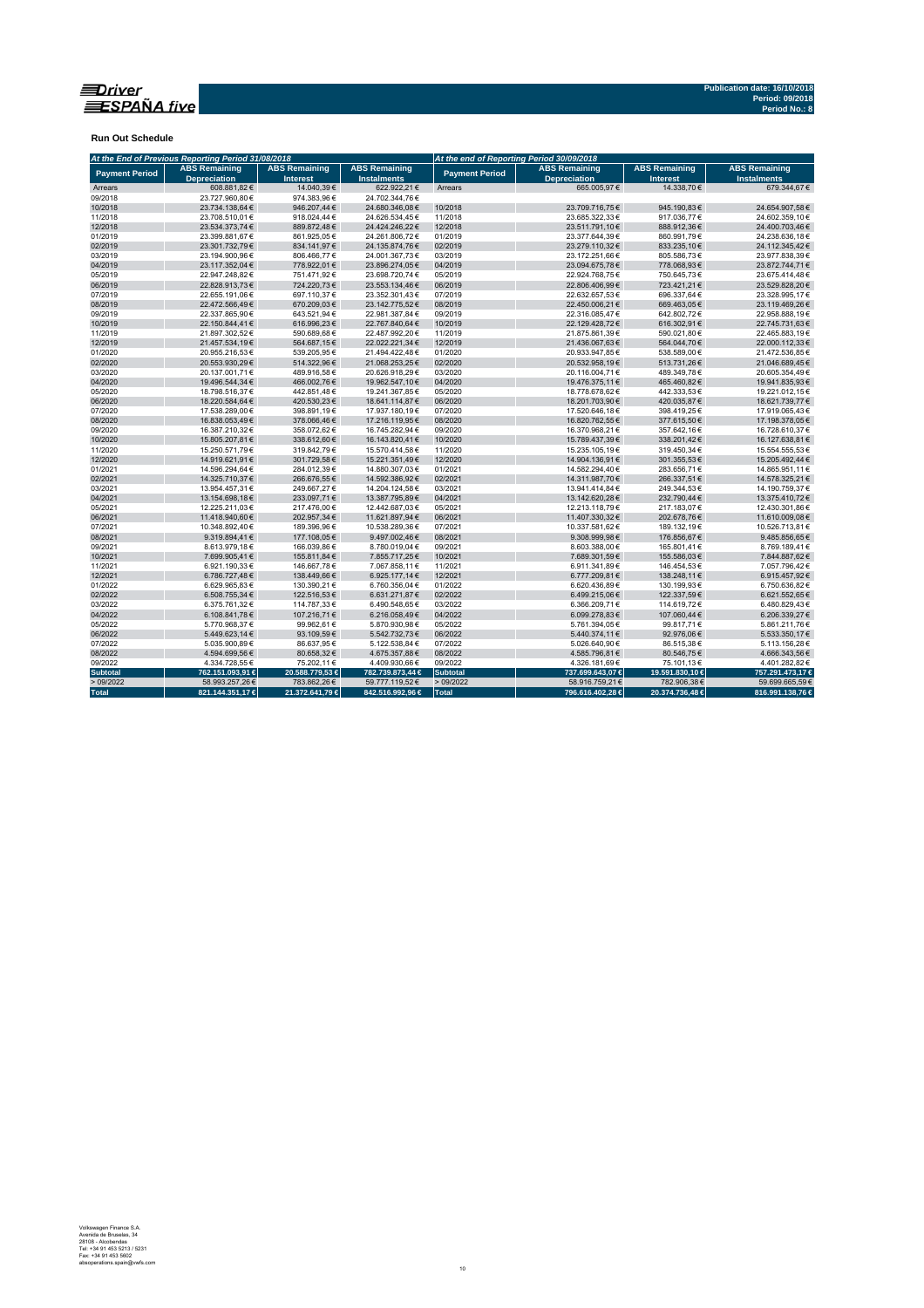

## **Amortisation Profile**

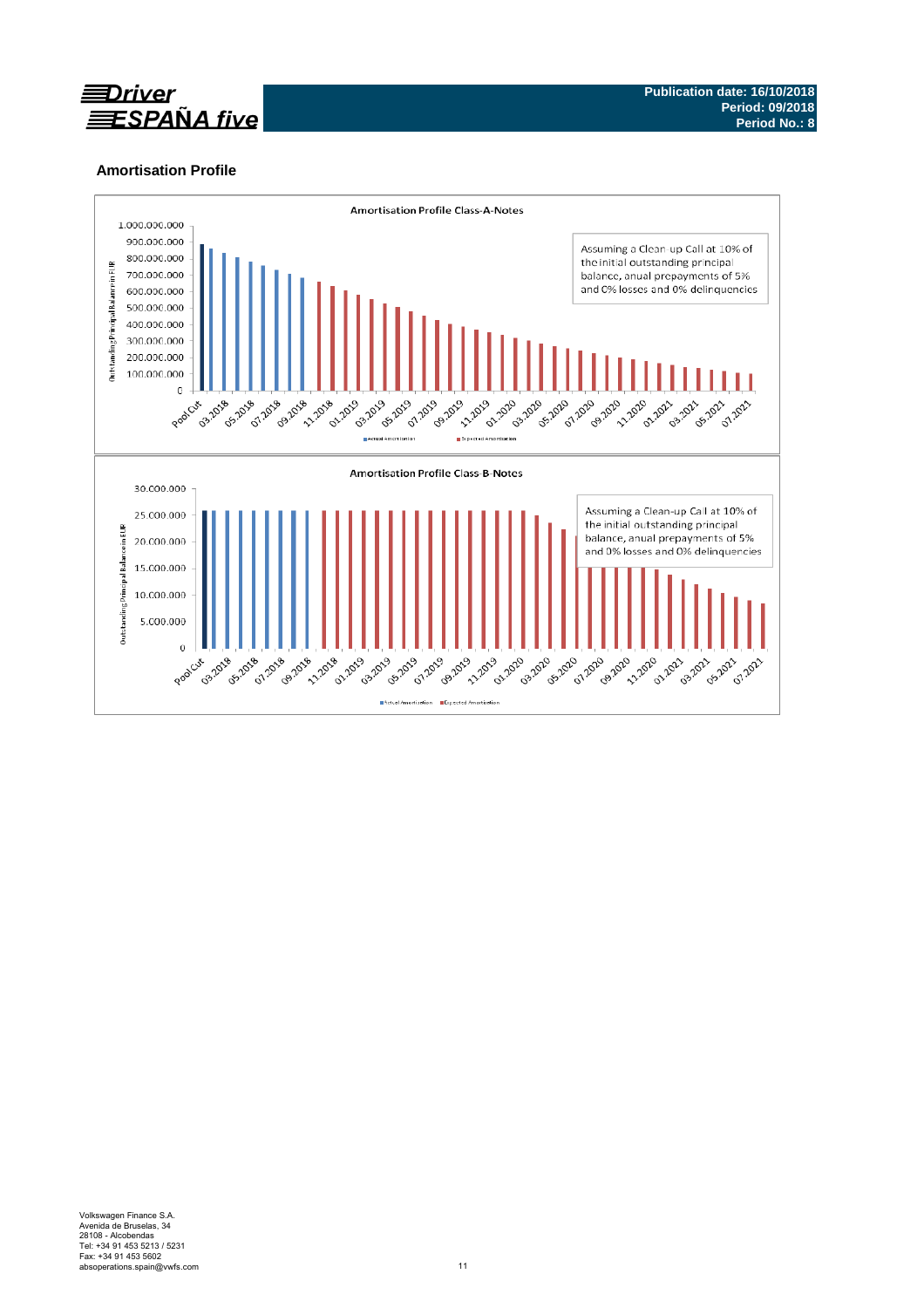

0,0542%

### **Defaults/ Performance Trigger**

|                 | <b>Number of Contracts</b> | Defaults - Discounted<br>principal balance |
|-----------------|----------------------------|--------------------------------------------|
| Begin of Period | 28                         | 482.541,59                                 |
| Defaults        | 4                          | 59.819.59                                  |
| End of Period   | 32                         | 542.361,18                                 |
|                 |                            |                                            |

| <b>Cumulative Gross Loss Ratio</b>                                                              |  |
|-------------------------------------------------------------------------------------------------|--|
| Cumulative Defaults as percentage of Discounted Principal Balance at Pool cut Date $(\epsilon)$ |  |

### **Performance Triggers**

A Targeted Note Balance was implemented to assure on a monthly basis that no cash is paid to lower steps in the waterfall unless there is sufficient overcollateralization to support the notes.

The performance trigger in form of a credit enhancement increase condition will be activated when the cumulative Gross Loss Ratio exceeds the defined limits. In this case the overcollateralization will be increased accordingly.

|                                                            | <b>OC-Percentage</b> | <b>OC-Percentage</b> |
|------------------------------------------------------------|----------------------|----------------------|
|                                                            | <b>Class A Notes</b> | <b>Class B Notes</b> |
| Until a Credit Enhancement Increase condition is in place  | 21.00%               | 14.50%               |
| Level I Credit Enhancement Increase condition is in place  | 25.00%               | 18.00%               |
| Level II Credit Enhancement Increase condition is in place | 100.00%              | 100.00%              |

#### *Performance Trigger*

| <b>Levels</b> | <b>Credit Enhancement increase condition</b>                                                                                                                                                                 | <b>Credit Enhancement</b><br>increase condition in<br>place? |
|---------------|--------------------------------------------------------------------------------------------------------------------------------------------------------------------------------------------------------------|--------------------------------------------------------------|
| Level 1       | Cumulative Gross Loss Ratio exceeds (i) 1.8% on any Payment Date prior to or<br>during May 2019 (included); or (ii) 4.00% for any Payment Date after May 2019<br>and until that for February 2020(inclusive) | No                                                           |
| Level 2       | Cumulative Gross Loss Ratio exceeds 8.0% for any Payment Date                                                                                                                                                | No                                                           |

#### *Performance Pool vis-a-vis Triggers*

#### **Cumulated Grossloss**

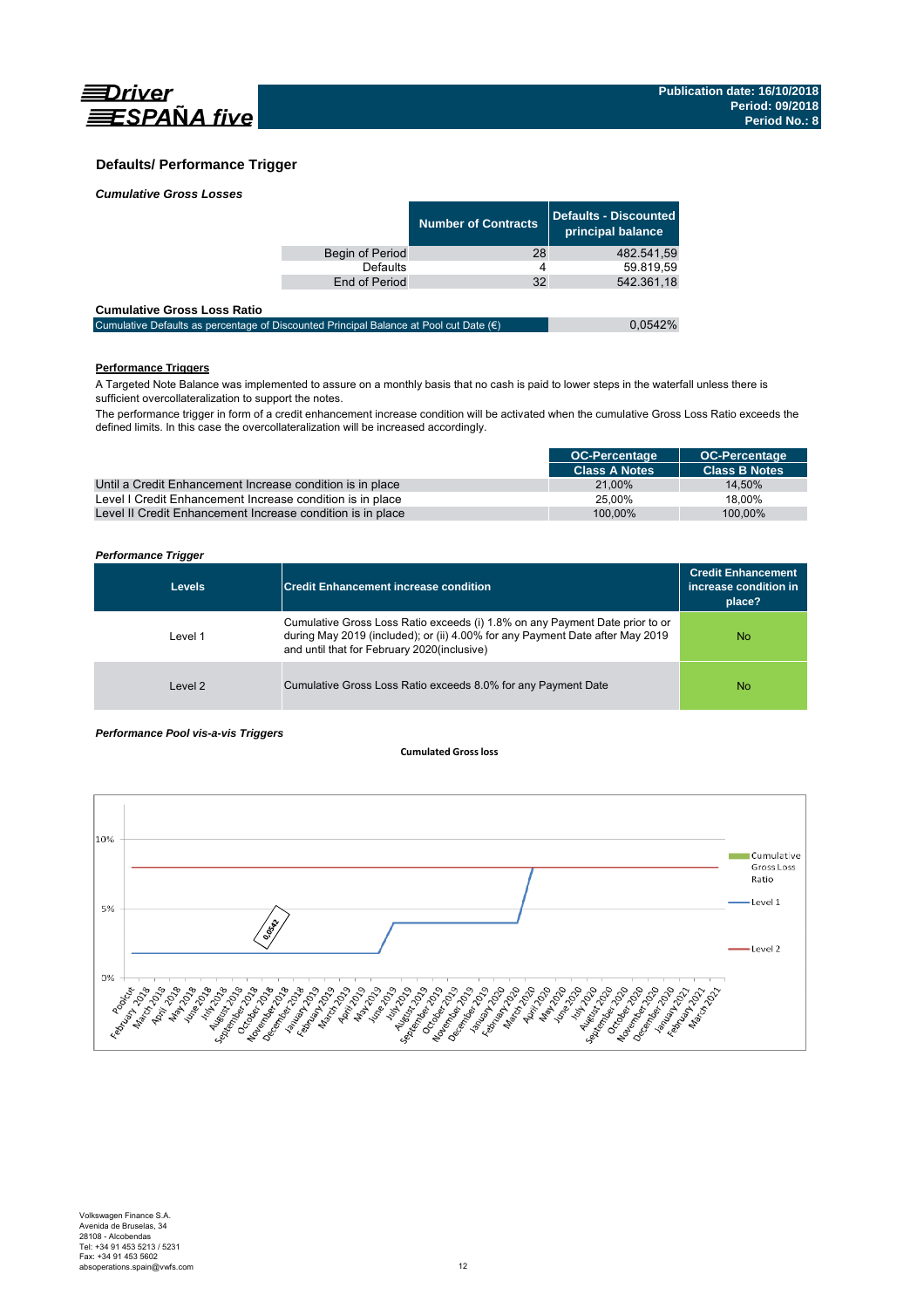

#### **Overview Outstanding Contracts**

#### *Development of Pool within Reporting Period*

|                                      | <b>Number of</b><br>contracts | <b>Adjustments</b> | <b>Outstanding Nominal</b><br><b>Balance</b> |  |  |
|--------------------------------------|-------------------------------|--------------------|----------------------------------------------|--|--|
| <b>Begin of Period</b>               |                               |                    | 842.516.992.96 €                             |  |  |
| <b>End of Period</b>                 |                               |                    | 816.991.138.76 €                             |  |  |
| Periodic reduction of Nominal        |                               | 25.525.854.20 €    | 25.525.854.20 €                              |  |  |
| Excess provision at pool cut         |                               | 0.00€              |                                              |  |  |
| Adjustment due to outdated arrears   |                               | 0.00€              |                                              |  |  |
| Cancelled interest in prepayments    |                               | -23.835.47 €       |                                              |  |  |
| Fees for prolongation                |                               | 0.00€              |                                              |  |  |
| Write Off / Write Down               | ٠                             | 0.00€              |                                              |  |  |
| Recoveries after Write Off           |                               | 0.00€              |                                              |  |  |
| Cancelation fees                     |                               | 5.577.70 €         |                                              |  |  |
| Interest in arrears                  |                               | 1.517.55 €         |                                              |  |  |
| Net Swaps                            |                               | 0.00€              |                                              |  |  |
| <b>Available Distribution Amount</b> |                               | 25.509.113.98 €    |                                              |  |  |

#### *Status of Contracts*

| <b>Status of Contracts</b> | <b>Pool Balance at Poolcut</b>       |                                                           |                            | <b>Credit Type</b>                                    |                     |                                                              | <b>Vehicle Status</b> |                                                              |                     |                                                              |  |
|----------------------------|--------------------------------------|-----------------------------------------------------------|----------------------------|-------------------------------------------------------|---------------------|--------------------------------------------------------------|-----------------------|--------------------------------------------------------------|---------------------|--------------------------------------------------------------|--|
|                            |                                      |                                                           |                            | <b>Auto Credit</b>                                    |                     | <b>Classic Credit</b>                                        |                       | <b>New</b>                                                   | <b>Used</b>         |                                                              |  |
| <b>Status</b>              | <b>Number of</b><br><b>Contracts</b> | <b>Outstanding Discounted</b><br><b>Principal Balance</b> | <b>Number of Contracts</b> | Outstanding<br>Discounted Principal<br><b>Balance</b> | Number of Contracts | Outstanding<br><b>Discounted Principal</b><br><b>Balance</b> | Number of Contracts   | Outstanding<br><b>Discounted Principal</b><br><b>Balance</b> | Number of Contracts | Outstanding<br><b>Discounted Principal</b><br><b>Balance</b> |  |
| Current                    | 86.320                               | 1.000.002.231,57 €                                        | 11.160                     | 88.987.892,58 €                                       | 75.160              | 911.014.338,99 €                                             | 71.700                | 824.396.601,44 €                                             | 14.620              | 175.605.630,13 €                                             |  |
| Delinquent                 |                                      |                                                           |                            |                                                       |                     |                                                              |                       |                                                              |                     |                                                              |  |
| Defaulted                  |                                      | . .                                                       |                            | $\sim$                                                |                     | $\sim$                                                       |                       | $\sim$                                                       |                     | $\sim$                                                       |  |
| <b>Partial Prepayment</b>  |                                      |                                                           |                            |                                                       |                     |                                                              |                       |                                                              |                     |                                                              |  |
| End of Term                |                                      |                                                           |                            | $\sim$                                                |                     | $\sim$                                                       |                       | $\sim$                                                       |                     | . .                                                          |  |
| Write Off                  |                                      |                                                           |                            | $\sim$                                                |                     |                                                              |                       |                                                              |                     |                                                              |  |
| <b>Full Prepayment</b>     |                                      | . .                                                       |                            | - +                                                   |                     | $\sim$                                                       |                       |                                                              |                     | $\sim$                                                       |  |
| Repurchase                 |                                      |                                                           |                            |                                                       |                     |                                                              |                       |                                                              |                     |                                                              |  |
| <b>Total</b>               | 86.320                               | 1.000.002.231,57 €                                        | 11.160                     | 88.987.892,58 €                                       | 75.160              | 911.014.338,99 €                                             | 71.700                | 824.396.601,44 €                                             | 14.620              | 175.605.630,13 €                                             |  |
|                            |                                      |                                                           |                            |                                                       |                     |                                                              |                       |                                                              |                     |                                                              |  |

|                        |                  | Pool Balance at the End of Period |                     | <b>Credit Type</b> |                                                               |                  | <b>Vehicle Status</b> |                  |                                                 |                             |  |
|------------------------|------------------|-----------------------------------|---------------------|--------------------|---------------------------------------------------------------|------------------|-----------------------|------------------|-------------------------------------------------|-----------------------------|--|
|                        |                  |                                   | <b>Auto Credit</b>  |                    | <b>Classic Credit</b>                                         |                  |                       | New              | <b>Used</b>                                     |                             |  |
|                        | Number of        | <b>Outstanding Discounted</b>     |                     | Outstanding        |                                                               | Outstanding      |                       | Outstanding      |                                                 | <b>Outstanding</b>          |  |
| <b>Status</b>          | <b>Contracts</b> | <b>Principal Balance</b>          | Number of Contracts |                    | Discounted Principal Number of Contracts Discounted Principal |                  | Number of Contracts   |                  | <b>Discounted Principal Number of Contracts</b> | <b>Discounted Principal</b> |  |
|                        | (End of Period)  | (End of Period)                   |                     | <b>Balance</b>     |                                                               | <b>Balance</b>   |                       | <b>Balance</b>   |                                                 | <b>Balance</b>              |  |
| Current                | 84.379           | 789.414.836.10 €                  | 10.872              | 66.584.795.48 €    | 73.507                                                        | 722.830.040.62 € | 70.159                | 648.334.260.84 € | 14.220                                          | 141.080.575.26 €            |  |
| Delinquent             | 530              | 6.741.731.68 €                    | 80                  | 612.033.51 €       | 450                                                           | 6.129.698.17 €   | 413                   | 5.138.895.78 €   | 117                                             | 1.602.835,90 €              |  |
| Defaulted              | 30 <sup>1</sup>  | 456.207.13 €                      |                     | 42.785.89 €        | 27                                                            | 413.421.24 €     | 23                    | 384.022.78 €     |                                                 | 72.184.35 €                 |  |
| Partial Prepayment     |                  | 3.627.37 €                        |                     | $0,00 \in$         |                                                               | 3.627.37 €       |                       | 3.627.37 €       |                                                 |                             |  |
| End of Term            | 485              | $0.00 \in$                        | 75                  | $0.00 \in$         | 410                                                           | $0,00 \in$       | 402                   | $\sim$           | 83                                              | $ \epsilon$                 |  |
| Write Off              |                  | $0.00 \in$                        |                     | 0,00€              |                                                               | $0,00$ €         |                       |                  |                                                 |                             |  |
| <b>Full Prepayment</b> | 894              | $0.00 \in$                        | 130                 | $0.00 \in$         | 764                                                           | $0.00 \in$       | 701                   | $\sim$           | 193                                             | $ \epsilon$                 |  |
| Repurchase             |                  | 0,00€                             |                     | 0,00€              |                                                               | $0,00$ €         |                       |                  |                                                 |                             |  |
| <b>Total</b>           | 86.320           | 1796.616.402.28 €                 | 11.160              | 67.239.614,88 €    | 75.160                                                        | 729.376.787.40 € | 71.700                | 653.860.806,77 € | 14.620                                          | 142.755.595,51 €            |  |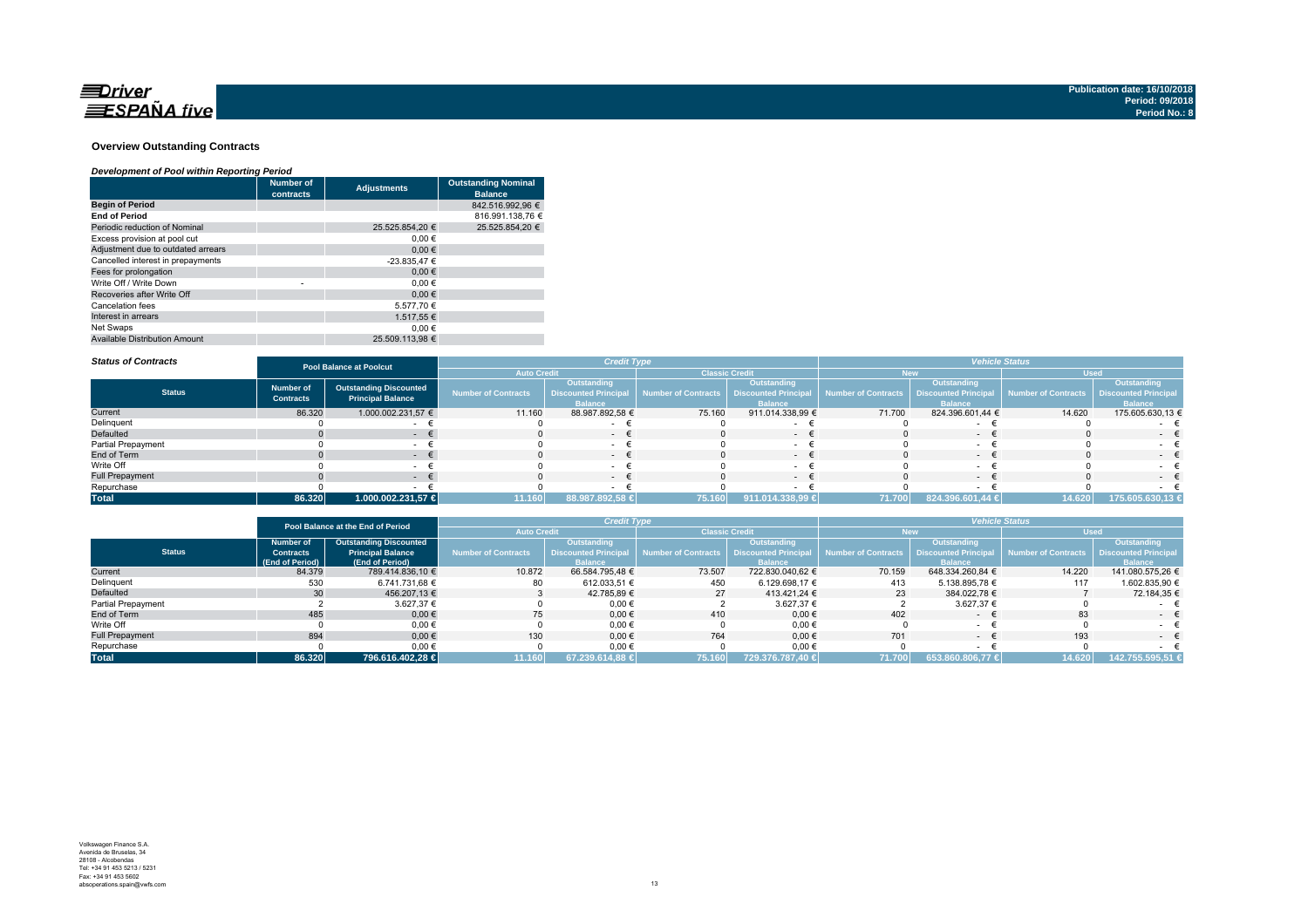### **Information on the retention of net economic interest**

### *Retention Amount at Poolcut*

| <b>Type of Asset</b>            | Number of<br><b>Loans</b> | Percentage of<br><b>Loans</b><br>(%) | <b>Outstanding Nominal</b><br><b>Balance</b> | Percentage of<br><b>Balance</b><br>(%) |
|---------------------------------|---------------------------|--------------------------------------|----------------------------------------------|----------------------------------------|
| Portfolio sold to Fund          | 86.320                    | 94,94%                               | 1.029.405.033,97 €                           | 95,00%                                 |
| Retention of Volkswagen Finance | 4.598                     | 5.06%                                | 54.189.288,02 €                              | 5,00%                                  |
| <b>Total</b>                    | 90.918                    | 100,00%                              | 1.083.594.321,99 €                           | 100,00%                                |
|                                 |                           |                                      |                                              |                                        |
| <b>Retention Amounts</b>        |                           |                                      |                                              |                                        |
| <b>Minimum Retention</b>        | 51.470.251,70 €           | 5,00%                                |                                              |                                        |
| <b>Actual Retention</b>         | 54.189.288.02 €           | 5.00%                                |                                              |                                        |

### *Retention Amount End of Period*

| <b>Type of Asset</b>            | <b>Number of</b><br>Loans | Percentage of<br>Loans<br>(%) | <b>Outstanding Nominal</b><br><b>Balance</b> | Percentage of<br><b>Balance</b><br>(%) |
|---------------------------------|---------------------------|-------------------------------|----------------------------------------------|----------------------------------------|
| Portfolio sold to Fund          | 84.941                    | 94,95%                        | 816.991.138,76 €                             | 95,01%                                 |
| Retention of Volkswagen Finance | 4.516                     | 5.05%                         | 42.930.198,59 €                              | 4.99%                                  |
| <b>Total</b>                    | 89.457                    | 100,00%                       | 859.921.337,35 €                             | 100,00%                                |
|                                 |                           |                               |                                              |                                        |

| <b>Retention Amounts</b> |                 |       |
|--------------------------|-----------------|-------|
| Minimum Retention        | 42.996.066.87 € | 5.00% |
| <b>Actual Retention</b>  | 42.930.198.59 € | 4.99% |

In its capacity as originator and original lender, Volkswagen Finance, S.A. complies with the retention requirement of a material net economic interest in accordance with §122a CRD.

By adhering to option c) of the directive, Volkswagen Finance, S.A. will keep the exposures designated for retention on its balance sheet on an ongoing basis.

The latest end of month level of retention will be published on a monthly basis within the Investor Report.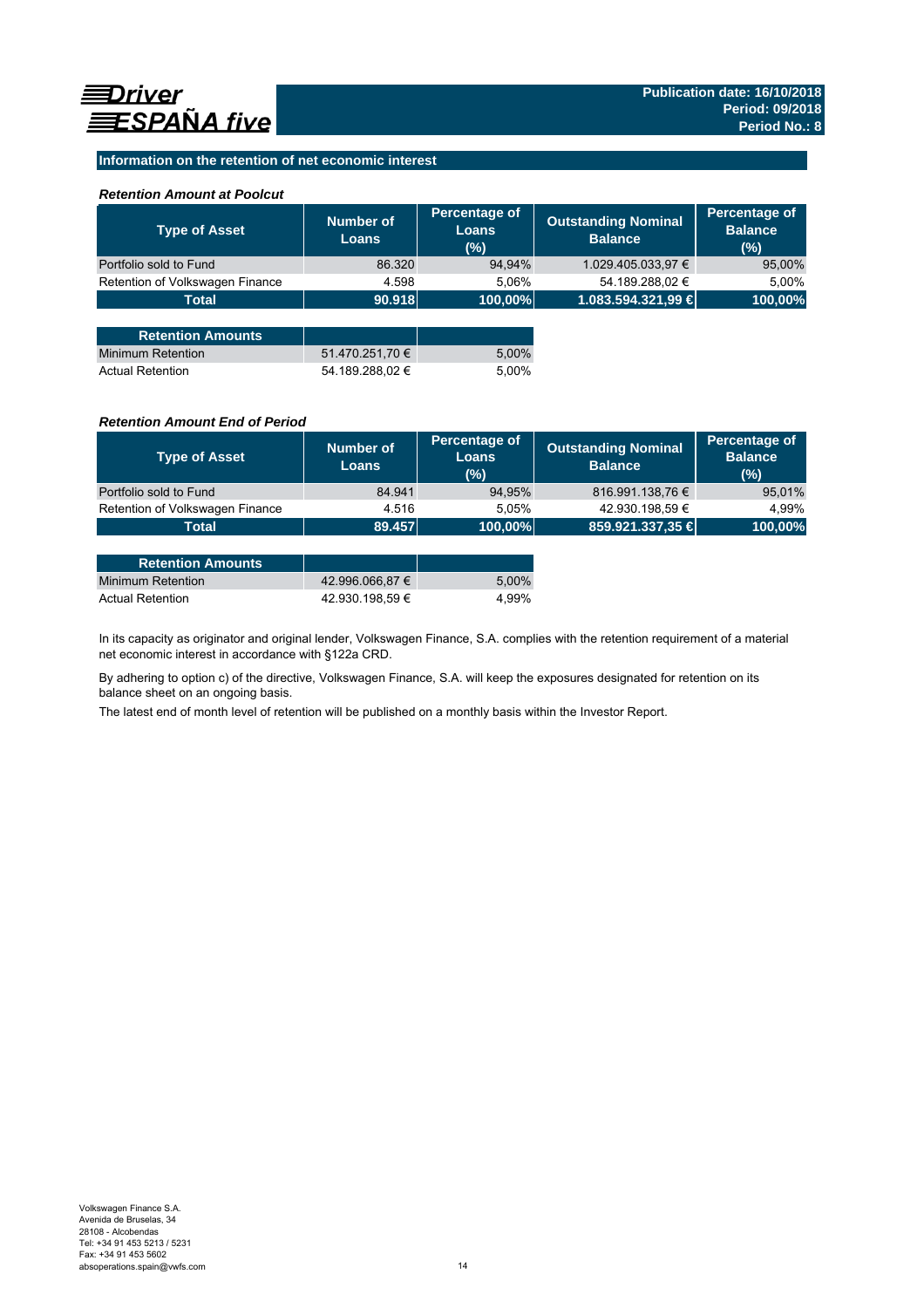### $\equiv$ Driver **ESPAÑA** five

#### **Delinquent Contracts**

|                 |                                      |                            | <b>Total Portfolio</b>                                    |                                                        |                                       |                                              |                               | <b>Credit Type</b>                                           |                                      |                                                              | <b>Vehicle Status</b>         |                                                                     |                                      |                                                                     |
|-----------------|--------------------------------------|----------------------------|-----------------------------------------------------------|--------------------------------------------------------|---------------------------------------|----------------------------------------------|-------------------------------|--------------------------------------------------------------|--------------------------------------|--------------------------------------------------------------|-------------------------------|---------------------------------------------------------------------|--------------------------------------|---------------------------------------------------------------------|
|                 |                                      |                            |                                                           |                                                        |                                       |                                              |                               | <b>Auto Credit</b>                                           | <b>Classic Credit</b>                |                                                              | <b>New</b>                    |                                                                     | <b>Used</b>                          |                                                                     |
| Days in Arrears | <b>Number of</b><br><b>Contracts</b> | Number of<br>Contracts (%) | <b>Outstanding Discounted</b><br><b>Principal Balance</b> | <b>Outstanding Discounted</b><br>Principal Balance (%) | Outstanding<br><b>Nominal Balance</b> | Outstanding<br><b>Nominal Balance</b><br>(%) | Number of<br><b>Contracts</b> | Outstanding<br><b>Discounted</b><br><b>Principal Balance</b> | <b>Number of</b><br><b>Contracts</b> | Outstanding<br><b>Discounted</b><br><b>Principal Balance</b> | Number of<br><b>Contracts</b> | <b>Outstanding</b><br><b>Discounted</b><br><b>Principal Balance</b> | <b>Number of</b><br><b>Contracts</b> | <b>Outstanding</b><br><b>Discounted</b><br><b>Principal Balance</b> |
| $> 1 \le 30$    | 204                                  | 0,24%                      | 2.528.471.22 €                                            | 0,32%                                                  | 2.614.538,85 €                        | 0,30%                                        | 28                            | 200.828,10 €                                                 | 176                                  | 2.327.643,12 €                                               | 164                           | 1.986.636,27 €                                                      | 40                                   | 541.834,95 €                                                        |
| $> 30 \le 60$   | 174                                  | 0.20%                      | 2.225.810.61 €                                            | 0.28%                                                  | 2.301.587.56 €                        | 0.27%                                        | 30                            | 230.546.28 €                                                 | 144                                  | .995.264.33 €                                                | 131                           | 1.634.499.68 €                                                      | 43                                   | 591.310,93 €                                                        |
| $> 60 \le 90$   | 62                                   | 0,07%                      | 900.422,47 €                                              | 0,11%                                                  | 932.799.66 €                          | 0.11%                                        | 13                            | 103.967,21 €                                                 | 49                                   | 796.455,26 €                                                 | 51                            | 723.667,12 €                                                        | 11                                   | 176.755,35 €                                                        |
| $> 90 \le 120$  | 49                                   | 0.06%                      | 552.265,13 €                                              | 0.07%                                                  | 570.463.59 €                          | 0,07%                                        |                               | 66.640,34 €                                                  | 42                                   | 485.624.79 €                                                 | 38                            | 415.310,00 €                                                        | 11                                   | 136.955,13€                                                         |
| $> 120 \le 150$ | 20                                   | 0,02%                      | 225.106,16 €                                              | 0,03%                                                  | 232.748.53 €                          | 0,03%                                        |                               | 10.051,58 €                                                  | 18                                   | 215.054,58 €                                                 | 14                            | 159.615,17 €                                                        | 6                                    | 65.490,99 €                                                         |
| $> 150 \le 180$ | 11                                   | 0,01%                      | 152.928,55 €                                              | 0.02%                                                  | 159.162.37 €                          | 0,02%                                        |                               |                                                              | 11                                   | 152.928,55 €                                                 |                               | 99.056,94 €                                                         |                                      | 53.871,61 €                                                         |
| <b>Subtotal</b> | 520                                  | 0,60%                      | 6.585.004.14 €                                            | 0.83%                                                  | 6.811.300.56 €                        | 0,80%                                        |                               | 612J                                                         | 440                                  | 972.970.63 €                                                 |                               | 6.018.785.18 €                                                      | 114                                  | 1.566.218.96 €                                                      |
| $> 180 \le 210$ |                                      | 0,01%                      | 145.058,22 €                                              | 0,02%                                                  | 150.137,73 €                          | 0,02%                                        |                               | $\sim$                                                       |                                      | 145.058,22 €                                                 | ĥ                             | 108.441,28 €                                                        |                                      | 36.616,94 €                                                         |
| > 210 < 240     |                                      | 0,00%                      | 11.669,32 €                                               | 0,00%                                                  | 12.091,46 €                           | 0,00%                                        |                               | $\sim$                                                       |                                      | 11.669,32 €                                                  |                               | 11.669,32 €                                                         |                                      | $\sim$                                                              |
| $> 240 \le 270$ |                                      | 0,00%                      | $ \epsilon$                                               | 0,00%                                                  | $ \epsilon$                           | 0.00%                                        |                               | $\sim$ 100 $\mu$                                             |                                      | $ \epsilon$                                                  |                               | $ \epsilon$                                                         | $\Omega$                             | $\sim$ 100 $\mu$                                                    |
| $> 270 \le 300$ |                                      | 0,00%                      | $ \pm$                                                    | 0,00%                                                  | $\sim$                                | 0,00%                                        |                               | $\sim$ 10 $\pm$                                              |                                      | - 1                                                          |                               | $\cdot$ $\cdot$                                                     |                                      | $\sim$                                                              |
| $>$ 300 <= 330  | $\Omega$                             | 0.00%                      | $ \epsilon$                                               | 0,00%                                                  | $ \epsilon$                           | 0.00%                                        |                               | - +                                                          |                                      | $ \epsilon$                                                  |                               | $ \epsilon$                                                         | $\Omega$                             | $\sim$ 100 $\mu$                                                    |
| $> 330 \le 360$ |                                      | 0,00%                      | <b>Service</b>                                            | 0,00%                                                  | $ -$                                  | 0,00%                                        |                               | $\sim$                                                       |                                      | $\sim 100$                                                   |                               | $ \epsilon$                                                         |                                      | $\sim$                                                              |
| > 360           |                                      | 0,00%                      | $\sim$                                                    | 0,00%                                                  | €<br>$\sim$                           | 0,00%                                        |                               | --                                                           |                                      | -- *                                                         |                               | $ +$                                                                |                                      | $\sim$                                                              |
| <b>Subtotal</b> | 10 I                                 | 0,01%                      | 156.727,54 €                                              | 0,02%                                                  | 162.229.19 €                          | 0,02%                                        |                               | $0.00 \leftarrow$                                            |                                      | 156.727,54 €                                                 |                               | (20.110,60 €                                                        |                                      | 36.616.94                                                           |
| <b>Total</b>    | 530                                  | 0,61%                      | 6.741.731.68 €                                            | 0.85%                                                  | 6.973.529.75 €                        | 0,82%                                        |                               | 612.033.51 €                                                 | 450                                  | 6.129.698.17 €                                               | 413                           | 5.138.895.78 €                                                      | 117                                  | 1.602.835.90 €                                                      |

#### *Performance Delinquencies*

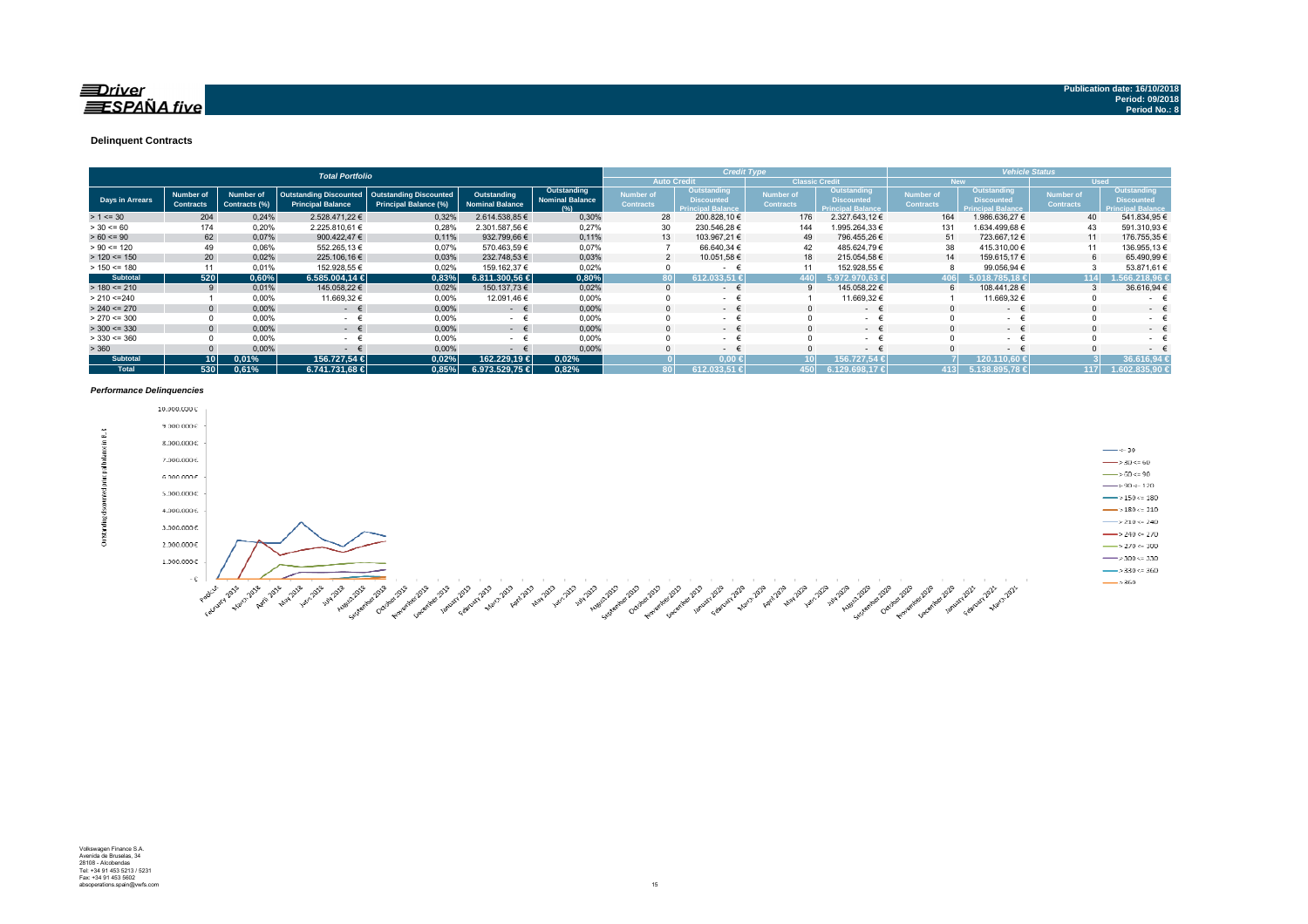### $\equiv$ Driver  $\equiv$ SPAÑA five

**Defaulted Contracts** 

|                        |                                      |                                   | <b>Defaulted Profile Total Portfolio</b>   |                                                               |                                       |                        |                               |                                           | <b>Credit Type</b>                   |                                            |                                      |                                                  | <b>Vehicle Status</b>                |                                                   |  |
|------------------------|--------------------------------------|-----------------------------------|--------------------------------------------|---------------------------------------------------------------|---------------------------------------|------------------------|-------------------------------|-------------------------------------------|--------------------------------------|--------------------------------------------|--------------------------------------|--------------------------------------------------|--------------------------------------|---------------------------------------------------|--|
|                        |                                      |                                   |                                            |                                                               |                                       |                        |                               | <b>Auto Credit</b>                        |                                      | <b>Classic Credit</b>                      |                                      | <b>New</b>                                       |                                      | <b>Used</b>                                       |  |
| <b>Days in Arrears</b> | <b>Number of</b><br><b>Contracts</b> | <b>Number of</b><br>Contracts (%) | Outstanding<br><b>Discounted Principal</b> | <b>Outstanding Discounted</b><br><b>Principal Balance (%)</b> | Outstanding<br><b>Nominal Balance</b> | Outstanding<br>Nominal | Number of<br><b>Contracts</b> | Outstanding<br><b>Discounted Principa</b> | <b>Number of</b><br><b>Contracts</b> | Outstanding<br><b>Discounted Principal</b> | <b>Number of</b><br><b>Contracts</b> | <b>Outstanding</b><br><b>Discounted Principa</b> | <b>Number of</b><br><b>Contracts</b> | <b>Outstanding</b><br><b>Discounted Principal</b> |  |
|                        |                                      |                                   | <b>Balance</b>                             |                                                               |                                       | Balance (%)            |                               | <b>Balance</b>                            |                                      | <b>Balance</b>                             |                                      | <b>Balance</b>                                   |                                      | <b>Balance</b>                                    |  |
| $= 30$                 |                                      | 0,00%                             | 11.838,83 €                                | 0,00%                                                         | 11.841.64 €                           | 0.00%                  |                               | $0.00 \in$                                |                                      | 11.838,83 €                                |                                      | 11.838,83 €                                      |                                      | 0.00€                                             |  |
| $> 30 \le 60$          |                                      | 0.00%                             | $0,00$ €                                   | $0.00\%$                                                      | 0.00€                                 | 0.00%                  |                               | $0.00 \in$                                | 0                                    | $0.00 \in$                                 |                                      | $0.00 \in$                                       |                                      | $0,00$ €                                          |  |
| $> 60 \le 90$          |                                      | 0,00%                             | $0,00$ €                                   | 0,00%                                                         | $ \epsilon$                           | 0.00%                  |                               | $0.00 \in$                                | $\mathbf 0$                          | 0.00€                                      |                                      | $0.00 \in$                                       |                                      | $0,00 \in$                                        |  |
| $> 90 \le 120$         |                                      | 0,00%                             | $0,00$ €                                   | 0,00%                                                         | $ \epsilon$                           | 0,00%                  |                               | $0,00 \in$                                |                                      | $0,00 \in$                                 |                                      | $0,00 \in$                                       |                                      | $0,00 \in$                                        |  |
| $> 120 \le 150$        |                                      | 0,01%                             | 129.471,12€                                | 0,02%                                                         | 130.059,05€                           | 0.02%                  |                               | $0.00 \in$                                |                                      | 129.471.12 €                               |                                      | 114.610.02€                                      |                                      | 14.861,10 €                                       |  |
| $> 150 \le 180$        |                                      | 0,01%                             | 67.488,82 €                                | 0,01%                                                         | 67.862,62 €                           | 0,01%                  |                               | 18.429,86 €                               |                                      | 49.058,96€                                 |                                      | 59.984,06€                                       |                                      | 7.504,76€                                         |  |
| <b>Subtotal</b>        | 14 <sup>1</sup>                      | 0,02%                             | 208.798.77 €                               | 0,03%                                                         | 209.763.31 €                          | 0,03%                  |                               | 18.429.86 €                               | 131                                  | 190.368.91 €                               |                                      | 186.432.91 €<br>11                               |                                      | 22.365,86                                         |  |
| $> 180 \le 210$        |                                      | 0.01%                             | 105.986,51 €                               | 0,01%                                                         | 106.559,51 €                          | 0.01%                  |                               | 14.441.76 €                               | 6                                    | 91.544,75 €                                |                                      | 71.275,74 €                                      |                                      | 34.710,77€                                        |  |
| $> 210 \le 240$        |                                      | 0,01%                             | 141.421,85 €                               | 0,02%                                                         | 142.300,93 €                          | 0.02%                  |                               | 9.914.27€                                 | 8                                    | 131.507,58 €                               |                                      | 126.314,13 €                                     |                                      | 15.107,72€                                        |  |
| $> 240 \le 270$        |                                      | 0,00%                             | $0,00$ €                                   | 0,00%                                                         | $ \epsilon$                           | 0.00%                  |                               | $0,00 \in$                                | $\Omega$                             | $0,00 \in$                                 |                                      | $0,00 \in$                                       |                                      | $0,00 \in$                                        |  |
| $> 270 \le 300$        |                                      | 0,00%                             | $0,00$ €                                   | 0,00%                                                         | $ \epsilon$                           | 0,00%                  |                               | $0,00 \in$                                |                                      | $0,00 \in$                                 |                                      | $0,00 \in$                                       |                                      | $0,00 \in$                                        |  |
| $> 300 \le 330$        |                                      | 0.00%                             | $0,00$ €                                   | 0.00%                                                         | $ \in$                                | 0.00%                  |                               | $0.00 \in$                                | $\Omega$                             | $0.00 \in$                                 |                                      | $0.00 \in$                                       |                                      | $0,00 \in$                                        |  |
| $>$ 330 <= 360         |                                      | 0,00%                             | $0,00$ €                                   | 0,00%                                                         | $0,00$ €                              | 0.00%                  |                               | $0,00 \in$                                |                                      | $0.00 \in$                                 |                                      | $0,00 \in$                                       |                                      | $0,00 \in$                                        |  |
| > 360                  |                                      | 0,00%                             | $0,00 \in$                                 | 0,00%                                                         | 0,00€                                 | 0,00%                  |                               | $0.00 \in$                                |                                      | $0,00 \in$                                 |                                      | $0,00 \in$                                       |                                      | $0,00$ €                                          |  |
| <b>Subtotal</b>        | 16 I                                 | 0,02%                             | 247.408,36 €                               | 0,03%                                                         | 248.860,44 €                          | 0,03%                  |                               | 24.356,03 €                               |                                      | 223.052.33 €                               |                                      | 197.589.87 €<br>12                               |                                      | 49.818,49                                         |  |
| <b>Total</b>           | 30 <sup>2</sup>                      | 0,04%                             | 456.207.13 €                               | $0.06\%$                                                      | 458.623,75 €                          | 0,06%                  |                               | 42.785.89 €                               | 27 <sup>1</sup>                      | 413.421,24 €                               | 23 <sup>1</sup>                      | 384.022.78 C                                     |                                      | 72.184,35                                         |  |

#### **Performance Defaults**

| .                                 |                                                                                                                                                                                                                                                                                                                        |                                              |
|-----------------------------------|------------------------------------------------------------------------------------------------------------------------------------------------------------------------------------------------------------------------------------------------------------------------------------------------------------------------|----------------------------------------------|
|                                   | 10.000.000€                                                                                                                                                                                                                                                                                                            | $\leftarrow$ <= 30                           |
| ×.<br>$\rightarrow$<br><b>CAR</b> | 9.000.000 €                                                                                                                                                                                                                                                                                                            | $\longrightarrow 30 - 60$                    |
|                                   | 8.000.000€                                                                                                                                                                                                                                                                                                             | $\longrightarrow$ 60 $\approx$ 90            |
|                                   | 7.000.000 €                                                                                                                                                                                                                                                                                                            | $\longrightarrow$ 90 <= 120                  |
|                                   | 6.000.000€                                                                                                                                                                                                                                                                                                             | $\longrightarrow 120 - 150$                  |
|                                   |                                                                                                                                                                                                                                                                                                                        | $\longrightarrow$ 150 <= 180                 |
|                                   | 5.000.000€                                                                                                                                                                                                                                                                                                             | $\longrightarrow 180 \leftarrow 210$         |
|                                   | 4.000,000€                                                                                                                                                                                                                                                                                                             | $\longrightarrow 210 \leftarrow 240$         |
|                                   | 3.000.000 €                                                                                                                                                                                                                                                                                                            | $\longrightarrow 240 \le 270$                |
|                                   | 2.000,000 E                                                                                                                                                                                                                                                                                                            | $\longrightarrow$ 270 <= 300                 |
| <b>CE</b>                         | 1.000.000€                                                                                                                                                                                                                                                                                                             | $\longrightarrow 300 = 330$                  |
|                                   | $-6.$                                                                                                                                                                                                                                                                                                                  | $\longrightarrow$ 330 <= 360<br><b>COLLA</b> |
|                                   | ್ಯೂ<br>$\sigma^{\rm p}$<br>ೂ<br>$a_{G_{\mu}}$<br>∽<br>- 38<br>$\mathscr{A}^{\mathscr{D}}$<br>- బి<br>- 1980<br>- 033<br>್ಲಿ<br>- 100<br>$\alpha^{ab}$<br>$a_{\alpha}$<br>- 33<br>∽<br>ే<br>- 82<br>- 33<br>- 63<br>- 02<br>- 32<br>- 33<br>- 33<br>- 63<br>$10^{3}$<br>- 33<br>- 1977<br>- 63<br>- 33<br>- 62<br>- 632 | $\longrightarrow 360$                        |

And the company of the company of the company of the company of the company of the company of the company of the company of the company of the company of the company of the company of the company of the company of the comp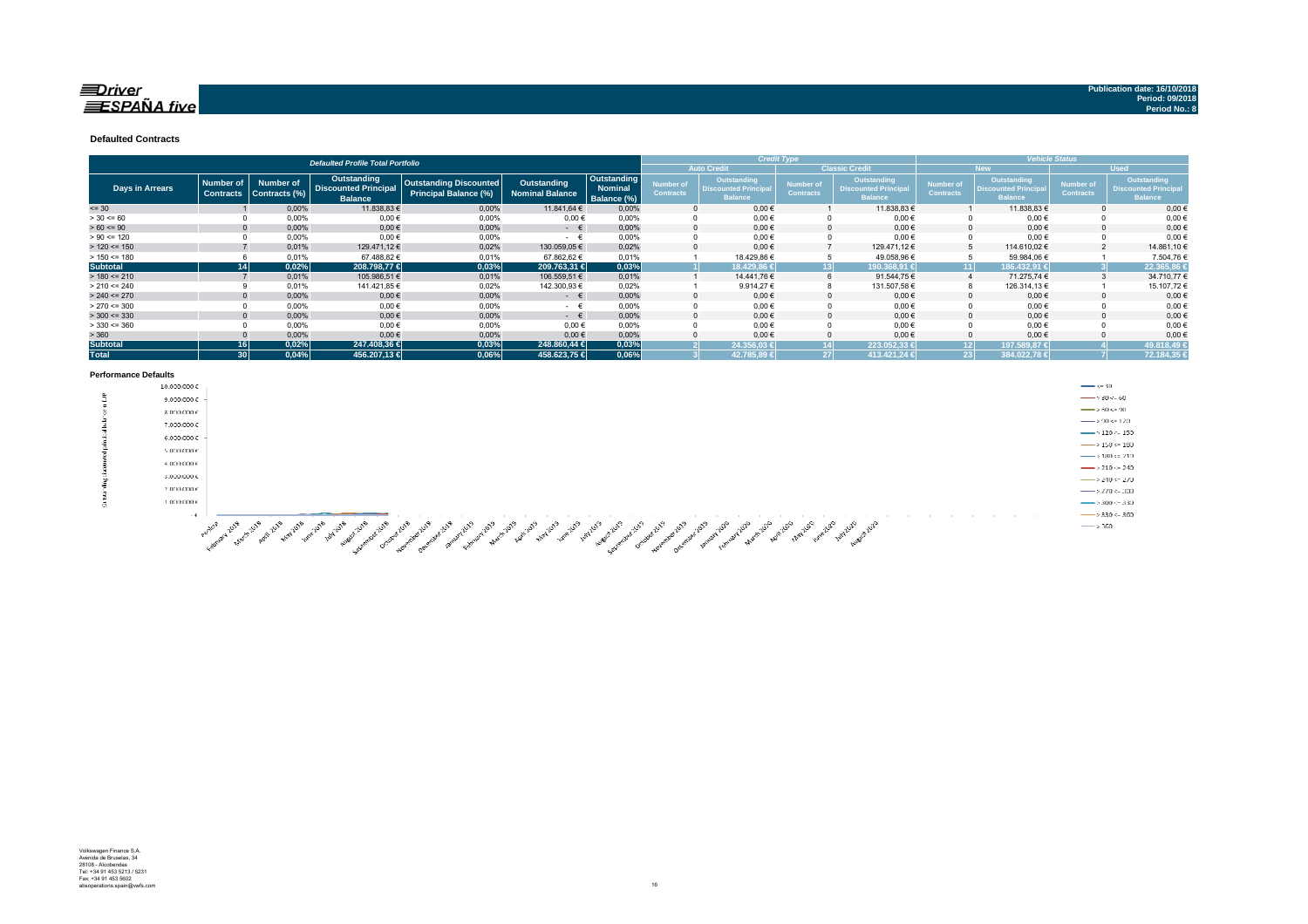

### **Prepayments**

| <b>Unscheduled Prepayments</b>                                                       | <b>Number of Contracts</b> |                                      | <b>Outstanding Discounted</b><br><b>Balance as of the Beginning</b><br>of the Period | <b>Unscheduled</b><br><b>Prepayments</b> | <b>Outstanding Discounted</b><br>Balance as of the End of the<br>Period        |
|--------------------------------------------------------------------------------------|----------------------------|--------------------------------------|--------------------------------------------------------------------------------------|------------------------------------------|--------------------------------------------------------------------------------|
| Full and Partial Prepayments                                                         | 83                         |                                      | 785.688,06€                                                                          | 769.339.20€                              | 3.627,37€                                                                      |
| Full and Partial Prepayments<br>with another status at the end of<br>the month $(*)$ | 4                          |                                      | 45.427.14 €                                                                          | 42.695.86€                               | 1.915.13 €                                                                     |
| <b>Total</b>                                                                         | 87                         |                                      | 831.115,20 €                                                                         | 812,035,06 €                             | 5.542.50 €                                                                     |
| <b>Partial Prepayments</b>                                                           |                            |                                      |                                                                                      |                                          |                                                                                |
| <b>Credit type</b>                                                                   | <b>Type of vehicle</b>     | <b>Number of</b><br><b>Contracts</b> | <b>Outstanding Discounted</b><br><b>Balance as of the Beginning</b><br>of the Period | <b>Unscheduled</b><br><b>Prepayments</b> | <b>Outstanding Discounted</b><br>Balance as of the End of the<br><b>Period</b> |
| AutoCredit                                                                           | New Car                    | $\mathsf{O}\xspace$                  | 0.00€                                                                                | 0.00€                                    | $0.00 \in$                                                                     |
|                                                                                      | <b>Used Car</b>            | 0                                    | $0,00 \in$                                                                           | $0.00 \in$                               | 0.00€                                                                          |
|                                                                                      | <b>Subtotal AC</b>         | $\overline{\mathbf{0}}$              | $0.00 \in$                                                                           | 0.00 ∈                                   | $0,00 \in$                                                                     |
| <b>Classic Credit</b>                                                                | New Car                    | $\overline{2}$                       | 18.016,69€                                                                           | 13.849.67 €                              | 3.627,37€                                                                      |
|                                                                                      | <b>Used Car</b>            | 0                                    | 0.00€                                                                                | $0.00 \in$                               | 0.00€                                                                          |
|                                                                                      | <b>Subtotal CC</b>         | $\overline{\mathbf{c}}$              | 18.016.69 €                                                                          | 13,849,67 €                              | 3.627.37 €                                                                     |
| <b>Total</b>                                                                         |                            | $\overline{2}$                       | 18.016,69 €                                                                          | 13.849,67 €                              | 3.627,37 €                                                                     |
| <b>Full Prepayments</b>                                                              |                            |                                      |                                                                                      |                                          |                                                                                |
| <b>Credit type</b>                                                                   | <b>Type of vehicle</b>     | <b>Number of</b><br><b>Contracts</b> | <b>Outstanding Discounted</b><br><b>Principal Balance</b>                            | <b>Unscheduled</b><br><b>Prepayments</b> | <b>Outstanding Discounted</b><br>Balance as of the End of the<br><b>Period</b> |
| AutoCredit                                                                           | New Car                    | 14                                   | 27.584,74€                                                                           | 25.621,36€                               | $0.00 \in$                                                                     |
|                                                                                      | Used Car                   | $\mathbf{1}$                         | 4.554,16€                                                                            | 4.317.02€                                | 0.00€                                                                          |
|                                                                                      | <b>Subtotal AC</b>         | 15                                   | 32.138.90 €                                                                          | 29.938.38 €                              | 0.00 ∈                                                                         |
| <b>Classic Credit</b>                                                                | New Car                    | 43                                   | 510.914,10€                                                                          | 504.020.40€                              | $0.00 \in$                                                                     |
|                                                                                      | Used Car                   | 23                                   | 224.618,37€                                                                          | 221.530,75€                              | $0.00 \in$                                                                     |
|                                                                                      | <b>Subtotal CC</b>         | 66                                   | 735.532,47 €                                                                         | 725.551,15 €                             | $0,00 \in$                                                                     |
| <b>Total</b>                                                                         |                            | 81                                   | 767.671,37 €                                                                         | 755.489,53 €                             | $0,00 \in$                                                                     |
|                                                                                      |                            |                                      |                                                                                      |                                          |                                                                                |
| <b>Full and Partial Prepayments</b>                                                  |                            |                                      |                                                                                      |                                          |                                                                                |
| <b>Credit type</b>                                                                   | Type of vehicle            | <b>Number of</b><br><b>Contracts</b> | <b>Outstanding Discounted</b><br><b>Balance as of the Beginning</b><br>of the Period | <b>Unscheduled</b><br><b>Prepayments</b> | <b>Outstanding Discounted</b><br>Balance as of the End of the<br><b>Period</b> |
| AutoCredit                                                                           | New Car                    | 14                                   | 27.584,74€                                                                           | 25.621,36€                               | $0.00 \in$                                                                     |
|                                                                                      | <b>Used Car</b>            | $\mathbf{1}$                         | 4.554,16€                                                                            | 4.317,02€                                | 0.00€                                                                          |
|                                                                                      | <b>Subtotal AC</b>         | 15                                   | 32.138.90 €                                                                          | 29.938.38 €                              | $0.00 \in$                                                                     |
| <b>Classic Credit</b>                                                                | New Car                    | 45                                   | 528.930.79€                                                                          | 517.870.07€                              | 3.627.37€                                                                      |
|                                                                                      | Used Car                   | 23                                   | 224.618,37€                                                                          | 221.530.75€                              | 0.00€                                                                          |
|                                                                                      | <b>Subtotal CC</b>         | 68                                   | 753.549,16 €                                                                         | 739.400,82 €                             | 3.627,37 €                                                                     |
| <b>Total</b>                                                                         |                            | 83                                   | 785.688,06 €                                                                         | 769.339,20 €                             | 3.627,37 €                                                                     |

(\*) Contracts with unscheduled payment during the period but classified as delinquent, default or write off as of the end of the month.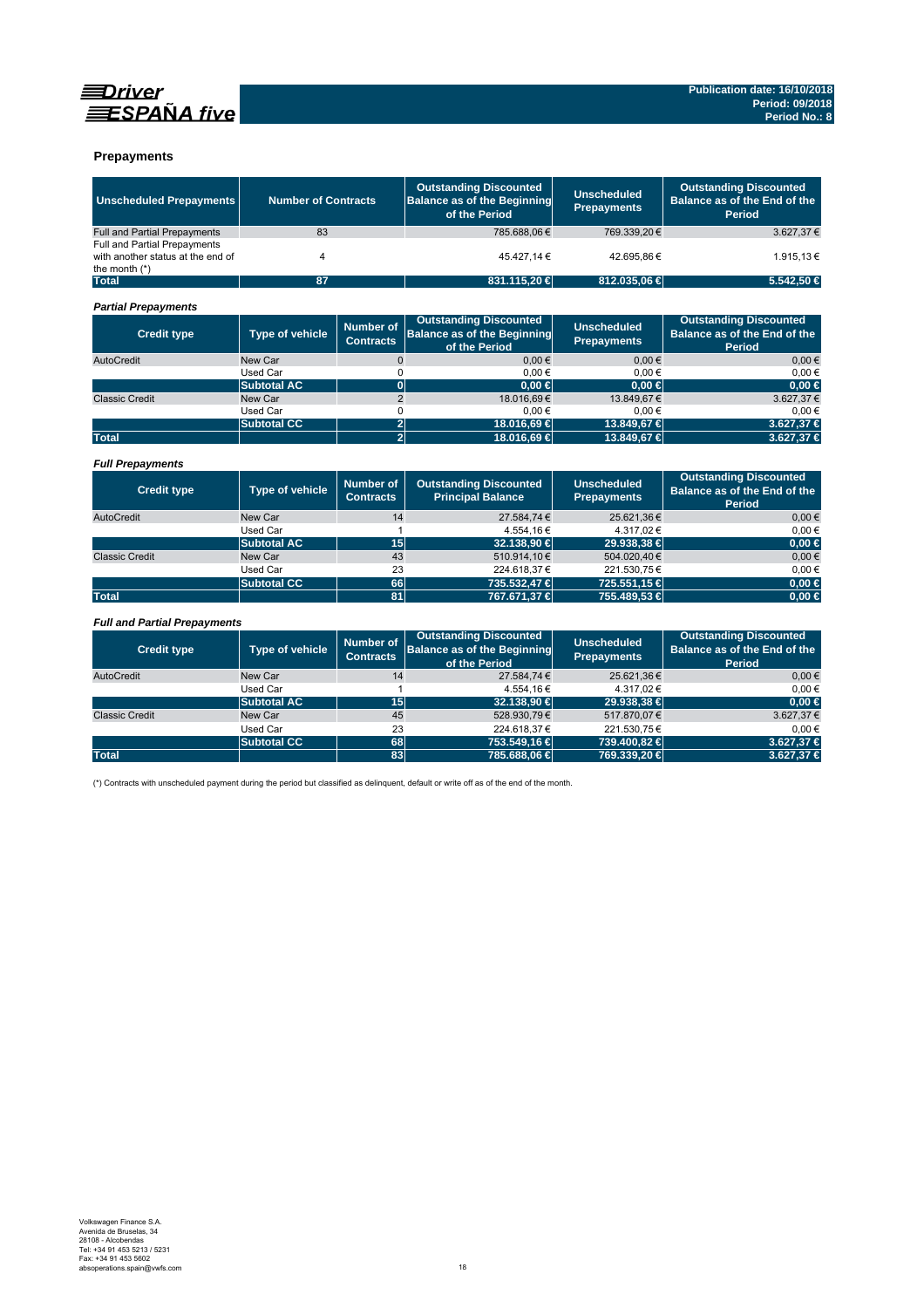

### **Recovery Contracts**

## *Recoveries - after Default before Write Off*

| <b>Credit Type</b>    | <b>Vehicle Status</b> | Number of<br><b>Contracts</b> | Outstanding<br>Nominal Balance at Total Recoveries<br>Day of Default |             | <b>Total Write</b><br>Down. | <b>Outstanding Nominal</b><br><b>Balance End of</b><br><b>Reporting Period</b> |
|-----------------------|-----------------------|-------------------------------|----------------------------------------------------------------------|-------------|-----------------------------|--------------------------------------------------------------------------------|
| AutoCredit            | <b>New</b>            |                               | 43.039.25 €                                                          | $0.00 \in$  | $0.00 \in$                  | 43.039.25 €                                                                    |
|                       | Used                  |                               | 0.00€                                                                | 0.00€       | 0.00€                       | 0.00€                                                                          |
|                       | <b>Subtotal AC</b>    | 31                            | 43.039.25 €                                                          | $0.00 \in$  | $0.00 \in$                  | 43,039.25 €                                                                    |
| <b>Classic Credit</b> | <b>New</b>            | 20                            | 425.672.32 €                                                         | 82,665,61 € | $0.00 \in$                  | 343,006.71 €                                                                   |
|                       | Used                  |                               | 77.231.08 €                                                          | 4.653.28 €  | $0.00 \in$                  | 72.577.80 €                                                                    |
|                       | <b>Subtotal CC</b>    | 27 <sup>1</sup>               | $502.903.40 \in$                                                     | 87.318,89 € | $0.00 \in$                  | 415.584.51 €                                                                   |
| <b>Total</b>          |                       | 30 <sup>1</sup>               | 545,942.65 €                                                         | 87,318,89 € | $0.00 \in$                  | 458,623,76 €                                                                   |

#### *Recoveries - after Write Off \*\**

| <b>Credit Type</b> | <b>Vehicle Status</b> | Number of<br><b>Contracts</b> | <b>Outstanding</b><br>Nominal Balance at Total Recoveries<br>Day of Write Off |            | <b>Total Write</b><br><b>Down</b> | <b>Outstanding Nominal</b><br><b>Balance End of</b><br><b>Reporting Period</b> |
|--------------------|-----------------------|-------------------------------|-------------------------------------------------------------------------------|------------|-----------------------------------|--------------------------------------------------------------------------------|
| AutoCredit         | <b>New</b>            | 0                             | $0,00 \in$                                                                    | 0.00€      | $0,00 \in$                        | $0,00 \in$                                                                     |
|                    | Used                  |                               | 0.00€                                                                         | 0.00€      | 0.00€                             | $0.00 \in$                                                                     |
|                    | <b>Subtotal AC</b>    |                               | $0.00 \in$                                                                    | $0,00 \in$ | $0.00 \in$                        | $0,00 \in$                                                                     |
| Classic Credit     | <b>New</b>            |                               | $0,00 \in$                                                                    | $0.00 \in$ | $0,00 \in$                        | $0,00 \in$                                                                     |
|                    | Used                  |                               | 0.00€                                                                         | 0.00€      | 0.00€                             | 0,00€                                                                          |
|                    | <b>Subtotal AC</b>    | 01                            | $0.00 \in$                                                                    | $0,00 \in$ | $0.00 \in$                        | $0,00 \in$                                                                     |
| <b>Total</b>       |                       |                               | $0.00 \in$                                                                    | $0,00 \in$ | $0.00 \in$                        | $0,00 \in$                                                                     |

**Classification by end of term & defaulted write off:**

### *Recoveries - after Write Off (contracts previously defaulted) \*\**

| <b>Credit Type</b> | <b>Vehicle Status</b> | Number of<br>Contracts | <b>Outstanding</b><br>Nominal Balance at Total Recoveries<br>Day of Write Off |            | <b>Total Write</b><br><b>Down</b> | <b>Outstanding Nominal</b><br><b>Balance End of</b><br><b>Reporting Period</b> |
|--------------------|-----------------------|------------------------|-------------------------------------------------------------------------------|------------|-----------------------------------|--------------------------------------------------------------------------------|
| AutoCredit         | <b>New</b>            |                        | 0.00€                                                                         | $0.00 \in$ | 0.00€                             | $0,00 \in$                                                                     |
|                    | Used                  |                        | 0.00€                                                                         | 0.00€      | 0.00€                             | $0.00 \in$                                                                     |
|                    | <b>Subtotal AC</b>    |                        | $0.00 \in$                                                                    | $0,00 \in$ | $0.00 \in$                        | $0,00 \in$                                                                     |
| Classic Credit     | <b>New</b>            |                        | 0.00€                                                                         | $0.00 \in$ | 0.00€                             | $0,00 \in$                                                                     |
|                    | Used                  |                        | 0.00€                                                                         | 0.00€      | 0.00€                             | $0.00 \in$                                                                     |
|                    | <b>Subtotal CC</b>    |                        | 0.00 ∈                                                                        | $0,00 \in$ | $0.00 \in$                        | 0,00 €                                                                         |
| <b>Total</b>       |                       |                        | $0,00 \in$                                                                    | $0,00 \in$ | $0.00 \in$                        | $0,00 \in$                                                                     |

*Recoveries - after Write Off (contracts directly written off) \*\**

| <b>Credit Type</b> | <b>Vehicle Status</b> | Number of<br><b>Contracts</b> | Outstanding<br>Nominal Balance at   Total Recoveries<br>Day of Write Off |            | <b>Total Write</b><br><b>Down</b> | <b>Outstanding Nominal</b><br><b>Balance End of</b><br><b>Reporting Period</b> |
|--------------------|-----------------------|-------------------------------|--------------------------------------------------------------------------|------------|-----------------------------------|--------------------------------------------------------------------------------|
| AutoCredit         | <b>New</b>            |                               | 0.00€                                                                    | $0.00 \in$ | 0.00€                             | $0,00 \in$                                                                     |
|                    | Used                  |                               | 0.00€                                                                    | 0.00€      | 0.00€                             | $0.00 \in$                                                                     |
|                    | <b>Subtotal AC</b>    |                               | $0.00 \in$                                                               | $0,00 \in$ | $0,00 \in$                        | $0,00 \in$                                                                     |
| Classic Credit     | <b>New</b>            |                               | 0.00€                                                                    | $0.00 \in$ | 0.00€                             | $0,00 \in$                                                                     |
|                    | Used                  |                               | 0.00€                                                                    | 0.00€      | 0.00€                             | $0.00 \in$                                                                     |
|                    | <b>Subtotal CC</b>    | 01                            | $0.00 \in$                                                               | $0.00 \in$ | $0.00 \in$                        | $0,00 \in$                                                                     |
| <b>Total</b>       |                       | Юľ                            | $0.00 \in$                                                               | $0,00 \in$ | $0.00 \in$                        | $0,00 \in$                                                                     |

\*\* This table exclusively covers contracts with the Status Write off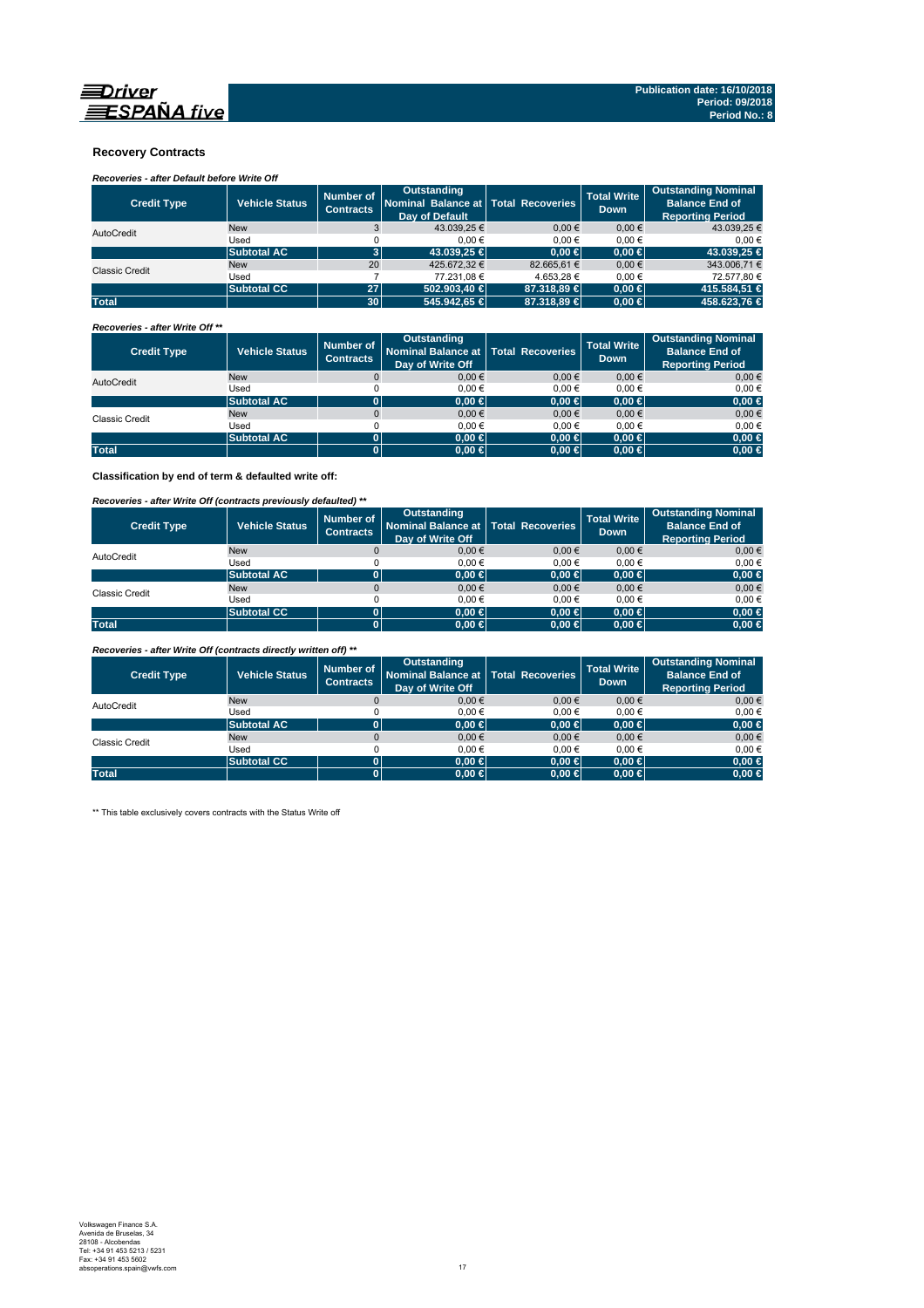#### <u>=Driver</u> ESPAÑA five

#### **Poolinformation I. - Down Payments**

|                        |                |                            | <b>Down Payments Total Porfolio</b>                |                              |                                      |                    |                  |        |                       |                       |                                        |                  | Vehirle Stat         |             |               | Downpavment /<br><b>Irchase Price %</b><br>0.00%<br>4,56%<br>11.61%<br>16.74%<br>21,64%<br>26,20%<br>30,37%<br>34,20%<br>37,87% |        |  |
|------------------------|----------------|----------------------------|----------------------------------------------------|------------------------------|--------------------------------------|--------------------|------------------|--------|-----------------------|-----------------------|----------------------------------------|------------------|----------------------|-------------|---------------|---------------------------------------------------------------------------------------------------------------------------------|--------|--|
|                        |                |                            |                                                    |                              |                                      | <b>Auto Credit</b> |                  |        |                       | <b>Classic Credit</b> |                                        |                  | lew                  |             |               | <b>Hood</b>                                                                                                                     |        |  |
| <b>Down Payment</b>    | umber of Loan: | Percentage of<br>Loans (%) | Outstanding Discounted<br><b>Principal Balance</b> | Percentage of<br>Balance (%) | Down Payment/<br>Purchase Price in % |                    | <b>Iscounted</b> |        | lumber c<br>Contracts |                       | Downpayment<br><b>Purchase Price 9</b> | mber of Contract | ia Discount          | Downpayment | mber of Conti | Princinal                                                                                                                       |        |  |
| No downpayment         | 3.199          | 3.77%                      | 41.691.040.80 €                                    | 5.23%                        | 0.00%                                | 294                | 2.285.117.00 €   | 0.00%  | 2.905                 | 39.405.923.80 €       | 0.00%                                  | 2.545            | 33.205.169.59 €      | 0.00%       | 654           | 8.485.871.21 €                                                                                                                  |        |  |
| $0.01 - 1.000.00$      | 5.548          | 6.53%                      | 61.731.007.86 €                                    | 7.75%                        | 4.39%                                | 461                | 3.200.806,62 €   | 4,13%  | 5.080                 | 58.530.201.24 €       | 4.42%                                  | 4.350            | 47.310.542.33 €      | 4.34%       | 1.198         | 14.420.465,53 €                                                                                                                 |        |  |
| $1.000.01 - 2.000.00$  | 6.692          | 7.88%                      | 68.742.280.09 €                                    | 8.63%                        | 11.17%                               | 752                | 4.821.348.23 €   | 9.88%  | 5.940                 | 63.920.931.86 €       | 11.37%                                 | 4.898            | 50.364.178.44 €      | 11.01%      | 1.794         | 18.378.101.65 €                                                                                                                 |        |  |
| 2.000.01 - 3.000.00    | 7.097          | 8.36%                      | 69.692.974.66 €                                    | 8.75%                        | 16.74%                               | 1.191              | 7.264.275.54 €   | 15.05% | 5.906                 | 62.428.699.12 €       | 17.15%                                 | 5.742            | 55.473.823.01 €      | 16.74%      | 1.355         | 14.219.151.65 €                                                                                                                 |        |  |
| $3.000.01 - 4.000.00$  | 6.663          | 7.84%                      | 62.355.838.03 €                                    | 7.83%                        | 21,48%                               | 1.168              | 6.766.516.17 €   | 18.94% | 5.495                 | 55.589.321.86 €       | 22.12%                                 | 5.497            | 50.327.464.86 €      | 21.44%      | 1.166         | 12.028.373.17 €                                                                                                                 |        |  |
| 4.000.01 - 5.000.00    | 6.191          | 7.29%                      | 58.575.029.53 €                                    | 7.35%                        | 25.26%                               | 1.108              | 7.118.761.99 €   | 21.41% | 5.083                 | 51.456.267.54 €       | 26.31%                                 | 5.108            | 47.587.892.57 €      | 25.06%      | 1.083         | 10.987.136.96 €                                                                                                                 |        |  |
| $5.000.01 - 6.000.00$  | 5.700          | 6.71%                      | 53.091.278.80 €                                    | 6.66%                        | 28.94%                               | 1.064              | 6.643.629.93 €   | 24.35% | 4.636                 | 46,447,648.87 €       | 30.28%                                 | 4.696            | 43.237.760.44 €      | 28.65%      | 1.004         | 9.853.518.36 6                                                                                                                  |        |  |
| 6.000.01 - 7.000.00    | 4.892          | 5.76%                      | 44.109.785.00 €                                    | 5.54%                        | 32.60%                               | 827                | 4.881.312.82 €   | 27.55% | 4.065                 | 39.228.472.18 €       | 33.89%                                 | 4.128            | 37.112.519.42 €      | 32.32%      | 764           | 6.997.265.58 €                                                                                                                  |        |  |
| 7.000.01 - 8.000.00    | 4.548          | 5.35%                      | 39.810.515.20 €                                    | 5,00%                        | 35.66%                               | 785                | 4.579.719.17 €   | 29.65% | 3.763                 | 35.230.796.03 €       | 37.26%                                 | 3.843            | 33.575.352.22 €      | 35.28%      | 705           | 6.235.162.98 €                                                                                                                  |        |  |
| 8.000.01 - 9.000.00    | 3.961          | 4.66%                      | 33.346.316.89 €                                    | 4.19%                        | 39.19%                               | 575                | 3.159.241.16 €   | 32.55% | 3.386                 | 30.187.075.73 €       | 40.62%                                 | 3.306            | 27.915.099.98 €      | 38.80%      | 655           | 5.431.216.91 €                                                                                                                  | 41.31% |  |
| $9.000.01 - 10.000.00$ | 4.179          | 4.92%                      | 37.078.031.37 €                                    | 4.65%                        | 40.37%                               | 746                | 4.690.590.02 €   | 32.71% | 3.433                 | 32.387.441.35 €       | 42.58%                                 | 3.553            | 31.458.450.45 €      | 39.97%      | 626           | 5.619.580.92 €                                                                                                                  | 42.83% |  |
| 10.000.01 - 11.000.00  | 3.188          | 3.75%                      | 28.213.623.89 €                                    | 3.54%                        | 43.95%                               | 360                | 1.959.979.84 €   | 36.37% | 2.828                 | 26.253.644.05 €       | 45.15%                                 | 2.723            | 24.046.568.78 €      | 43.75%      | 465           | 4.167.055.11 €                                                                                                                  | 45.16% |  |
| 11.000.01 - 12.000.00  | 3.130          | 3.68%                      | 27.627.371.96 €                                    | 3.47%                        | 45.73%                               | 380                | 2.449.986.31 €   | 35.97% | 2.750                 | 25.177.385.65 €       | 47.53%                                 | 2.700            | 23.569.976.88 €      | 45.61%      | 430           | 4.057.395.08 €                                                                                                                  | 46.47% |  |
| 12.000.01 - 13.000.00  | 2.744          | 3.23%                      | 23.569.114.62 €                                    | 2.96%                        | 48.84%                               | 228                | 1.355.880.88 €   | 38.49% | 2.516                 | 22.213.233.74 €       | 50.07%                                 | 2.346            | 20.022.775.16 €      | 48.78%      | 398           | 3.546.339.46 €                                                                                                                  | 49.22% |  |
| 13.000.01 - 14.000.00  | 2.500          | 2.94%                      | 21.591.890.34 €                                    | 2.71%                        | 50.81%                               | 199                | 1.111.230.82 €   | 40.85% | 2.301                 | 20.480.659.52 €       | 51.91%                                 | 2.175            | 18.741.975.38 €      | 50.75%      | 325           | 2.849.914.96 6                                                                                                                  | 51,25% |  |
| 14.000.01 - 15.000.00  | 2.436          | 2.87%                      | 21.558.409.22 €                                    | 2.71%                        | 51.19%                               | 259                | 1.456.393.34 €   | 40.85% | 2.177                 | 20.102.015.88 €       | 52.80%                                 | 2.133            | 18.736.704.34 €      | 51.05%      | 303           | 2.821.704.88 €                                                                                                                  | 52.17% |  |
| >15.000,00             | 12.273         | 14.45%                     | 103.831.894.02 €                                   | 13.03%                       | 61.85%                               | $55^{\circ}$       | 3.494.825.04 €   | 45.65% | 11.722                | 100.337.068.98 €      | 62.84%                                 | 10.854           | 91.174.552.92 €      | 61.94%      | 1.419         | 12.657.341,10 €                                                                                                                 | 61.22% |  |
| <b>Total</b>           | 84.941         | 100%                       | 796.616.402.28 €                                   | 100%                         |                                      | 0.955              | 67.239.614.88€   |        | 73,986                | 729,376,787,40 €      |                                        | 70.597           | $653.860.806,77 \in$ |             | 14.344        | 142.755.595.51 €                                                                                                                |        |  |

| <b>Statistics</b>                                              |                       |
|----------------------------------------------------------------|-----------------------|
| Minimum Down Payment                                           | $0.01 \in$            |
| Maximum Down Payment                                           | 100 422 31 $\epsilon$ |
| Weighted Average Down Payment (Customers who did Down Payment) | 8.034.32 €            |
| Weighted Average Down Payment                                  | 7613846               |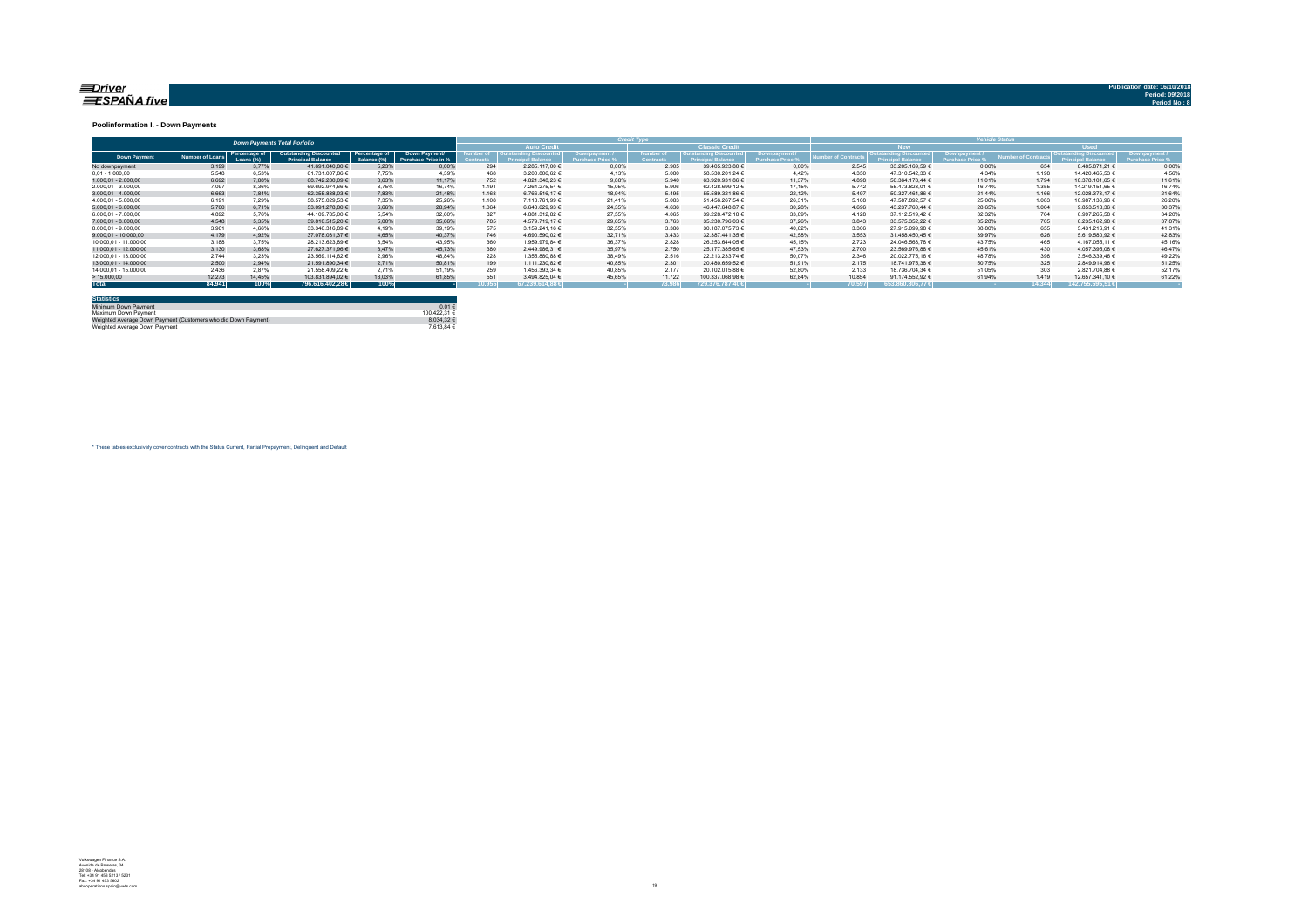

#### **Poolinformation II. - Customer Type\_Type of Payment**

|                      |                     | <b>Customer Type Total Portfolio</b> |                                                                                    |             |                               |                                                              | Credit Type                          |                                                             | <b>Vehicle Status</b> |                                                                          |                                |                                                           |
|----------------------|---------------------|--------------------------------------|------------------------------------------------------------------------------------|-------------|-------------------------------|--------------------------------------------------------------|--------------------------------------|-------------------------------------------------------------|-----------------------|--------------------------------------------------------------------------|--------------------------------|-----------------------------------------------------------|
|                      |                     |                                      |                                                                                    |             | <b>Auto Credi</b>             |                                                              |                                      | Classic Credit                                              |                       | <b>New</b><br><b>Used</b>                                                |                                |                                                           |
| <b>Customer Type</b> | Number of<br>Loans. | Loans (%)                            | Percentage of   Outstanding Discounted   Percentage of<br><b>Principal Balance</b> | Balance (%) | Number of<br><b>Contracts</b> | Outstanding<br><b>Discounted Principal</b><br><b>Balance</b> | <b>Number of</b><br><b>Contracts</b> | Outstanding<br><b>Discounted Principa</b><br><b>Balance</b> |                       | Outstanding<br>umber of Contracts丨 Discounted Principa<br><b>Balance</b> | <b>All Number of Contracts</b> | <b>Quistanding Discounted</b><br><b>Principal Balance</b> |
| Private              | 72.228              | 85.03%                               | 670.248.158.81€                                                                    | 84.14%      | 8.972                         | 53.974.118.98€                                               | 63.256                               | 616.274.039.83€                                             | 59.822                | 547.603.440.68€                                                          | 12.406                         | 122.644.718,13€                                           |
| Company              | 12.713              | 14,97%                               | 126.368.243.47€                                                                    | 15,86%      | 1.983                         | 13.265.495.90€                                               | 10.730                               | 113.102.747.57€                                             | 10.775                | 106.257.366.09€                                                          | 1.938                          | 20.110.877,38€                                            |
| <b>Total</b>         | 84.941              | 100%                                 | 796.616.402,28 €                                                                   | 100%        | 10.955                        | 67.239.614,88 €                                              | 73.986                               | 729.376.787.40 €                                            | 70.597                | 653.860.806,77 €                                                         | 14.344                         | 142.755.595,51 €                                          |

|                              |        | <b>Type of Payment Total Portfolio</b> |                                                                                          |                |                                      | Credit Type                                                 |                                      |                                                                  | <b>/ehicle Status</b> |                                                         |                            |                                                           |
|------------------------------|--------|----------------------------------------|------------------------------------------------------------------------------------------|----------------|--------------------------------------|-------------------------------------------------------------|--------------------------------------|------------------------------------------------------------------|-----------------------|---------------------------------------------------------|----------------------------|-----------------------------------------------------------|
|                              |        | <b>Auto Credi</b>                      |                                                                                          | Classic Credit |                                      | <b>New</b>                                                  |                                      |                                                                  |                       |                                                         |                            |                                                           |
| <b>Type of Payment</b>       | Loans  | Loans (%)                              | Number of Percentage of Outstanding Discounted Percentage of<br><b>Principal Balance</b> | Balance (%)    | <b>Number of</b><br><b>Contracts</b> | Outstanding<br><b>Discounted Principa</b><br><b>Balance</b> | <b>Number of</b><br><b>Contracts</b> | <b>Outstanding</b><br><b>Discounted Princi</b><br><b>Balance</b> |                       | Outstanding<br><b>Discounted Prin</b><br><b>Balance</b> | <b>Jumber of Contracts</b> | <b>Outstanding Discounted</b><br><b>Principal Balance</b> |
| Direct Borrower Account DeUt | 84.941 | 100,00%                                | 796.616.402.28€                                                                          | 100,00%        | 10.955                               | 67.239.614.88€                                              | 73.986                               | 729.376.787.40€                                                  | 70.597                | 653.860.806.77€                                         | 14.344                     | 142.755.595,51€                                           |
| Other                        |        | 0.00%                                  |                                                                                          | $0.00\%$       |                                      | $0.00 \in$                                                  |                                      | 0.00€                                                            |                       | $0.00 \in$                                              |                            | $0.00 \in$                                                |
| <b>Total</b>                 | 84.941 | 100%                                   | 796.616.402,28 €                                                                         | 100%           | 10.955                               | 67.239.614,88 €                                             | 73.986                               | 729.376.787,40 €                                                 | 70.597                | 653.860.806,77 €                                        | 14.344                     | 142.755.595.51 €                                          |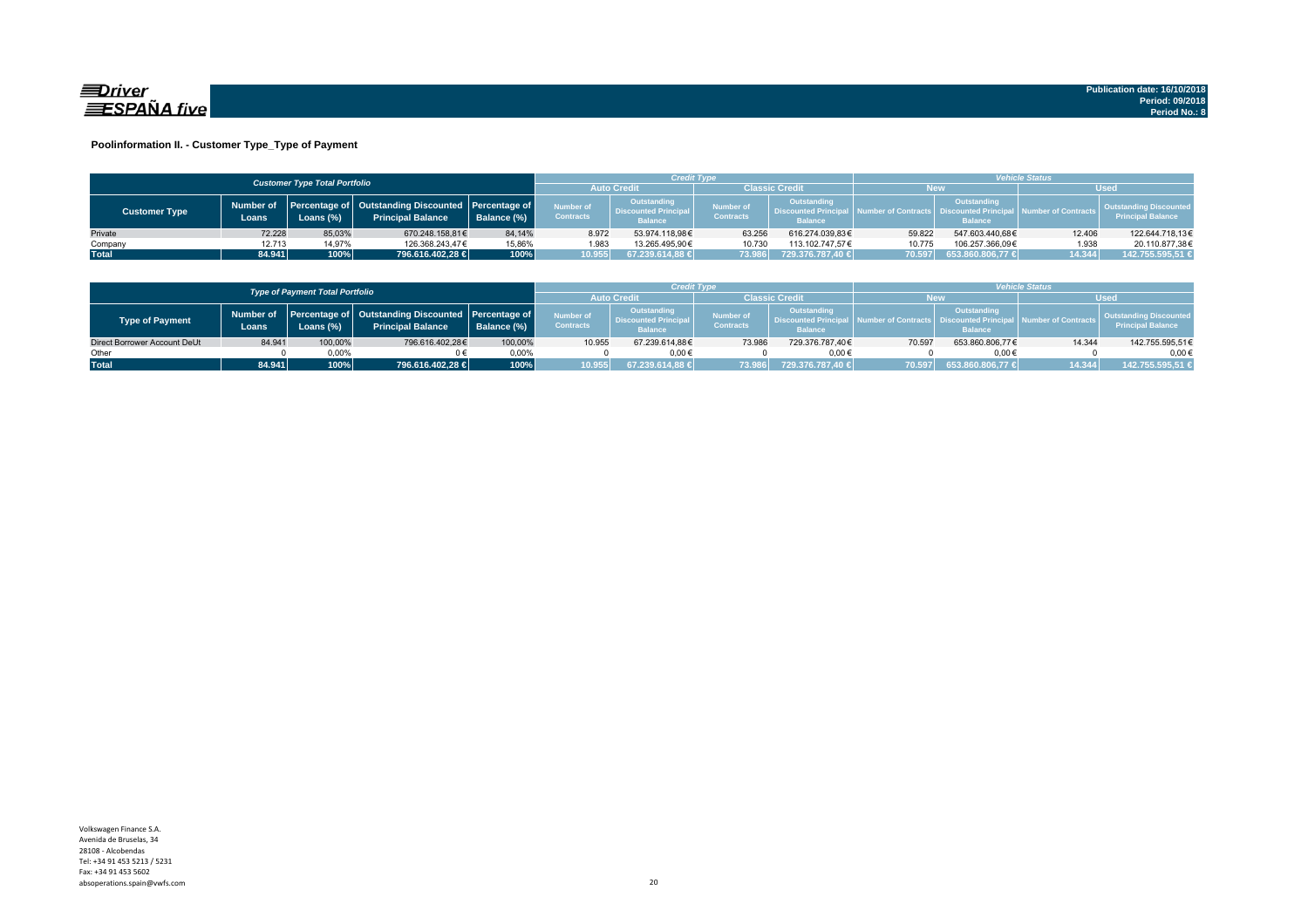

# **Poolinformation III. - Obligor Concentration**

# *Top 20 Borrower*

| <b>Number</b>   | <b>Number of</b><br><b>Loans</b> | <b>Percentage of</b><br>Contracts (%) | <b>Outstanding</b><br><b>Discounted Principal</b><br><b>Balance</b> | Percentage of<br>Balance (%) |
|-----------------|----------------------------------|---------------------------------------|---------------------------------------------------------------------|------------------------------|
| 1               | 2                                | 0,0023%                               | 100.496,18€                                                         | $0,0126\%$ *                 |
| 2               | 1                                | 0,0012%                               | 70.208,99 €                                                         | 0,0088%                      |
| 3               | $\overline{3}$                   | 0,0035%                               | 57.399,03 €                                                         | 0,0072%                      |
| 4               | 2                                | 0,0023%                               | 55.661,08 €                                                         | 0,0070%                      |
| 5               | $\mathbf{1}$                     | 0.0012%                               | 54.655,22 €                                                         | 0,0069%                      |
| 6               | 1                                | 0,0012%                               | 52.754,54 €                                                         | 0,0066%                      |
| $\overline{7}$  | $\mathbf{1}$                     | 0,0012%                               | 52.132,32 €                                                         | 0,0065%                      |
| 8               | 1                                | 0,0012%                               | 50.562,51 €                                                         | 0,0063%                      |
| 9               | $\mathbf{1}$                     | 0,0012%                               | 48.406,91 €                                                         | 0,0061% *                    |
| 10              | 3                                | 0,0035%                               | 48.400,83 €                                                         | 0,0061%                      |
| 11              | 1                                | 0,0012%                               | 47.164,37 €                                                         | 0,0059%                      |
| 12              | 1                                | 0,0012%                               | 46.835,20 €                                                         | 0,0059%                      |
| 13              | $\mathbf{1}$                     | 0,0012%                               | 46.504,00 €                                                         | 0,0058%                      |
| 14              | 1                                | 0,0012%                               | 45.907,17 €                                                         | 0,0058%                      |
| 15              | $\mathbf{1}$                     | 0,0012%                               | 45.900,70 €                                                         | 0,0058%                      |
| 16              | 1                                | 0,0012%                               | 45.074.83 €                                                         | 0,0057% *                    |
| 17              | $\mathbf{1}$                     | 0,0012%                               | 44.988,43 €                                                         | 0,0056% *                    |
| 18              | 1                                | 0,0012%                               | 44.568,24 €                                                         | 0,0056% *                    |
| 19              | $\mathbf{1}$                     | 0,0012%                               | 44.321,83 €                                                         | 0,0056%                      |
| 20              | 1                                | 0,0012%                               | 43.544,98 €                                                         | 0,0055%                      |
| <b>Subtotal</b> | 26                               | 0,03%                                 | 1.045.487,36 €                                                      | 0,13%                        |
| >20             | 84.915                           | 99,97%                                | 795.570.915                                                         | 99,87%                       |
| <b>Total</b>    | 84.941                           | 100%                                  | 796.616.402,28 €                                                    | 100%                         |

\* The calculation of borrower exposure is based on the first titular/customer per contract exclusively This table exclusively covers contracts with the Status Current, Partial Prepayment, Delinquent and Default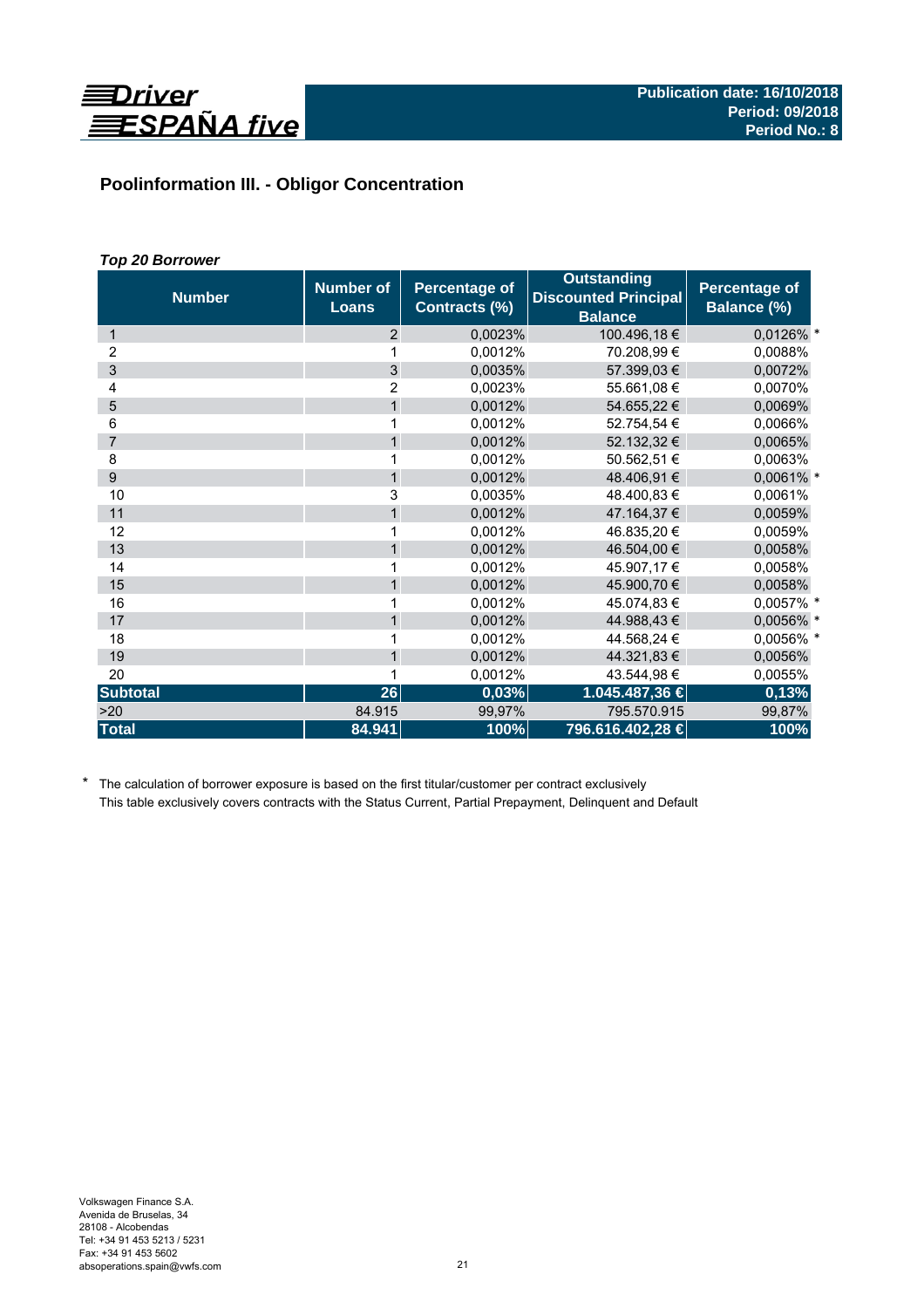

### **Poolinformation IV. - Distribution by Outstanding Discounted Balance and Original**

|                                                                              |                    |                                                          |                                                              |                              |                               | <b>Credit Type</b>                                          |                                      |                                                              | <b>Vehicle Status</b>                |                                                                    |                                      |                                                                    |
|------------------------------------------------------------------------------|--------------------|----------------------------------------------------------|--------------------------------------------------------------|------------------------------|-------------------------------|-------------------------------------------------------------|--------------------------------------|--------------------------------------------------------------|--------------------------------------|--------------------------------------------------------------------|--------------------------------------|--------------------------------------------------------------------|
|                                                                              |                    | Distribution by Outstanding Discounted Principal Balance |                                                              |                              |                               | <b>Auto Credit</b>                                          |                                      | <b>Classic Credit</b>                                        |                                      | <b>New</b>                                                         | <b>Used</b>                          |                                                                    |
| <b>Distribution by Outstanding Discounted</b><br><b>Principal Balance (€</b> | Number of<br>Loans | Percentage of<br>Loans $(\%)$                            | Outstanding<br><b>Discounted Principal</b><br><b>Balance</b> | Percentage of<br>Balance (%) | Number of<br><b>Contracts</b> | <b>Outstanding</b><br><b>Discounted Principa</b><br>Ralance | <b>Number of</b><br><b>Contracts</b> | <b>Outstanding</b><br><b>Discounted Principal</b><br>Ralance | <b>Number of</b><br><b>Contracts</b> | <b>Outstanding</b><br><b>Discounted Principa</b><br><b>Ralance</b> | <b>Number of</b><br><b>Contracts</b> | <b>Outstanding</b><br><b>Discounted Principa</b><br><b>Ralance</b> |
| $0.01 - 5000.00$                                                             | 15.801             | 18,60%                                                   | 50.788.185,14 €                                              | 6,38%                        | 4.911                         | 15.026.549.18 €                                             | 10.890                               | 35.761.635.96 €                                              | 13.763                               | 43.953.510.59 €                                                    | 2.038                                | 6.834.674.55 €                                                     |
| 5.000.01 - 10.000.00                                                         | 37.644             | 44.32%                                                   | 289.479.979.97 €                                             | 36.34%                       | 4.484                         | 31.677.700.19 €                                             | 33.160                               | 257.802.279.78 €                                             | 31.475                               | 241.638.623.74 €                                                   | 6.169                                | 47.841.356.23 €                                                    |
| 10.000.01 - 15.000.00                                                        | 21.140             | 24,89%                                                   | 256.028.713.58 €                                             | 32.14%                       | 1.240                         | 14.797.552.13 €                                             | 19,900                               | 241.231.161.45 €                                             | 16.911                               | 204.826.291.71 €                                                   | 4.229                                | 51.202.421.87 €                                                    |
| 15.000.01 - 20.000.00                                                        | 6.968              | 8,20%                                                    | 118.905.488.45 €                                             | 14,93%                       | 266                           | 4.466.981.38 €                                              | 6.702                                | 114.438.507.07 €                                             | 5.663                                | 96.636.678.64 €                                                    | 1.305                                | 22.268.809.81 €                                                    |
| 20.000.01 - 25.000.00                                                        | 2.420              | 2.85%                                                    | 53.181.776.98 €                                              | 6.68%                        | 40                            | 845.320.94 €                                                | 2.380                                | 52.336.456.04 €                                              | 2.000                                | 43.976.596.18 €                                                    | 420                                  | 9.205.180.80 €                                                     |
| 25.000,01 - 30.000,00                                                        | 705                | 0,83%                                                    | 19.101.875.50 €                                              | 2,40%                        | 11                            | 311.380.94 €                                                | 694                                  | 18.790.494.56 €                                              | 573                                  | 15.508.249.59 €                                                    | 132                                  | 3.593.625.91 €                                                     |
| > 30.000,00                                                                  | 263                | 0,31%                                                    | 9.130.382.66 €                                               | 1.15%                        |                               | 114.130.12 €                                                | 260                                  | 9.016.252.54 €                                               | 212                                  | 7.320.856.32 €                                                     | 51                                   | $.809.526.34 \in$                                                  |
| <b>Total</b>                                                                 | 84.941             | 100%                                                     | 796.616.402.28 €                                             | 100%                         | 10.955                        | $67.239.614.88 \in$                                         | 73.986                               | 729.376.787.40 €                                             | 70.597                               | 653.860.806.77 €                                                   | 14.344                               | 142.755.595.51 €                                                   |

| <b>Statistics</b>                                |  |                     |
|--------------------------------------------------|--|---------------------|
| Minimum Outstanding Discounted Principal Balance |  | 95.37 $\epsilon$    |
| Maximum Outstanding Discounted Principal Balance |  | 70.208.99 €         |
| Average Outstanding Discounted Principal Balance |  | 9.378.47 $\epsilon$ |

|                                                        | <b>Distribution by Original Nominal Balance</b> |                               |                                                              |                              |                               | <b>Credit Type</b>                                                  |                                      |                                                              |                                      | <b>Vehicle Status</b>                                               |                               |                                                             |  |
|--------------------------------------------------------|-------------------------------------------------|-------------------------------|--------------------------------------------------------------|------------------------------|-------------------------------|---------------------------------------------------------------------|--------------------------------------|--------------------------------------------------------------|--------------------------------------|---------------------------------------------------------------------|-------------------------------|-------------------------------------------------------------|--|
|                                                        |                                                 |                               |                                                              |                              |                               | <b>Auto Credit</b>                                                  |                                      | <b>Classic Credit</b>                                        |                                      | <b>New</b>                                                          |                               | <b>Used</b>                                                 |  |
| Distribution by Original Nominal Balance ( $\bigoplus$ | <b>Number of</b><br>Loans                       | Percentage of<br>Loans $(\%)$ | Outstanding<br><b>Discounted Principal</b><br><b>Balance</b> | Percentage of<br>Balance (%) | Number of<br><b>Contracts</b> | <b>Outstanding</b><br><b>Discounted Principal</b><br><b>Balance</b> | <b>Number of</b><br><b>Contracts</b> | Outstanding<br><b>Discounted Principal</b><br><b>Balance</b> | <b>Number of</b><br><b>Contracts</b> | <b>Outstanding</b><br><b>Discounted Principal</b><br><b>Balance</b> | Number of<br><b>Contracts</b> | <b>Outstanding</b><br>Discounted Principa<br><b>Balance</b> |  |
| $0.01 - 5.000.00$                                      | 704                                             | 0,83%                         | 1.271.861.36 €                                               | 0,16%                        | 694                           | 1.249.214.28 €                                                      | 10 <sup>1</sup>                      | 22,647,08 €                                                  | 673                                  | 1.207.723.99 €                                                      | 31                            | 64.137.37 €                                                 |  |
| 5.000,01 - 10.000,00                                   | 9.698                                           | 11,42%                        | 39.068.771.33 €                                              | 4,90%                        | 4.799                         | 18.954.338.60 €                                                     | 4.899                                | 20.114.432.73 €                                              | 8.973                                | 36.419.168.05 €                                                     | 725                           | 2.649.603.28 €                                              |  |
| 10.000.01 - 15.000.00                                  | 38.505                                          | 45,33%                        | 279.394.157.20 €                                             | 35,07%                       | 3.481                         | 24.140.875.38 €                                                     | 35.024                               | 255.253.281.82 €                                             | 31.533                               | 227.933.540.31 €                                                    | 6.972                         | 51.460.616.89 €                                             |  |
| 15.000.01 - 20.000.00                                  | 21.848                                          | 25,72%                        | 233.682.937.27 €                                             | 29,33%                       | 1.383                         | 14.035.259.65 €                                                     | 20.465                               | 219.647.677.62 €                                             | 17.608                               | 187.413.652.54 €                                                    | 4.240                         | 46.269.284.73 €                                             |  |
| 20.000.01 - 25.000.00                                  | 8.821                                           | 10,38%                        | 129.327.483.95 €                                             | 16.23%                       | 434                           | 5.891.291.64 €                                                      | 8.387                                | 123.436.192.31 €                                             | 7.340                                | 106.432.291.55 €                                                    | 1.481                         | 22.895.192.40 €                                             |  |
| 25.000.01 - 30.000.00                                  | 3.472                                           | 4,09%                         | 66.436.059.84 €                                              | 8.34%                        | 110                           | 1.848.957.77 €                                                      | 3.362                                | 64.587.102.07 €                                              | 2.899                                | 55.367.748.94 €                                                     | 573                           | 11.068.310.90 €                                             |  |
| >30.000,00                                             | 1.893                                           | 2,23%                         | 47.435.131.33 €                                              | 5,95%                        | 54                            | 1.119.677.56 €                                                      | 1.839                                | 46.315.453.77 €                                              | 1.571                                | 39.086.681.39 €                                                     | 322                           | 8.348.449.94 €                                              |  |
| <b>Total</b>                                           | 84.941                                          | 100%                          | 796.616.402.28 €                                             | 100%                         | 10.955                        | $67.239.614.88 \in \mathbb{R}$                                      | 73.986                               | 729.376.787.40 €                                             | 70.597                               | 653.860.806.77 €                                                    |                               | 14.344 142.755.595,51                                       |  |

| <b>Statistics</b>                |                 |
|----------------------------------|-----------------|
| Minimum Original Nominal Balance | 2.185.05 €      |
| Maximum Original Nominal Balance | 95.682.72 $\in$ |
| Average Original Nominal Balance | 15.235.29 €     |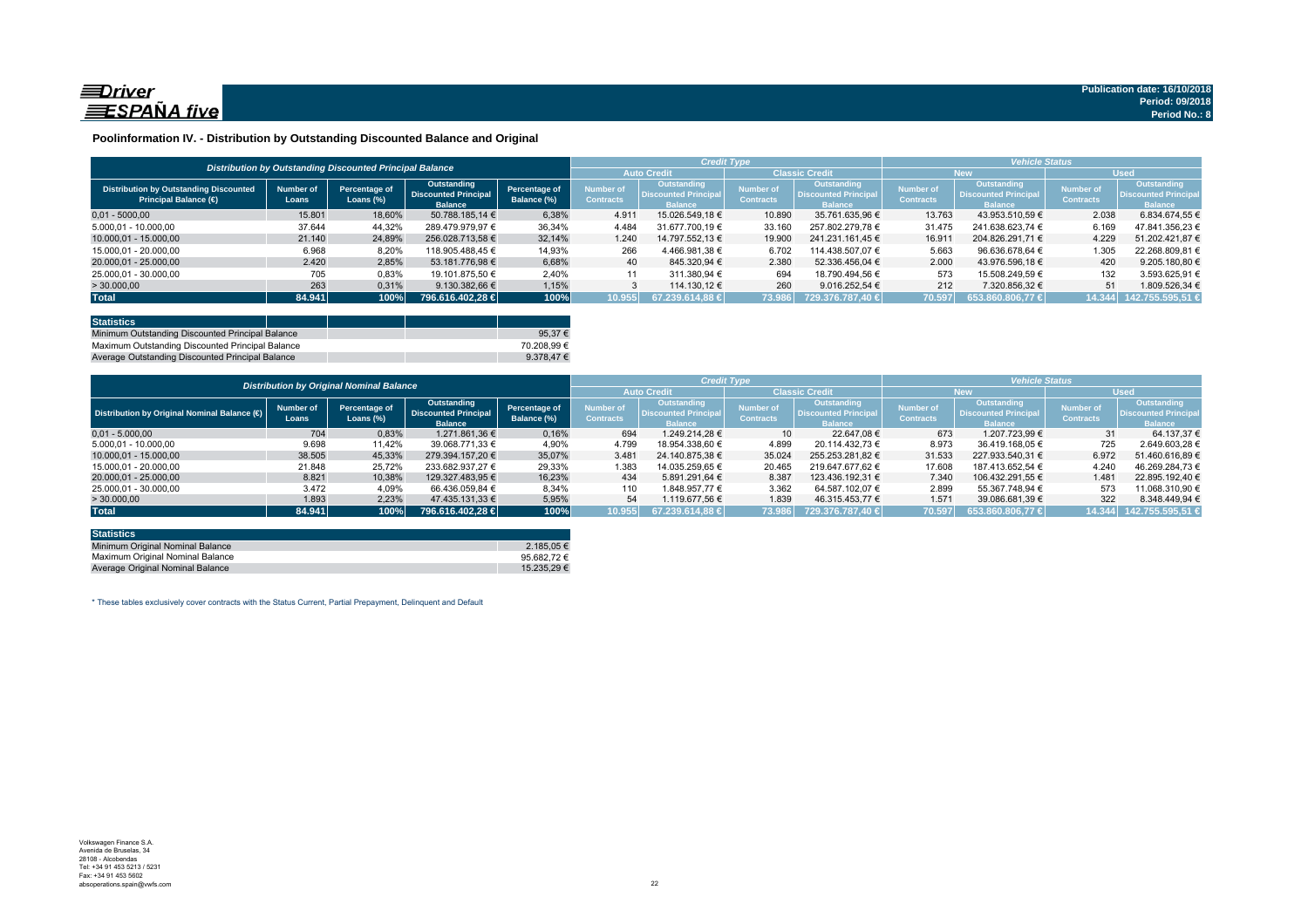

#### **Poolinformation V. - Interest Rate paid by the Receivable Debtor**

| Interest Rate paid by the Receivable Debtor           |                           |                                      |                                                           |                              | <b>Credit Type</b>                   |                                                           |                               |                                                             | <b>Vehicle Status</b>  |                                                             |                               |                                                            |
|-------------------------------------------------------|---------------------------|--------------------------------------|-----------------------------------------------------------|------------------------------|--------------------------------------|-----------------------------------------------------------|-------------------------------|-------------------------------------------------------------|------------------------|-------------------------------------------------------------|-------------------------------|------------------------------------------------------------|
|                                                       |                           |                                      |                                                           |                              |                                      | <b>Auto Credit</b>                                        |                               | <b>Classic Credit</b>                                       |                        | <b>New</b>                                                  | <b>Used</b>                   |                                                            |
| Interest Rate paid by the Receivable<br><b>Debtor</b> | <b>Number of</b><br>Loans | <b>Percentage of Loans</b><br>$(\%)$ | <b>Outstanding Discounted</b><br><b>Principal Balance</b> | Percentage of<br>Balance (%) | <b>Number of</b><br><b>Contracts</b> | <b>Outstanding Discounted</b><br><b>Principal Balance</b> | Number of<br><b>Contracts</b> | <b>Outstanding</b><br><b>Discounted Principa</b><br>Balance | Number of<br>Contracts | Outstanding<br><b>Discounted Principa</b><br><b>Balance</b> | Number of<br><b>Contracts</b> | Outstanding<br><b>Discounted Princip</b><br><b>Balance</b> |
| $0\% \leq -\leq 0.5\%$                                | 48                        | 0.06%                                | 177,363,47€                                               | 0,02%                        |                                      | $0.00 \in$                                                | 48                            | 177.363,47€                                                 | 48                     | 177.363,47€                                                 | $\Omega$                      | $0,00 \in$                                                 |
| $0.5\% < -5.1\%$                                      | $\Omega$                  | 0,00%                                | $0.00 \in$                                                | 0,00%                        |                                      | $0,00 \in$                                                |                               | $0,00 \in$                                                  |                        | $0,00 \in$                                                  |                               | $0,00 \in$                                                 |
| $1\% < - \leq 1.5\%$                                  |                           | 0,00%                                | $0.00 \in$                                                | 0,00%                        |                                      | $0.00 \in$                                                |                               | $0.00 \in$                                                  | $\Omega$               | $0.00 \in$                                                  |                               | $0.00 \in$                                                 |
| $1.5\% < -5.2\%$                                      |                           | 0.01%                                | 8.145.76€                                                 | 0.00%                        |                                      | $0.00 \in$                                                |                               | 8.145.76€                                                   | 5                      | 8.145.76€                                                   |                               | $0.00 \in$                                                 |
| $2\% < - \leq 2.5\%$                                  |                           | 0,00%                                | 4.789.19€                                                 | 0,00%                        |                                      | $0.00 \in$                                                |                               | 4.789.19€                                                   |                        | 4.789.19€                                                   |                               | $0.00 \in$                                                 |
| $2.5\% < -5.3\%$                                      | $\Omega$                  | 0,00%                                | $0.00 \in$                                                | 0,00%                        |                                      | $0,00 \in$                                                |                               | $0.00 \in$                                                  |                        | $0.00 \in$                                                  |                               | $0,00 \in$                                                 |
| $3\% < - \leq 3.5\%$                                  | $\Omega$                  | 0,00%                                | $0,00 \in$                                                | 0,00%                        |                                      | $0,00 \in$                                                |                               | $0,00 \in$                                                  | $\Omega$               | $0,00 \in$                                                  |                               | $0,00 \in$                                                 |
| $3.5\% < -5.4\%$                                      | $\overline{2}$            | 0,00%                                | 7.909.84€                                                 | 0,00%                        |                                      | $0.00 \in$                                                | $\overline{2}$                | 7.909,84€                                                   | $\overline{2}$         | 7.909,84€                                                   |                               | $0,00 \in$                                                 |
| $4\% < - \leq 4.5\%$                                  | $\Omega$                  | 0.00%                                | $0.00 \in$                                                | 0.00%                        |                                      | $0.00 \in$                                                | $\Omega$                      | $0.00 \in$                                                  | $\Omega$               | $0.00 \in$                                                  |                               | $0,00 \in$                                                 |
| $4.5\% < -5\%$                                        | 408                       | 0,48%                                | 5.980.657.53€                                             | 0.75%                        |                                      | 4.384.41€                                                 | 407                           | 5.976.273.12€                                               | 401                    | 5.898.057.58€                                               |                               | 82.599,95€                                                 |
| $5\% < -5.5\%$                                        | 25                        | 0.03%                                | 319.105.87€                                               | 0.04%                        |                                      | 32,546.79€                                                | 19                            | 286.559.08€                                                 | 25                     | 319.105.87€                                                 | $\Omega$                      | $0.00 \in$                                                 |
| $5.5\% < -5.6\%$                                      | 157                       | 0,18%                                | 1.951.034.59€                                             | 0.24%                        |                                      | 8.754.36€                                                 | 155                           | 1.942.280.23€                                               | 43                     | 729.917.87€                                                 | 114                           | 1.221.116.72€                                              |
| $6\% < - \leq 6.5\%$                                  | 164                       | 0,19%                                | 1.841.341,05€                                             | 0,23%                        | 49                                   | 525.069,25€                                               | 115                           | 1.316.271,80€                                               | 136                    | 1.607.889,41€                                               | 28                            | 233.451,64€                                                |
| $6.5\% < -5.7\%$                                      | 112                       | 0.13%                                | 1.407.384.48€                                             | 0.18%                        |                                      | 48.393.19€                                                | 104                           | 1.358.991.29€                                               | 75                     | 1.187.070.13€                                               | 37                            | 220.314.35€                                                |
| $7\% < - \leq 7.5\%$                                  | 292                       | 0,34%                                | 3.556.158,28€                                             | 0,45%                        | 24                                   | 145.533,02€                                               | 268                           | 3.410.625,26€                                               | 249                    | 3.059.101.82€                                               | 43                            | 497.056,46€                                                |
| $7.5\% < -5.8\%$                                      | 552                       | 0.65%                                | 4.055.802.67€                                             | 0.51%                        |                                      | 8.171.27€                                                 | 547                           | 4.047.631.40€                                               | 511                    | 3.789.602.22€                                               | 41                            | 266.200.45€                                                |
| $8\% < - \leq 8.5\%$                                  | 4.128                     | 4,86%                                | 24.352.603.30€                                            | 3,06%                        | 299                                  | 2.456.936.26€                                             | 3.829                         | 21.895.667.04€                                              | 4.038                  | 23.870.990.92€                                              | 90                            | 481.612.38€                                                |
| $8.5\% < -5.9\%$                                      | 1.539                     | 1.81%                                | 13.044.045.92€                                            | 1.64%                        | 512                                  | 2.249.202.93€                                             | 1.027                         | 10.794.842.99€                                              | 1.312                  | 11.082.232.18€                                              | 227                           | 1.961.813.74€                                              |
| $9\% < - \leq 9.5\%$                                  | 8.499                     | 10,01%                               | 75.678.790.43€                                            | 9,50%                        | 5.774                                | 40.686.283,73€                                            | 2.725                         | 34.992.506.70€                                              | 8.445                  | 75.241.429.89€                                              | 54                            | 437.360,54€                                                |
| $9.5\% < -5.10\%$                                     | 12.802                    | 15,07%                               | 147.998.531,24€                                           | 18,58%                       | 2.789                                | 11.612.503,64€                                            | 10.013                        | 136.386.027,60€                                             | 10.874                 | 117.988.461,38€                                             | 1.928                         | 30.010.069,86€                                             |
| $10\% < -\leq 10.5\%$                                 | 20.318                    | 23,92%                               | 212.366.719.14€                                           | 26,66%                       | 654                                  | 4.471.662.55€                                             | 19.664                        | 207.895.056.59€                                             | 14,482                 | 148.819.716.21€                                             | 5.836                         | 63.547.002.93€                                             |
| $10.5\% < -5.11\%$                                    | 20.022                    | 23,57%                               | 181.733.000,17€                                           | 22,81%                       | 655                                  | 4.143.110.84€                                             | 19.367                        | 177.589.889.33€                                             | 15.100                 | 144.896.691.99€                                             | 4.922                         | 36.836.308.18€                                             |
| $11\% < - \leq 11.5\%$                                | 13.651                    | 16.07%                               | 110.853.895.93€                                           | 13,92%                       | 174                                  | 840.483.59€                                               | 13.477                        | 110.013.412.34€                                             | 12.675                 | 104.047.960.41€                                             | 976                           | 6.805.935,52€                                              |
| $11,5\% < -512\%$                                     | 2.071                     | 2.44%                                | 10.989.856.60€                                            | 1.38%                        |                                      | 6.579.05€                                                 | 2.068                         | 10.983.277.55€                                              | 2.033                  | 10.845.655.25€                                              | 38                            | 144.201.35€                                                |
| $12\% < -512.5\%$                                     | 63                        | 0.07%                                | 228.358.16€                                               | 0,03%                        |                                      | $0.00 \in$                                                | 63                            | 228.358.16€                                                 | 60                     | 217.806,72€                                                 | $\mathcal{R}$                 | 10.551,44€                                                 |
| $12.5\% < -5.13\%$                                    | 79                        | 0,09%                                | 60.908,66€                                                | 0.01%                        |                                      | $0,00 \in$                                                | 79                            | 60.908,66€                                                  | 79                     | 60.908,66€                                                  |                               | $0,00 \in$                                                 |
| $13\% < -513.5\%$                                     | $\Omega$                  | 0,00%                                | $0,00 \in$                                                | 0,00%                        |                                      | $0,00 \in$                                                |                               | $0,00 \in$                                                  | $\Omega$               | $0,00 \in$                                                  |                               | $0,00 \in$                                                 |
| $13.5\% < -5.14\%$                                    | $\Omega$                  | $0.00\%$                             | $0,00 \in$                                                | 0,00%                        |                                      | $0,00 \in$                                                |                               | $0,00 \in$                                                  | $\Omega$               | $0,00 \in$                                                  |                               | $0,00 \in$                                                 |
| $14\% < -5.14.5\%$                                    | $\Omega$                  | 0,00%                                | $0.00 \in$                                                | 0.00%                        |                                      | $0.00 \in$                                                |                               | $0.00 \in$                                                  | $\Omega$               | $0.00 \in$                                                  |                               | $0,00 \in$                                                 |
| $14.5\% < -5.15\%$                                    | $\Omega$                  | 0.00%                                | $0.00 \in$                                                | 0.00%                        |                                      | $0.00 \in$                                                |                               | $0.00 \in$                                                  | $\Omega$               | $0.00 \in$                                                  |                               | $0.00 \in$                                                 |
| >15%                                                  |                           | 0,00%                                | $0.00 \in$                                                | 0.00%                        |                                      | $0.00 \in$                                                |                               | $0,00 \in$                                                  | $\Omega$               | $0.00 \in$                                                  |                               | $0,00 \in$                                                 |
| <b>Total</b>                                          | 84.941                    | 100%                                 | 796.616.402.28 €                                          | 100%                         | 10.955                               | 67.239.614.88 €                                           | 73.986                        | 729.376.787.40 €                                            | 70.597                 | 653.860.806.77 €                                            |                               | 14.344 142.755.595.51 €                                    |

| <b>Statistics</b>                     |        |
|---------------------------------------|--------|
| Minimum Interest Rate Debtor          | 0.00%  |
| Maximum Interest Rate Debtor          | 0.00%  |
| Weighted Average Interest Rate Debtor | 10.19% |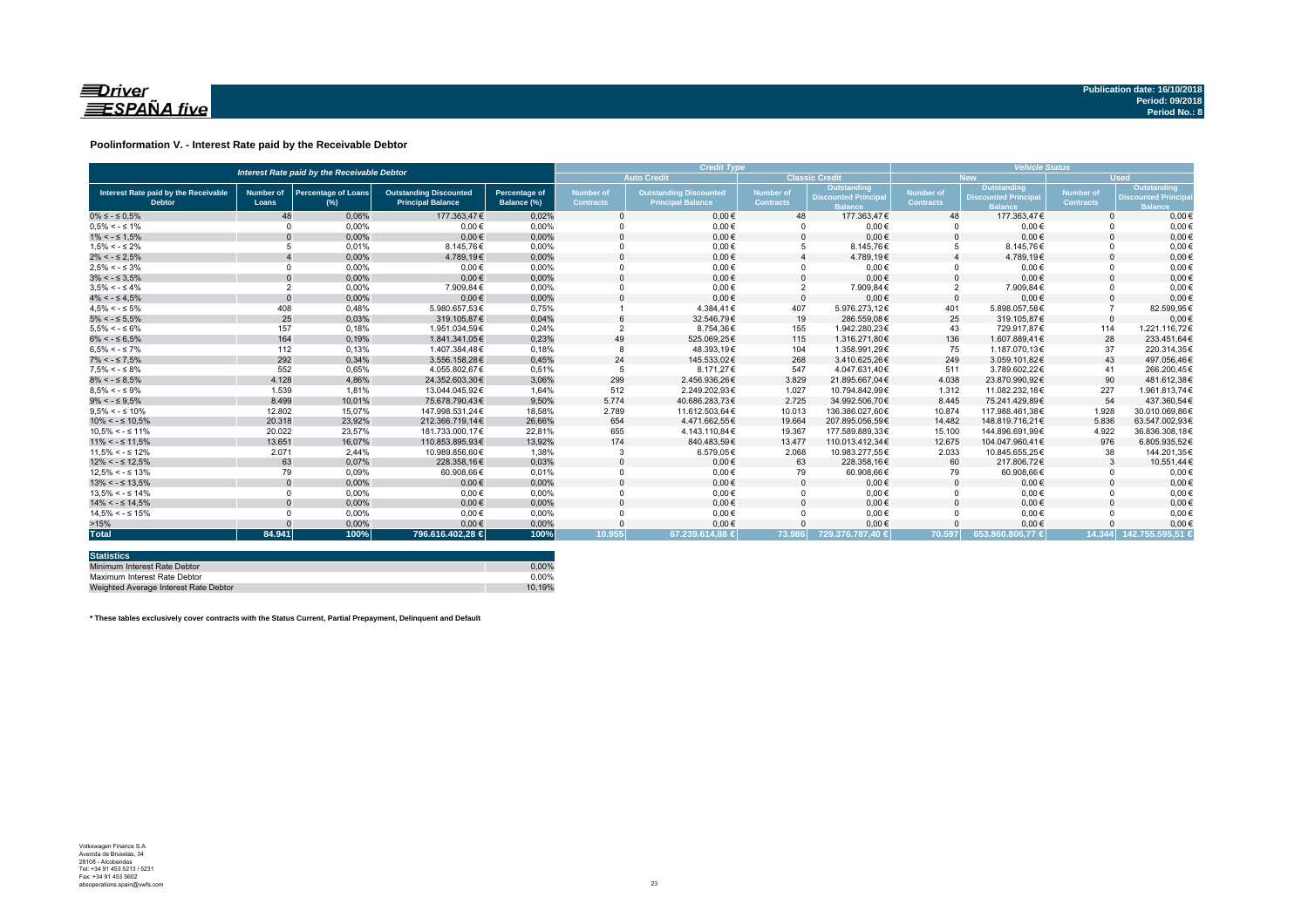

#### **Poolinformation VI. - Distribution by Original Term, Remaining Term and Seasoning**

|                                                  | <b>Distribution by Original Term</b> |                         |                                                           |                                     |                               |                                                             | <b>Credit Type</b>                   |                                                              |                                      |                                                                    | <b>Vehicle Status</b>                |                                                              |  |  |
|--------------------------------------------------|--------------------------------------|-------------------------|-----------------------------------------------------------|-------------------------------------|-------------------------------|-------------------------------------------------------------|--------------------------------------|--------------------------------------------------------------|--------------------------------------|--------------------------------------------------------------------|--------------------------------------|--------------------------------------------------------------|--|--|
|                                                  |                                      |                         |                                                           |                                     |                               | <b>Auto Credit</b>                                          |                                      | <b>Classic Credit</b>                                        |                                      | <b>New</b>                                                         |                                      | <b>Used</b>                                                  |  |  |
| Length of Original Term (monthly<br>instalments) | Number of Loans                      | Percentage of Loans (%) | <b>Outstanding Discounted</b><br><b>Principal Balance</b> | <b>Percentage of Balance</b><br>(%) | Number of<br><b>Contracts</b> | Outstanding<br><b>Discounted Principa</b><br><b>Balance</b> | <b>Number of</b><br><b>Contracts</b> | Outstanding<br><b>Discounted Principal</b><br><b>Balance</b> | <b>Number of</b><br><b>Contracts</b> | <b>Outstanding</b><br><b>Discounted Principa</b><br><b>Balance</b> | <b>Number of</b><br><b>Contracts</b> | Outstanding<br><b>Discounted Principal</b><br><b>lalance</b> |  |  |
| $01 - 12$                                        |                                      | 0.00%                   | $0.00 \in$                                                | 0.00%                               |                               | $0.00 \in$                                                  |                                      | $0.00 \in$                                                   |                                      | $0.00 \in$                                                         |                                      | 0.006                                                        |  |  |
| $13 - 24$                                        | 25                                   | 0,03%                   | 80.106.58 €                                               | 0,01%                               |                               | 5.577.38 €                                                  | 20                                   | 74.529.20 €                                                  |                                      | 45.850.91 €                                                        | 16                                   | 34.255.67 6                                                  |  |  |
| $25 - 36$                                        | 18.768                               | 22.10%                  | 96.523.640.00 €                                           | 12.12%                              | 3.570                         | 12.313.449.72 €                                             | 15.198                               | 84.210.190.28 €                                              | 16.836                               | 87.916.386.15 €                                                    | 1.932                                | 8.607.253.85 €                                               |  |  |
| $37 - 48$                                        | 35,980                               | 42,36%                  | 294.980.866.89 €                                          | 37,03%                              | 6.699                         | 45.806.139.41 €                                             | 29.281                               | 249.174.727.48 €                                             | 30.391                               | 248.135.958.17 €                                                   | 5.589                                | 46.844.908.72 6                                              |  |  |
| $49 - 60$                                        | 13.296                               | 15.65%                  | 152.216.097.01 €                                          | 19.11%                              | 681                           | 9.114.448.37 €                                              | 12.615                               | 143.101.648.64 €                                             | 10.385                               | 120.890.480.12 €                                                   | 2.911                                | 31.325.616.89 6                                              |  |  |
| $61 - 72$                                        | 7.597                                | 8,94%                   | 103.158.435.33 €                                          | 12,95%                              |                               | $0.00 \in$                                                  | 7.597                                | 103.158.435.33 €                                             | 5.914                                | 81.415.031.85 €                                                    | 1.683                                | 21.743.403.48                                                |  |  |
| $73 - 84$                                        | 6.192                                | 7,29%                   | 97.563.726.83 €                                           | 12.25%                              |                               | $0.00 \in$                                                  | 6.192                                | 97.563.726.83 €                                              | 4.282                                | 69.863.648.36 €                                                    | 1.910                                | 27.700.078.47                                                |  |  |
| $85 - 96$                                        | 3.083                                | 3,63%                   | 52.093.529.64 €                                           | 6,54%                               |                               | $0,00 \in$                                                  | 3.083                                | 52.093.529.64 €                                              | 2.780                                | 45.593.451.21 €                                                    | 303                                  | 6.500.078,43€                                                |  |  |
| <b>Total</b>                                     | 84.941                               | 100%                    | 796.616.402,28 €                                          | 100%                                | 10.955                        | 67.239.614.88 €                                             | 73.986                               | 729.376.787.40 €                                             | 70.597                               | $653.860.806.77 \in$                                               | 14.344                               | 142.755.595,51 €                                             |  |  |

| <b>Statistics</b>                                     |       |
|-------------------------------------------------------|-------|
| Minimum Original Term in monthly instalments          |       |
| Maximum Original Term in monthly instalments          | 96    |
| Weighted Average Original Term in monthly instalments | 59.37 |

Weighted Average Original Term in monthly install

|                                                          |                        | <b>Distribution by Remaining Term</b> |                                                           |                                        | <b>Credit Type</b>            |                                                              |                               |                                                             | <b>Vehicle Status</b>                |                                                              |                                      |                                                              |
|----------------------------------------------------------|------------------------|---------------------------------------|-----------------------------------------------------------|----------------------------------------|-------------------------------|--------------------------------------------------------------|-------------------------------|-------------------------------------------------------------|--------------------------------------|--------------------------------------------------------------|--------------------------------------|--------------------------------------------------------------|
|                                                          |                        |                                       |                                                           |                                        |                               | <b>Auto Credit</b>                                           |                               | <b>Classic Credit</b>                                       |                                      | <b>New</b>                                                   | <b>Used</b>                          |                                                              |
| <b>Lenght of Remaining Term</b><br>(monthly instalments) | <b>Number of Loans</b> | Percentage of Loans (%)               | <b>Outstanding Discounted</b><br><b>Principal Balance</b> | <b>Percentage of Balance</b><br>$(\%)$ | Number of<br><b>Contracts</b> | Outstanding<br><b>Discounted Principal</b><br><b>Balance</b> | Number of<br><b>Contracts</b> | Outstanding<br><b>Discounted Principa</b><br><b>Balance</b> | <b>Number of</b><br><b>Contracts</b> | Outstanding<br><b>Discounted Principal</b><br><b>Balance</b> | <b>Number of</b><br><b>Contracts</b> | Outstanding<br><b>Discounted Principal</b><br><b>Balance</b> |
| $00 - 01$                                                | 36                     | 0,04%                                 | 459.356,15 €                                              | 0.06%                                  |                               | 42.785.89 €                                                  | 33                            | 416.570.26 €                                                | 28                                   | 387.013.37 €                                                 |                                      | 72.342.78 €                                                  |
| $01 - 12$                                                | 6.207                  | 7,31%                                 | 13.429.655.06 €                                           | 1,69%                                  | 1.220                         | 1.715.118.93 €                                               | 4.987                         | 11.714.536.13 €                                             | 5.397                                | 11.551.798.28 €                                              | 810                                  | 1.877.856.78 6                                               |
| $13 - 24$                                                | 21.152                 | 24.90%                                | 124.326.855.12 €                                          | 15.61%                                 | 4.345                         | 19.892.869.59 €                                              | 16.807                        | 104.433.985.53 €                                            | 18.825                               | 111.643.032.52 €                                             | 2.327                                | 12.683.822.60 6                                              |
| $25 - 36$                                                | 28.641                 | 33,72%                                | 256.372.154.54 €                                          | 32,18%                                 | 4.687                         | 36.328.754.71 €                                              | 23.954                        | 220.043.399.83 €                                            | 23.902                               | 214.230.259.56 €                                             | 4.739                                | 42.141.894.98 €                                              |
| $37 - 48$                                                | 13.315                 | 15.68%                                | 158.710.281.13 €                                          | 19.92%                                 | 611                           | 7.998.549.72 €                                               | 12.704                        | 150.711.731.41 €                                            | 10.439                               | 126.226.782.53 €                                             | 2.876                                | 32.483.498.60 €                                              |
| $49 - 60$                                                | 7.487                  | 8,81%                                 | 106.137.870.09 €                                          | 13.32%                                 | 89                            | 1.261.536.04 €                                               | 7.398                         | 104.876.334.05 €                                            | 5.724                                | 82.763.596.91 €                                              | 1.763                                | 23.374.273.18 €                                              |
| $61 - 72$                                                | 5.369                  | 6.32%                                 | 87.588.974,36 €                                           | 11.00%                                 |                               | $0.00 \in$                                                   | 5.369                         | 87.588.974.36 €                                             | 3.914                                | 65.071.041.23 €                                              | 1.455                                | 22.517.933.13 €                                              |
| $73 - 84$                                                | 2.513                  | 2,96%                                 | 45.444.556.52 €                                           | 5.70%                                  |                               | $0.00 \in$                                                   | 2.513                         | 45.444.556.52 €                                             | 2.165                                | 38.262.741.76 €                                              | 348                                  | 7.181.814.76 €                                               |
| $85 - 94$                                                | 221                    | 0,26%                                 | 4.146.699.31 €                                            | 0.52%                                  |                               | $0.00 \in$                                                   | 221                           | 4.146.699.31 €                                              | 203                                  | 3.724.540.61 €                                               | 18                                   | 422.158.70 €                                                 |
| <b>Total</b>                                             | 84.941                 | 100%                                  | 796.616.402.28 €                                          | 100%                                   | 10.955                        | 614.88 €<br>67.239.6                                         | 73.986                        | 729.376.787.40 €                                            | 70.597                               | $653.860.806.77 \in$                                         | 14.344                               | 142.755.595.51                                               |

| <b>Statistics</b>                                      |       |
|--------------------------------------------------------|-------|
| Minimum Remaining Term in monthly instalments          |       |
| Maximum Remaining Term in monthly instalments          |       |
| Weighted Average Remaining Term in monthly instalments | 41.65 |

|                                        | <b>Distribution by Seasoning</b> |                         |                                                           |                                     |                               |                                                       | <b>Credit Type</b>                   |                                                              |                                      |                                                             | <b>Vehicle Status</b>                |                                                                     |  |  |
|----------------------------------------|----------------------------------|-------------------------|-----------------------------------------------------------|-------------------------------------|-------------------------------|-------------------------------------------------------|--------------------------------------|--------------------------------------------------------------|--------------------------------------|-------------------------------------------------------------|--------------------------------------|---------------------------------------------------------------------|--|--|
|                                        |                                  |                         |                                                           |                                     | <b>Auto Credit</b>            |                                                       | <b>Classic Credit</b>                |                                                              | <b>New</b>                           |                                                             | <b>Used</b>                          |                                                                     |  |  |
| <b>Seasoning (monthly instalments)</b> | <b>Number of Loans</b>           | Percentage of Loans (%) | <b>Outstanding Discounted</b><br><b>Principal Balance</b> | <b>Percentage of Balance</b><br>(%) | Number of<br><b>Contracts</b> | Outstanding<br>Discounted Principal<br><b>Balance</b> | <b>lumber</b> of<br><b>Contracts</b> | Outstanding<br><b>Discounted Principal</b><br><b>Balance</b> | <b>Number of</b><br><b>Contracts</b> | Outstanding<br><b>Discounted Principa</b><br><b>Balance</b> | <b>Number of</b><br><b>Contracts</b> | <b>Outstanding</b><br><b>Discounted Principal</b><br><b>Balance</b> |  |  |
| $01 - 12$                              | 12.607                           | 14.84%                  | 153.682.332.60 €                                          | 19,29%                              | 1.668                         | 14.090.725.53 €                                       | 10.939                               | 139.591.607.07 €                                             | 10.591                               | 128.212.697.56 €                                            | 2.016                                | 25.469.635.04 6                                                     |  |  |
| $13 - 24$                              | 52.443                           | 61,74%                  | 522.172.663.06 €                                          | 65,55%                              | 6.653                         | 44.656.774.89 €                                       | 45.790                               | 477.515.888.17 €                                             | 43.295                               | 426.267.138.37 €                                            | 9.148                                | 95.905.524.69 €                                                     |  |  |
| $25 - 36$                              | 18.846                           | 22,19%                  | 116.057.985.74 €                                          | 14,57%                              | 2.592                         | 8.428.846.09 €                                        | 16.254                               | 107.629.139.65 €                                             | 15.876                               | 95.671.806.77 €                                             | 2.970                                | 20.386.178,97 €                                                     |  |  |
| $37 - 48$                              | 705                              | 0,83%                   | 3.396.983.30 €                                            | 0,43%                               | 42                            | 63.268.37 €                                           | 663                                  | 3.333.714.93 €                                               | 572                                  | 2.670.143.28 €                                              | 133                                  | 726.840.02 €                                                        |  |  |
| $49 - 60$                              | 249                              | 0.29%                   | 1.024.535.45 €                                            | 0,13%                               |                               | $0.00 \in$                                            | 249                                  | 1.024.535.45 €                                               | 192                                  | 808.153.85 €                                                | 57                                   | 216.381,60 €                                                        |  |  |
| $61 - 72$                              | 65                               | 0,08%                   | 226.554,72 €                                              | 0,03%                               |                               | $0.00 \in$                                            | 65                                   | 226.554.72 €                                                 | 50                                   | 182.503.50 €                                                |                                      | 44.051.22 €                                                         |  |  |
| > 72                                   | 26                               | 0,03%                   | 55.347.41 €                                               | 0,01%                               |                               | $0.00 \in$                                            | 26                                   | 55.347.41 €                                                  |                                      | 48.363.44 €                                                 |                                      | 6.983,976                                                           |  |  |
| <b>Total</b>                           | 84.941                           | 100%                    | 796.616.402.28 €                                          | 100%                                | 10.955                        | 67.239.614.88 €                                       | 73.986                               | 729.376.787.40 €                                             | 70.597                               | $653.860.806,77 \in$                                        | 14.344                               | 142.755.595,51 €                                                    |  |  |

| <b>Statistics</b>                                      |       |
|--------------------------------------------------------|-------|
| Minimum Seasoning Term in monthly instalments          |       |
| Maximum Seasoning Term in monthly instalments          | 96    |
| Weighted Average Seasoning Term in monthly instalments | 17.68 |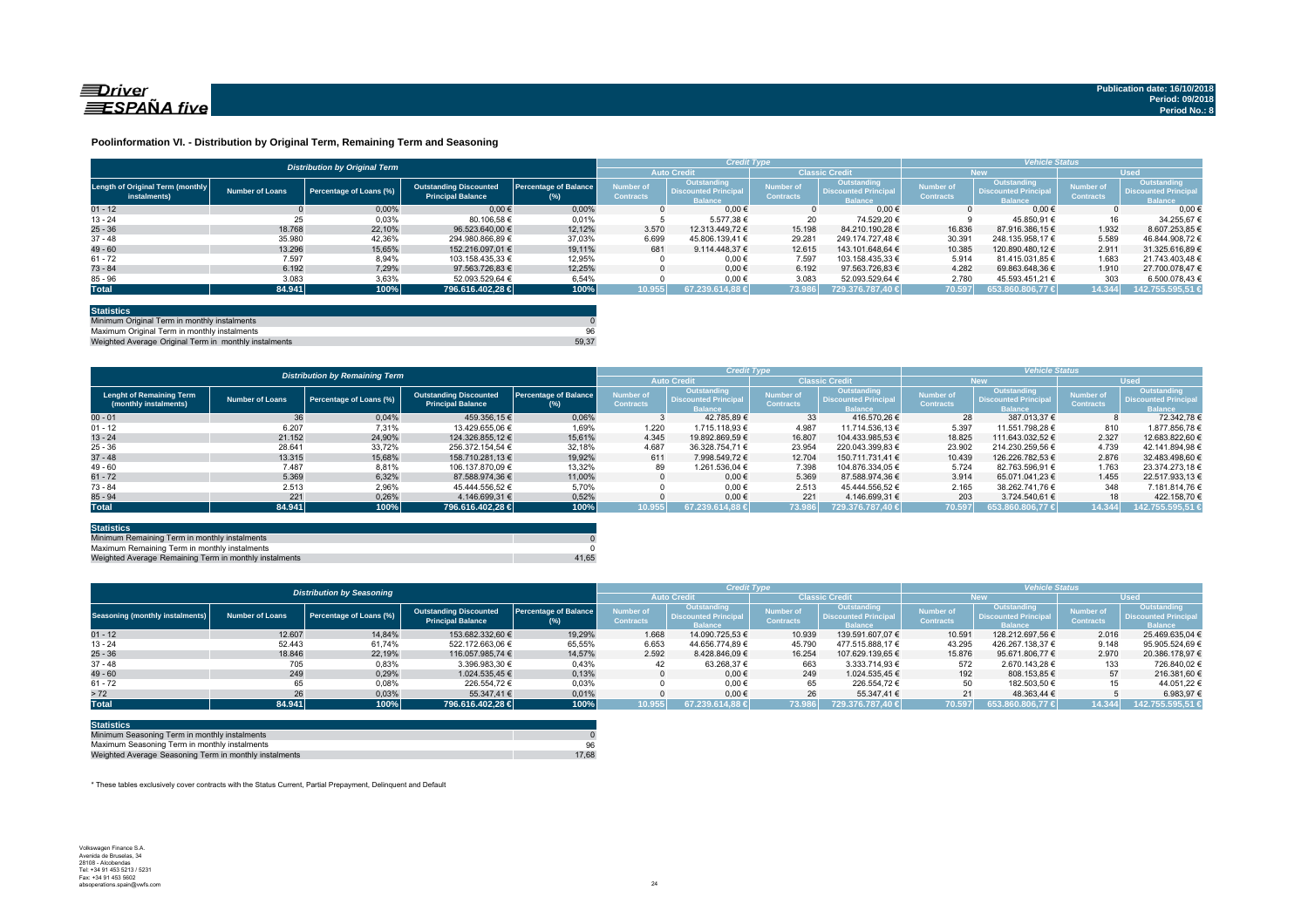

## **Poolinformation VII. - Credit Type and Type of Car**

## *Credit Type*

| <b>Credit Type</b> | Number of Loans | (%)    | Percentage of Loans   Outstanding Discounted<br>Principal Balance <sup>'</sup> | Percentage of<br>Balance (%) |
|--------------------|-----------------|--------|--------------------------------------------------------------------------------|------------------------------|
| Auto Credit        | 10.955          | 12.90% | 67.239.614.88 €                                                                | 8.44%                        |
| Classic Credit     | 73.986          | 87.10% | 729.376.787.40 €                                                               | 91.56%                       |
| <b>Total</b>       | 84.941          | 100%   | 796.616.402,28 €                                                               | 100%                         |

## *Type of Car*

| <b>Type of Car</b> | <b>Number of Loans</b> | (%)    | Percentage of Loans   Outstanding Discounted<br><b>Principal Balance</b> | Percentage of<br>Balance (%) |
|--------------------|------------------------|--------|--------------------------------------------------------------------------|------------------------------|
| New Cars           | 70.597                 | 83.11% | 653.860.806.77 €                                                         | 82,08%                       |
| Used Cars          | 14.344                 | 16.89% | 142.755.595.51 €                                                         | 17,92%                       |
| <b>Total</b>       | 84.941                 | 100%   | 796.616.402,28 €                                                         | 100%                         |

## *Type of Car: only Auto Credit*

| <b>Type of Car</b> | <b>Number of Loans</b> | (%)    | Percentage of Loans   Outstanding Discounted<br><b>Principal Balance</b> | Percentage of<br><b>Balance (%)</b> |
|--------------------|------------------------|--------|--------------------------------------------------------------------------|-------------------------------------|
| New Cars           | 10.727                 | 97.92% | 66.077.910.41 €                                                          | 98,27%                              |
| Used Cars          | 228                    | 2.08%  | 1.161.704.47 €                                                           | 1.73%                               |
| <b>Total</b>       | 10.955                 | 100%   | 67.239.614,88 €                                                          | 100%                                |

## *Type of Car: only Classic Credit*

| <b>Type of Car</b> | <b>Number of Loans</b> | (%)    | Percentage of Loans   Outstanding Discounted<br><b>Principal Balance</b> | Percentage of<br>Balance (%) |
|--------------------|------------------------|--------|--------------------------------------------------------------------------|------------------------------|
| New Cars           | 59.870                 | 80.92% | 587.782.896.36 €                                                         | 80,59%                       |
| Used Cars          | 14.116                 | 19.08% | 141.593.891,04 €                                                         | 19.41%                       |
| <b>Total</b>       | 73.986                 | 100%   | 729.376.787.40 €                                                         | 100%                         |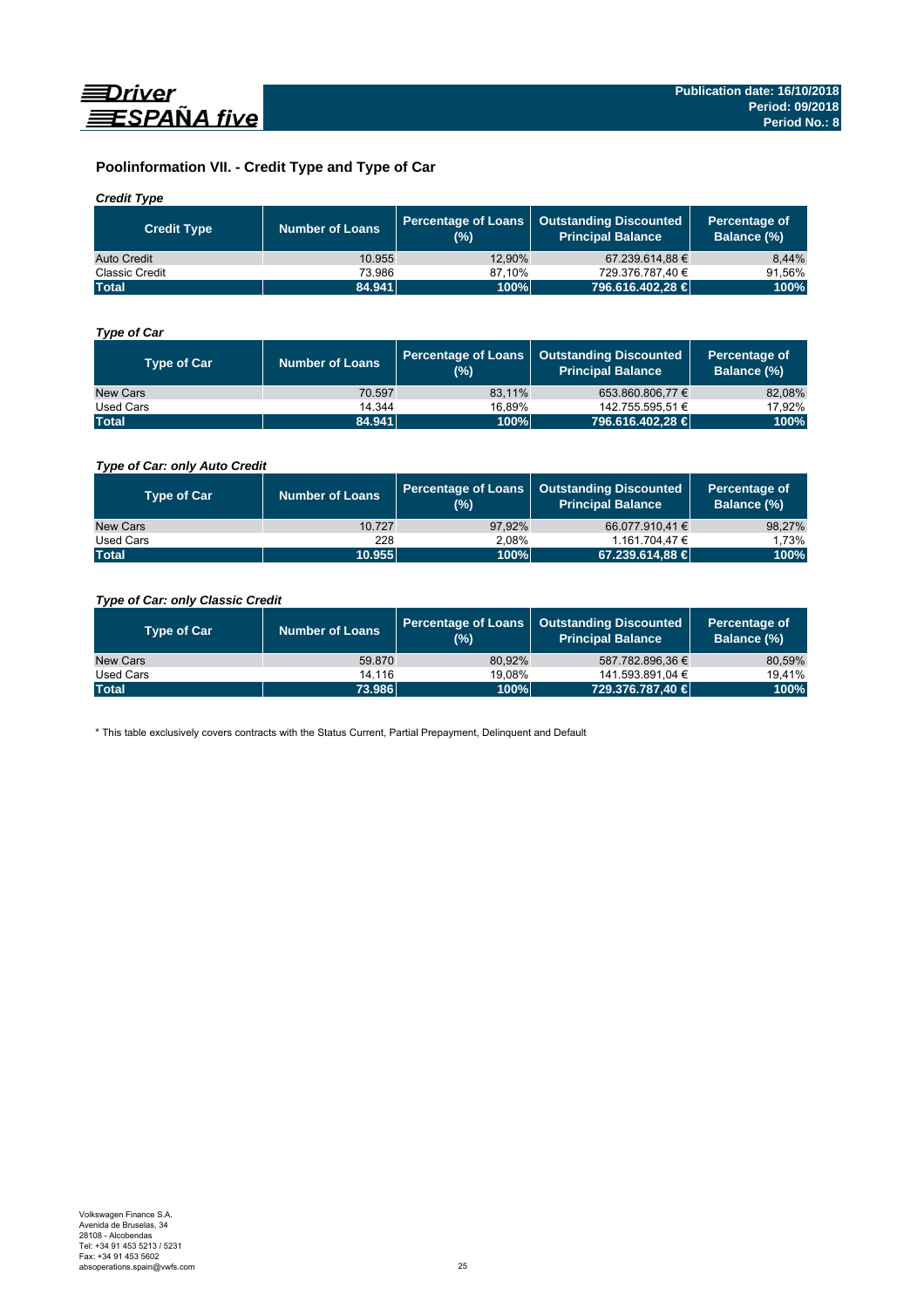## $\equiv$ Driver ESPAÑA five

**Poolinformation VIII. - Distribution by Vehicle Makes and Models**

| <b>Auto Credit</b><br><b>Classic Credit</b><br>Outstanding<br><b>Outstanding</b><br>Outstanding<br>Outstanding<br><b>Percentage of</b><br><b>Outstanding Discounted</b><br>Percentage of<br><b>Number of</b><br>Number of<br>Number of<br><b>Number of</b><br><b>Make</b><br><b>Model</b><br><b>Discounted Principal</b><br><b>Number of Loans</b><br><b>Discounted Principa</b><br><b>Discounted Principa</b><br><b>Discounted Principal</b><br><b>Principal Balance</b><br><b>Contracts</b><br><b>Contracts</b><br>Loans (%)<br>Balance (%)<br><b>Contracts</b><br><b>Contracts</b><br>2.620<br>3,08%<br>22.259.974,98 €<br>2,79%<br>532<br>2.343.181,58 €<br>2.088<br>19.916.793,40 €<br>1.742<br>12.910.700,72 €<br>878<br>9.349.274,26€<br>Audi<br>A1<br>42.366.156,18€<br>23.962.532,28 €<br>A <sub>3</sub><br>4.201<br>4,95%<br>5,32%<br>870<br>4.677.751,12 €<br>3.331<br>37.688.405,06 €<br>2.615<br>1.586<br>18.403.623,90 €<br>A4<br>2.475<br>2,91%<br>28.370.820,50 €<br>3,56%<br>415<br>2.060<br>25.639.436,21 €<br>1.632<br>17.655.892,12 €<br>843<br>2.731.384,29 €<br>10.714.928,38 €<br>A5<br>647<br>0,76%<br>7.558.192,51 €<br>0,95%<br>6.416.437,33 €<br>97<br>171<br>1.375.015,25 €<br>476<br>6.183.177,26 €<br>550<br>1.141.755,18 €<br>A <sub>6</sub><br>379<br>0,45%<br>4.810.301,49 €<br>0,60%<br>589.642,89 €<br>308<br>4.220.658,60 €<br>219<br>2.780.749,66 €<br>160<br>2.029.551,83 €<br>71<br>A7<br>40<br>0,05%<br>502.178,84 €<br>11<br>99.428,06€<br>29<br>402.750,78 €<br>18<br>241.163,15€<br>22<br>261.015,69€<br>0,06%<br>A8<br>10<br>0,01%<br>0,02%<br>$0,00 \in$<br>$0,00 \in$<br>178.878,76 €<br>$\mathbf{0}$<br>10<br>178.878,76 €<br>10<br>178.878,76 €<br>$\overline{0}$<br>Q2<br>1.031<br>1,21%<br>10.873.115,88 €<br>1,36%<br>2.455.703,28 €<br>664<br>8.417.412,60 €<br>910<br>9.335.274,63 €<br>121<br>367<br>1.537.841,25 €<br>Q3<br>2.186<br>458<br>1.761<br>425<br>2,57%<br>22.038.289,29 €<br>2,77%<br>2.806.170,85 €<br>1.728<br>19.232.118,44 €<br>17.109.379,22 €<br>Q <sub>5</sub><br>17.801.954,24 €<br>2,23%<br>15.421.121,98 €<br>1.532<br>1,80%<br>325<br>2.531.376,85 €<br>1.207<br>15.270.577,39 €<br>1.355<br>177<br>155<br>0,18%<br>53<br>102<br>110<br>45<br>Q7<br>2.133.747,38 €<br>0,27%<br>651.845,36 €<br>1.481.902,02 €<br>1.465.315,55 €<br>668.431,83€<br>27<br><b>TT</b><br>41<br>0,05%<br>507.922,74 €<br>0,06%<br>11<br>104.040,98 €<br>30<br>403.881,76 €<br>14<br>139.858,17 €<br>368.064,57 €<br><b>OTHER AUDI</b><br>6<br>0,01%<br>96.667,15€<br>0,01%<br>$\mathbf{0}$<br>$0,00 \in$<br>6<br>$\overline{1}$<br>10.284,10 €<br>5<br>96.667,15€<br>86.383,05 €<br><b>Subtotal</b><br>15.323<br>18,04%<br>3.284<br>159.498.199,94 €<br>20,02%<br>20.365.540.51 €<br>12.039<br>139.132.659.43 €<br>10.927<br>107.448.708.91 €<br>4.396<br>52.049.491,03 €<br>MII<br>288<br>0,34%<br>1.747.176,90 €<br>0,22%<br>11<br>277<br>243<br>1.462.013,48 €<br>45<br>285.163,42 €<br>44.059,88 €<br>1.703.117,02 €<br><b>Seat</b><br>ALHAMBRA<br>390<br>0,46%<br>3.580.884,44 €<br>0,45%<br>58.132,07 €<br>380<br>298<br>2.728.875,69 €<br>92<br>10<br>3.522.752,37 €<br>852.008,75€<br><b>ALTEA</b><br>104<br>0,12%<br>676.232,71 €<br>$0,00 \in$<br>104<br>676.232,71 €<br>55<br>300.883,12 €<br>375.349,59€<br>0,08%<br>$\mathbf 0$<br>49<br><b>AROSA</b><br>0,00%<br>$0,00 \in$<br>$0,00 \in$<br>$0,00 \in$<br>$\mathbf 0$<br>0,00%<br>$\mathbf 0$<br>$0,00 \in$<br>$\overline{0}$<br>$\overline{0}$<br>0,00€<br>$\Omega$<br><b>ATECA</b><br>5.775<br>60.623.638,19€<br>276<br>2.635.335,47 €<br>57.988.302,72 €<br>5.597<br>58.634.298,72 €<br>178<br>6,80%<br>5.499<br>1.989.339,47 €<br>7,61%<br>CORDOBA<br>$0,00 \in$<br>$0,00 \in$<br>$0,00 \in$<br>$0,00 \in$<br>$\mathbf 0$<br>0,00%<br>0,00%<br>$\mathsf 0$<br>$\overline{0}$<br>$\overline{0}$<br>$\mathbf 0$<br>$0,00 \in$<br><b>EXEO</b><br>0,01%<br>16.054,92 €<br>$0,00 \in$<br>16.054,92 €<br>3.131,23 €<br>5<br>0,00%<br>$\Omega$<br>$5\overline{5}$<br>$\overline{1}$<br><b>IBIZA</b><br>12.952<br>15,25%<br>113.504.918,63 €<br>14,25%<br>310<br>1.805.756,19€<br>12.642<br>111.699.162,44 €<br>10.827<br>95.706.705,44 €<br>2.125<br><b>LEON</b><br>11.353<br>13,37%<br>335<br>2.243.986,05 €<br>108.449.787,95 €<br>13,61%<br>11.018<br>106.205.801,90 €<br>9.373<br>89.776.916,98 €<br>1.980<br><b>TOLEDO</b><br>1.301<br>1,53%<br>1,43%<br>20<br>1.281<br>1.175<br>126<br>11.421.976,80 €<br>115.027,66 €<br>11.306.949,14 €<br>10.272.709,73 €<br>OTHER SEAT<br>0,02%<br>17<br>202.144,10 €<br>0,03%<br>8.765,42 €<br>16<br>193.378,68 €<br>14<br>174.605,80 €<br>$\overline{\mathbf{3}}$<br>$\overline{1}$<br>300.222.814,64 €<br><b>Subtotal</b><br>32.185<br>37,89%<br>37,69%<br>963<br>6.911.062,74 €<br>31.222<br>293.311.751,90 €<br>27.583<br>259.060.140,19 €<br>4.602<br>41.162.674,45 €<br><b>CITIGO</b><br>53<br>0,06%<br>279.192,80 €<br>3.942,46 €<br>52<br>275.250,34 €<br>242.939,02 €<br>36.253,78€<br>Skoda<br>0,04%<br>$\overline{1}$<br>46<br>$\overline{7}$<br>2.997<br>196<br>FABIA<br>3,53%<br>23.545.980,53 €<br>2,96%<br>760.149,52 €<br>2.801<br>22.785.831,01 €<br>2.758<br>21.434.974,06 €<br>239<br>2.111.006,47 €<br><b>RAPID</b><br>1.251<br>1,47%<br>11.182.223,59 €<br>10.992.229,31 €<br>9.857.303,88 €<br>129<br>1.324.919,71 €<br>1,40%<br>40<br>189.994,28 €<br>1.211<br>1.122<br><b>OCTAVIA</b><br>1.662<br>1,96%<br>19.098.518,30 €<br>2,40%<br>61<br>377.666,52 €<br>18.720.851,78 €<br>1.344<br>15.823.187,33 €<br>318<br>3.275.330,97 €<br>1.601<br><b>ROOMSTER</b><br>0,00%<br>286,07€<br>0,00%<br>$0,00 \in$<br>286,07€<br>$0,00 \in$<br>286,07€<br>$\overline{\phantom{0}}$<br>$\overline{1}$<br>$\overline{1}$<br>- 0<br>$\mathbf{0}$<br>1.972.539,50 €<br><b>SPACEBACK</b><br>198<br>0,23%<br>0,25%<br>12<br>48.006,41€<br>186<br>1.924.533,09 €<br>191<br>1.891.249,03 €<br>$\overline{7}$<br>81.290,47€<br><b>SUPERB</b><br>0,52%<br>5.202.657,00 €<br>443<br>0,65%<br>27<br>191.637,86 €<br>416<br>5.011.019,14 €<br>395<br>4.717.928,85 €<br>48<br>484.728,15€<br>862<br>9.520.918,99 €<br>818<br>108<br><b>YETI</b><br>1,01%<br>1,20%<br>44<br>289.255,95€<br>9.231.663,04 €<br>754<br>8.406.318,37 €<br>465<br>0,55%<br>430<br>35<br>OTHER SKODA<br>6.018.502,54 €<br>0,76%<br>36<br>370.000,75€<br>429<br>5.648.501,79 €<br>5.662.999,98 €<br><b>Subtotal</b><br>7.932<br>9,34%<br>418<br>7.514<br>76.820.819,32 €<br>9,64%<br>2.230.939,82 €<br>74.589.879,50 €<br>7.041<br>68.037.186,59€<br>891<br><b>UP</b><br>524.456,64 €<br>28<br><b>VW</b><br>87<br>0,10%<br>0,07%<br>109.915,67 €<br>59<br>414.540,97 €<br>64<br>363.609,31 €<br>23<br>FOX<br>$\overline{0}$<br>0,00%<br>0,00€<br>0,00%<br>$\mathbf 0$<br>$0,00 \in$<br>$\overline{0}$<br>$0,00 \in$<br>$\overline{0}$<br>$0,00 \in$<br>$\overline{0}$<br><b>POLO</b><br>1.509<br>6.128<br>7,21%<br>41.684.415,88 €<br>6.306.411,20 €<br>4.619<br>35.378.004,68 €<br>5.209<br>34.654.495,25 €<br>919<br>5,23%<br>7.029.920,63 €<br>GOLF<br>9.471<br>11,15%<br>80.574.174,75 €<br>2.235<br>12.925.689,72 €<br>67.648.485,03 €<br>7.597<br>63.750.266,51 €<br>1.874<br>16.823.908,24 €<br>10,11%<br>7.236<br>63<br><b>JETTA</b><br>0,07%<br>46<br>17<br>403.845,34 €<br>0,05%<br>9<br>38.062,73 €<br>54<br>365.782,61 €<br>283.921,90 €<br>119.923,44 €<br>PASSAT<br>356<br>339<br>1.840<br>2,17%<br>17.520.424,80 €<br>2,20%<br>2.482.873,30 €<br>1.484<br>15.037.551,50 €<br>1.501<br>14.160.353,44 €<br>3.360.071,36 €<br>0,00%<br>26.697,92 €<br>0,00%<br>$0,00 \in$<br>26.697,92€<br><b>EOS</b><br>$\overline{2}$<br>$\mathbf 0$<br>$0,00 \in$<br>$\overline{2}$<br>26.697,92 €<br>$\overline{2}$<br>$\overline{\mathbf{0}}$<br>NEW BEETLE<br>188<br>0,22%<br>1.664.305,07 €<br>0,21%<br>55<br>345.857,25 €<br>1.318.447,82 €<br>147<br>1.214.869,05 €<br>41<br>449.436,02€<br>133<br>2.115<br>427<br><b>TOURAN</b><br>2,49%<br>2,41%<br>1.688<br>1.786<br>329<br>19.186.059,95 €<br>2.627.107,80 €<br>16.558.952,15 €<br>15.608.887,55 €<br>3.577.172,40 €<br>SHARAN<br>325<br>0,38%<br>58<br>467.254,94 €<br>267<br>278<br>2.609.334,73 €<br>47<br>3.125.586,05 €<br>0,39%<br>2.658.331,11 €<br>516.251,32 €<br>32<br>23<br><b>TOUAREG</b><br>0,04%<br>494.483,75 €<br>0,06%<br>8<br>99.891,18€<br>24<br>394.592,57 €<br>359.416,08 €<br>9<br>135.067,67 €<br>PHAETON<br>0,00%<br>19.924,19€<br>0,00%<br>$0,00 \in$<br>19.924,19€<br>$0,00 \in$<br>$\overline{1}$<br>$^{\circ}$<br>$\overline{\mathbf{0}}$<br>$\overline{1}$<br>19.924,19€<br>$\overline{\phantom{1}}$<br>CADDY<br>980<br>199<br>1,15%<br>9.995.049,22 €<br>1,25%<br>10<br>86.074,26 €<br>970<br>9.908.974,96 €<br>781<br>8.117.060,97 €<br>T4/T5<br>1.321<br>1,56%<br>16.696.881,32 €<br>2,10%<br>46<br>340.559,82 €<br>1.275<br>16.356.321,50 €<br>1.171<br>15.043.963,90 €<br>150<br>CRAFTER/LT<br>341<br>0,40%<br>$0,00 \in$<br>341<br>314<br>27<br>4.635.843,48 €<br>0,58%<br>$\overline{0}$<br>4.635.843,48 €<br>4.343.964,61 €<br><b>AMAROK</b><br>0,02%<br>16<br>170.824,58 €<br>0,02%<br>$\mathsf 0$<br>$0,00 \in$<br>16<br>170.824,58 €<br>12<br>136.597,21 €<br>4<br>923<br>363<br><b>SCIROCCO</b><br>1,09%<br>8.900.476,53 €<br>1,12%<br>2.237.860,67 €<br>560<br>6.662.615,86 €<br>899<br>8.583.294,59 €<br>24<br>1.063<br><b>TIGUAN</b><br>5.169<br>6,09%<br>50.395.428,43 €<br>8.979.060,82 €<br>4.106<br>4.750<br>46.303.709,32 €<br>419<br>6,33%<br>41.416.367,61 €<br><b>ARTEON</b><br>20<br>0,02%<br>382.424,44 €<br>19<br>0,05%<br>$\overline{4}$<br>64.410,41 €<br>16<br>318.014,03 €<br>371.044,20 €<br>$\overline{1}$<br>OTHER VW<br>440<br>0,52%<br>3.324.728,12 €<br>0,42%<br>119<br>621.042,04 €<br>321<br>2.703.686,08 €<br>438<br>3.306.621,51 €<br>2<br>29.462<br><b>Subtotal</b><br>34,69%<br>259.726.030,46 €<br>6.290<br>37.732.071,81 €<br>23.172 221.993.958,65 €<br>25.035<br>4.427<br>40.514.620,33 €<br>32,60%<br>219.211.410,13 €<br><b>OTHER</b><br>39<br>0,05%<br>39<br>28<br><b>Non VW Group Vehicles</b><br>348.537,92 €<br>0,04%<br>$\Omega$<br>$0,00 \in$<br>348.537,92 €<br>11<br>103.360,95 €<br>84.941<br>100,00%<br>10.955<br>14.344<br><b>Total</b><br>100,00%<br>796.616.402,28 €<br>70.597<br>67.239.614,88 €<br>73.986<br>653.860.806,77 €<br>142.755.595,51 €<br>729.376.787,40 € |  | <b>Make and Model Total Portfolio</b> |  |  | <b>Credit Type</b> |  | <b>Vehicle Status</b><br><b>Used</b><br><b>New</b> |  |  |                 |  |  |
|-------------------------------------------------------------------------------------------------------------------------------------------------------------------------------------------------------------------------------------------------------------------------------------------------------------------------------------------------------------------------------------------------------------------------------------------------------------------------------------------------------------------------------------------------------------------------------------------------------------------------------------------------------------------------------------------------------------------------------------------------------------------------------------------------------------------------------------------------------------------------------------------------------------------------------------------------------------------------------------------------------------------------------------------------------------------------------------------------------------------------------------------------------------------------------------------------------------------------------------------------------------------------------------------------------------------------------------------------------------------------------------------------------------------------------------------------------------------------------------------------------------------------------------------------------------------------------------------------------------------------------------------------------------------------------------------------------------------------------------------------------------------------------------------------------------------------------------------------------------------------------------------------------------------------------------------------------------------------------------------------------------------------------------------------------------------------------------------------------------------------------------------------------------------------------------------------------------------------------------------------------------------------------------------------------------------------------------------------------------------------------------------------------------------------------------------------------------------------------------------------------------------------------------------------------------------------------------------------------------------------------------------------------------------------------------------------------------------------------------------------------------------------------------------------------------------------------------------------------------------------------------------------------------------------------------------------------------------------------------------------------------------------------------------------------------------------------------------------------------------------------------------------------------------------------------------------------------------------------------------------------------------------------------------------------------------------------------------------------------------------------------------------------------------------------------------------------------------------------------------------------------------------------------------------------------------------------------------------------------------------------------------------------------------------------------------------------------------------------------------------------------------------------------------------------------------------------------------------------------------------------------------------------------------------------------------------------------------------------------------------------------------------------------------------------------------------------------------------------------------------------------------------------------------------------------------------------------------------------------------------------------------------------------------------------------------------------------------------------------------------------------------------------------------------------------------------------------------------------------------------------------------------------------------------------------------------------------------------------------------------------------------------------------------------------------------------------------------------------------------------------------------------------------------------------------------------------------------------------------------------------------------------------------------------------------------------------------------------------------------------------------------------------------------------------------------------------------------------------------------------------------------------------------------------------------------------------------------------------------------------------------------------------------------------------------------------------------------------------------------------------------------------------------------------------------------------------------------------------------------------------------------------------------------------------------------------------------------------------------------------------------------------------------------------------------------------------------------------------------------------------------------------------------------------------------------------------------------------------------------------------------------------------------------------------------------------------------------------------------------------------------------------------------------------------------------------------------------------------------------------------------------------------------------------------------------------------------------------------------------------------------------------------------------------------------------------------------------------------------------------------------------------------------------------------------------------------------------------------------------------------------------------------------------------------------------------------------------------------------------------------------------------------------------------------------------------------------------------------------------------------------------------------------------------------------------------------------------------------------------------------------------------------------------------------------------------------------------------------------------------------------------------------------------------------------------------------------------------------------------------------------------------------------------------------------------------------------------------------------------------------------------------------------------------------------------------------------------------------------------------------------------------------------------------------------------------------------------------------------------------------------------------------------------------------------------------------------------------------------------------------------------------------------------------------------------------------------------------------------------------------------------------------------------------------------------------------------------------------------------------------------------------------------------------------------------------------------------------------------------------------------------------------------------------------------------------------------------------------------------------------------------------------------------------------------------------------------------------------------------------------------------------------------------------------------------------------------------------------------------------------------------------------------------------------------------------------------------------------------------------------------------------------------------------------------------------------------------------------------------------------------------------------------------------------------------------------------------------------------------------------------------------------------------------------------------------------------------------------------------------------------------------------------------------------------------------------------------------------------------------------------------------------------------------------------------------------------------------------------------------------------------------------------------------------------------------------------------------------------------------------------------------------------------------------------------------------------------------------------------------------------------------------------------------------------------------------------------------------------------------------------------------------------------------------------------------------------------------------------------------------------------------------------------------------------------------------------------------------------------------------------------------------------------------------------------------------------------------------------------------------------------------------------------------------------------------------------------------------------------------------------------------------------------------------------------------------------------------------------------------------------------------------------------------------------------------------------------------------------------------------------------|--|---------------------------------------|--|--|--------------------|--|----------------------------------------------------|--|--|-----------------|--|--|
|                                                                                                                                                                                                                                                                                                                                                                                                                                                                                                                                                                                                                                                                                                                                                                                                                                                                                                                                                                                                                                                                                                                                                                                                                                                                                                                                                                                                                                                                                                                                                                                                                                                                                                                                                                                                                                                                                                                                                                                                                                                                                                                                                                                                                                                                                                                                                                                                                                                                                                                                                                                                                                                                                                                                                                                                                                                                                                                                                                                                                                                                                                                                                                                                                                                                                                                                                                                                                                                                                                                                                                                                                                                                                                                                                                                                                                                                                                                                                                                                                                                                                                                                                                                                                                                                                                                                                                                                                                                                                                                                                                                                                                                                                                                                                                                                                                                                                                                                                                                                                                                                                                                                                                                                                                                                                                                                                                                                                                                                                                                                                                                                                                                                                                                                                                                                                                                                                                                                                                                                                                                                                                                                                                                                                                                                                                                                                                                                                                                                                                                                                                                                                                                                                                                                                                                                                                                                                                                                                                                                                                                                                                                                                                                                                                                                                                                                                                                                                                                                                                                                                                                                                                                                                                                                                                                                                                                                                                                                                                                                                                                                                                                                                                                                                                                                                                                                                                                                                                                                                                                                                                                                                                                                                                                                                                                                                                                                                                                                                                                                                                                                                                                                                                                                                                                                                                                                                                                                                                                                                                                                                                                                                                                                                                                                                                                                                                                                                                                                                                                                                                                                                                                                                                                                                                                                   |  |                                       |  |  |                    |  |                                                    |  |  |                 |  |  |
|                                                                                                                                                                                                                                                                                                                                                                                                                                                                                                                                                                                                                                                                                                                                                                                                                                                                                                                                                                                                                                                                                                                                                                                                                                                                                                                                                                                                                                                                                                                                                                                                                                                                                                                                                                                                                                                                                                                                                                                                                                                                                                                                                                                                                                                                                                                                                                                                                                                                                                                                                                                                                                                                                                                                                                                                                                                                                                                                                                                                                                                                                                                                                                                                                                                                                                                                                                                                                                                                                                                                                                                                                                                                                                                                                                                                                                                                                                                                                                                                                                                                                                                                                                                                                                                                                                                                                                                                                                                                                                                                                                                                                                                                                                                                                                                                                                                                                                                                                                                                                                                                                                                                                                                                                                                                                                                                                                                                                                                                                                                                                                                                                                                                                                                                                                                                                                                                                                                                                                                                                                                                                                                                                                                                                                                                                                                                                                                                                                                                                                                                                                                                                                                                                                                                                                                                                                                                                                                                                                                                                                                                                                                                                                                                                                                                                                                                                                                                                                                                                                                                                                                                                                                                                                                                                                                                                                                                                                                                                                                                                                                                                                                                                                                                                                                                                                                                                                                                                                                                                                                                                                                                                                                                                                                                                                                                                                                                                                                                                                                                                                                                                                                                                                                                                                                                                                                                                                                                                                                                                                                                                                                                                                                                                                                                                                                                                                                                                                                                                                                                                                                                                                                                                                                                                                                                   |  |                                       |  |  |                    |  |                                                    |  |  |                 |  |  |
|                                                                                                                                                                                                                                                                                                                                                                                                                                                                                                                                                                                                                                                                                                                                                                                                                                                                                                                                                                                                                                                                                                                                                                                                                                                                                                                                                                                                                                                                                                                                                                                                                                                                                                                                                                                                                                                                                                                                                                                                                                                                                                                                                                                                                                                                                                                                                                                                                                                                                                                                                                                                                                                                                                                                                                                                                                                                                                                                                                                                                                                                                                                                                                                                                                                                                                                                                                                                                                                                                                                                                                                                                                                                                                                                                                                                                                                                                                                                                                                                                                                                                                                                                                                                                                                                                                                                                                                                                                                                                                                                                                                                                                                                                                                                                                                                                                                                                                                                                                                                                                                                                                                                                                                                                                                                                                                                                                                                                                                                                                                                                                                                                                                                                                                                                                                                                                                                                                                                                                                                                                                                                                                                                                                                                                                                                                                                                                                                                                                                                                                                                                                                                                                                                                                                                                                                                                                                                                                                                                                                                                                                                                                                                                                                                                                                                                                                                                                                                                                                                                                                                                                                                                                                                                                                                                                                                                                                                                                                                                                                                                                                                                                                                                                                                                                                                                                                                                                                                                                                                                                                                                                                                                                                                                                                                                                                                                                                                                                                                                                                                                                                                                                                                                                                                                                                                                                                                                                                                                                                                                                                                                                                                                                                                                                                                                                                                                                                                                                                                                                                                                                                                                                                                                                                                                                                   |  |                                       |  |  |                    |  |                                                    |  |  |                 |  |  |
|                                                                                                                                                                                                                                                                                                                                                                                                                                                                                                                                                                                                                                                                                                                                                                                                                                                                                                                                                                                                                                                                                                                                                                                                                                                                                                                                                                                                                                                                                                                                                                                                                                                                                                                                                                                                                                                                                                                                                                                                                                                                                                                                                                                                                                                                                                                                                                                                                                                                                                                                                                                                                                                                                                                                                                                                                                                                                                                                                                                                                                                                                                                                                                                                                                                                                                                                                                                                                                                                                                                                                                                                                                                                                                                                                                                                                                                                                                                                                                                                                                                                                                                                                                                                                                                                                                                                                                                                                                                                                                                                                                                                                                                                                                                                                                                                                                                                                                                                                                                                                                                                                                                                                                                                                                                                                                                                                                                                                                                                                                                                                                                                                                                                                                                                                                                                                                                                                                                                                                                                                                                                                                                                                                                                                                                                                                                                                                                                                                                                                                                                                                                                                                                                                                                                                                                                                                                                                                                                                                                                                                                                                                                                                                                                                                                                                                                                                                                                                                                                                                                                                                                                                                                                                                                                                                                                                                                                                                                                                                                                                                                                                                                                                                                                                                                                                                                                                                                                                                                                                                                                                                                                                                                                                                                                                                                                                                                                                                                                                                                                                                                                                                                                                                                                                                                                                                                                                                                                                                                                                                                                                                                                                                                                                                                                                                                                                                                                                                                                                                                                                                                                                                                                                                                                                                                                   |  |                                       |  |  |                    |  |                                                    |  |  |                 |  |  |
|                                                                                                                                                                                                                                                                                                                                                                                                                                                                                                                                                                                                                                                                                                                                                                                                                                                                                                                                                                                                                                                                                                                                                                                                                                                                                                                                                                                                                                                                                                                                                                                                                                                                                                                                                                                                                                                                                                                                                                                                                                                                                                                                                                                                                                                                                                                                                                                                                                                                                                                                                                                                                                                                                                                                                                                                                                                                                                                                                                                                                                                                                                                                                                                                                                                                                                                                                                                                                                                                                                                                                                                                                                                                                                                                                                                                                                                                                                                                                                                                                                                                                                                                                                                                                                                                                                                                                                                                                                                                                                                                                                                                                                                                                                                                                                                                                                                                                                                                                                                                                                                                                                                                                                                                                                                                                                                                                                                                                                                                                                                                                                                                                                                                                                                                                                                                                                                                                                                                                                                                                                                                                                                                                                                                                                                                                                                                                                                                                                                                                                                                                                                                                                                                                                                                                                                                                                                                                                                                                                                                                                                                                                                                                                                                                                                                                                                                                                                                                                                                                                                                                                                                                                                                                                                                                                                                                                                                                                                                                                                                                                                                                                                                                                                                                                                                                                                                                                                                                                                                                                                                                                                                                                                                                                                                                                                                                                                                                                                                                                                                                                                                                                                                                                                                                                                                                                                                                                                                                                                                                                                                                                                                                                                                                                                                                                                                                                                                                                                                                                                                                                                                                                                                                                                                                                                                   |  |                                       |  |  |                    |  |                                                    |  |  |                 |  |  |
|                                                                                                                                                                                                                                                                                                                                                                                                                                                                                                                                                                                                                                                                                                                                                                                                                                                                                                                                                                                                                                                                                                                                                                                                                                                                                                                                                                                                                                                                                                                                                                                                                                                                                                                                                                                                                                                                                                                                                                                                                                                                                                                                                                                                                                                                                                                                                                                                                                                                                                                                                                                                                                                                                                                                                                                                                                                                                                                                                                                                                                                                                                                                                                                                                                                                                                                                                                                                                                                                                                                                                                                                                                                                                                                                                                                                                                                                                                                                                                                                                                                                                                                                                                                                                                                                                                                                                                                                                                                                                                                                                                                                                                                                                                                                                                                                                                                                                                                                                                                                                                                                                                                                                                                                                                                                                                                                                                                                                                                                                                                                                                                                                                                                                                                                                                                                                                                                                                                                                                                                                                                                                                                                                                                                                                                                                                                                                                                                                                                                                                                                                                                                                                                                                                                                                                                                                                                                                                                                                                                                                                                                                                                                                                                                                                                                                                                                                                                                                                                                                                                                                                                                                                                                                                                                                                                                                                                                                                                                                                                                                                                                                                                                                                                                                                                                                                                                                                                                                                                                                                                                                                                                                                                                                                                                                                                                                                                                                                                                                                                                                                                                                                                                                                                                                                                                                                                                                                                                                                                                                                                                                                                                                                                                                                                                                                                                                                                                                                                                                                                                                                                                                                                                                                                                                                                                   |  |                                       |  |  |                    |  |                                                    |  |  |                 |  |  |
|                                                                                                                                                                                                                                                                                                                                                                                                                                                                                                                                                                                                                                                                                                                                                                                                                                                                                                                                                                                                                                                                                                                                                                                                                                                                                                                                                                                                                                                                                                                                                                                                                                                                                                                                                                                                                                                                                                                                                                                                                                                                                                                                                                                                                                                                                                                                                                                                                                                                                                                                                                                                                                                                                                                                                                                                                                                                                                                                                                                                                                                                                                                                                                                                                                                                                                                                                                                                                                                                                                                                                                                                                                                                                                                                                                                                                                                                                                                                                                                                                                                                                                                                                                                                                                                                                                                                                                                                                                                                                                                                                                                                                                                                                                                                                                                                                                                                                                                                                                                                                                                                                                                                                                                                                                                                                                                                                                                                                                                                                                                                                                                                                                                                                                                                                                                                                                                                                                                                                                                                                                                                                                                                                                                                                                                                                                                                                                                                                                                                                                                                                                                                                                                                                                                                                                                                                                                                                                                                                                                                                                                                                                                                                                                                                                                                                                                                                                                                                                                                                                                                                                                                                                                                                                                                                                                                                                                                                                                                                                                                                                                                                                                                                                                                                                                                                                                                                                                                                                                                                                                                                                                                                                                                                                                                                                                                                                                                                                                                                                                                                                                                                                                                                                                                                                                                                                                                                                                                                                                                                                                                                                                                                                                                                                                                                                                                                                                                                                                                                                                                                                                                                                                                                                                                                                                                   |  |                                       |  |  |                    |  |                                                    |  |  |                 |  |  |
|                                                                                                                                                                                                                                                                                                                                                                                                                                                                                                                                                                                                                                                                                                                                                                                                                                                                                                                                                                                                                                                                                                                                                                                                                                                                                                                                                                                                                                                                                                                                                                                                                                                                                                                                                                                                                                                                                                                                                                                                                                                                                                                                                                                                                                                                                                                                                                                                                                                                                                                                                                                                                                                                                                                                                                                                                                                                                                                                                                                                                                                                                                                                                                                                                                                                                                                                                                                                                                                                                                                                                                                                                                                                                                                                                                                                                                                                                                                                                                                                                                                                                                                                                                                                                                                                                                                                                                                                                                                                                                                                                                                                                                                                                                                                                                                                                                                                                                                                                                                                                                                                                                                                                                                                                                                                                                                                                                                                                                                                                                                                                                                                                                                                                                                                                                                                                                                                                                                                                                                                                                                                                                                                                                                                                                                                                                                                                                                                                                                                                                                                                                                                                                                                                                                                                                                                                                                                                                                                                                                                                                                                                                                                                                                                                                                                                                                                                                                                                                                                                                                                                                                                                                                                                                                                                                                                                                                                                                                                                                                                                                                                                                                                                                                                                                                                                                                                                                                                                                                                                                                                                                                                                                                                                                                                                                                                                                                                                                                                                                                                                                                                                                                                                                                                                                                                                                                                                                                                                                                                                                                                                                                                                                                                                                                                                                                                                                                                                                                                                                                                                                                                                                                                                                                                                                                                   |  |                                       |  |  |                    |  |                                                    |  |  |                 |  |  |
|                                                                                                                                                                                                                                                                                                                                                                                                                                                                                                                                                                                                                                                                                                                                                                                                                                                                                                                                                                                                                                                                                                                                                                                                                                                                                                                                                                                                                                                                                                                                                                                                                                                                                                                                                                                                                                                                                                                                                                                                                                                                                                                                                                                                                                                                                                                                                                                                                                                                                                                                                                                                                                                                                                                                                                                                                                                                                                                                                                                                                                                                                                                                                                                                                                                                                                                                                                                                                                                                                                                                                                                                                                                                                                                                                                                                                                                                                                                                                                                                                                                                                                                                                                                                                                                                                                                                                                                                                                                                                                                                                                                                                                                                                                                                                                                                                                                                                                                                                                                                                                                                                                                                                                                                                                                                                                                                                                                                                                                                                                                                                                                                                                                                                                                                                                                                                                                                                                                                                                                                                                                                                                                                                                                                                                                                                                                                                                                                                                                                                                                                                                                                                                                                                                                                                                                                                                                                                                                                                                                                                                                                                                                                                                                                                                                                                                                                                                                                                                                                                                                                                                                                                                                                                                                                                                                                                                                                                                                                                                                                                                                                                                                                                                                                                                                                                                                                                                                                                                                                                                                                                                                                                                                                                                                                                                                                                                                                                                                                                                                                                                                                                                                                                                                                                                                                                                                                                                                                                                                                                                                                                                                                                                                                                                                                                                                                                                                                                                                                                                                                                                                                                                                                                                                                                                                                   |  |                                       |  |  |                    |  |                                                    |  |  |                 |  |  |
|                                                                                                                                                                                                                                                                                                                                                                                                                                                                                                                                                                                                                                                                                                                                                                                                                                                                                                                                                                                                                                                                                                                                                                                                                                                                                                                                                                                                                                                                                                                                                                                                                                                                                                                                                                                                                                                                                                                                                                                                                                                                                                                                                                                                                                                                                                                                                                                                                                                                                                                                                                                                                                                                                                                                                                                                                                                                                                                                                                                                                                                                                                                                                                                                                                                                                                                                                                                                                                                                                                                                                                                                                                                                                                                                                                                                                                                                                                                                                                                                                                                                                                                                                                                                                                                                                                                                                                                                                                                                                                                                                                                                                                                                                                                                                                                                                                                                                                                                                                                                                                                                                                                                                                                                                                                                                                                                                                                                                                                                                                                                                                                                                                                                                                                                                                                                                                                                                                                                                                                                                                                                                                                                                                                                                                                                                                                                                                                                                                                                                                                                                                                                                                                                                                                                                                                                                                                                                                                                                                                                                                                                                                                                                                                                                                                                                                                                                                                                                                                                                                                                                                                                                                                                                                                                                                                                                                                                                                                                                                                                                                                                                                                                                                                                                                                                                                                                                                                                                                                                                                                                                                                                                                                                                                                                                                                                                                                                                                                                                                                                                                                                                                                                                                                                                                                                                                                                                                                                                                                                                                                                                                                                                                                                                                                                                                                                                                                                                                                                                                                                                                                                                                                                                                                                                                                                   |  |                                       |  |  |                    |  |                                                    |  |  |                 |  |  |
|                                                                                                                                                                                                                                                                                                                                                                                                                                                                                                                                                                                                                                                                                                                                                                                                                                                                                                                                                                                                                                                                                                                                                                                                                                                                                                                                                                                                                                                                                                                                                                                                                                                                                                                                                                                                                                                                                                                                                                                                                                                                                                                                                                                                                                                                                                                                                                                                                                                                                                                                                                                                                                                                                                                                                                                                                                                                                                                                                                                                                                                                                                                                                                                                                                                                                                                                                                                                                                                                                                                                                                                                                                                                                                                                                                                                                                                                                                                                                                                                                                                                                                                                                                                                                                                                                                                                                                                                                                                                                                                                                                                                                                                                                                                                                                                                                                                                                                                                                                                                                                                                                                                                                                                                                                                                                                                                                                                                                                                                                                                                                                                                                                                                                                                                                                                                                                                                                                                                                                                                                                                                                                                                                                                                                                                                                                                                                                                                                                                                                                                                                                                                                                                                                                                                                                                                                                                                                                                                                                                                                                                                                                                                                                                                                                                                                                                                                                                                                                                                                                                                                                                                                                                                                                                                                                                                                                                                                                                                                                                                                                                                                                                                                                                                                                                                                                                                                                                                                                                                                                                                                                                                                                                                                                                                                                                                                                                                                                                                                                                                                                                                                                                                                                                                                                                                                                                                                                                                                                                                                                                                                                                                                                                                                                                                                                                                                                                                                                                                                                                                                                                                                                                                                                                                                                                                   |  |                                       |  |  |                    |  |                                                    |  |  | 4.928.910,07 €  |  |  |
|                                                                                                                                                                                                                                                                                                                                                                                                                                                                                                                                                                                                                                                                                                                                                                                                                                                                                                                                                                                                                                                                                                                                                                                                                                                                                                                                                                                                                                                                                                                                                                                                                                                                                                                                                                                                                                                                                                                                                                                                                                                                                                                                                                                                                                                                                                                                                                                                                                                                                                                                                                                                                                                                                                                                                                                                                                                                                                                                                                                                                                                                                                                                                                                                                                                                                                                                                                                                                                                                                                                                                                                                                                                                                                                                                                                                                                                                                                                                                                                                                                                                                                                                                                                                                                                                                                                                                                                                                                                                                                                                                                                                                                                                                                                                                                                                                                                                                                                                                                                                                                                                                                                                                                                                                                                                                                                                                                                                                                                                                                                                                                                                                                                                                                                                                                                                                                                                                                                                                                                                                                                                                                                                                                                                                                                                                                                                                                                                                                                                                                                                                                                                                                                                                                                                                                                                                                                                                                                                                                                                                                                                                                                                                                                                                                                                                                                                                                                                                                                                                                                                                                                                                                                                                                                                                                                                                                                                                                                                                                                                                                                                                                                                                                                                                                                                                                                                                                                                                                                                                                                                                                                                                                                                                                                                                                                                                                                                                                                                                                                                                                                                                                                                                                                                                                                                                                                                                                                                                                                                                                                                                                                                                                                                                                                                                                                                                                                                                                                                                                                                                                                                                                                                                                                                                                                                   |  |                                       |  |  |                    |  |                                                    |  |  | 2.380.832,26 €  |  |  |
|                                                                                                                                                                                                                                                                                                                                                                                                                                                                                                                                                                                                                                                                                                                                                                                                                                                                                                                                                                                                                                                                                                                                                                                                                                                                                                                                                                                                                                                                                                                                                                                                                                                                                                                                                                                                                                                                                                                                                                                                                                                                                                                                                                                                                                                                                                                                                                                                                                                                                                                                                                                                                                                                                                                                                                                                                                                                                                                                                                                                                                                                                                                                                                                                                                                                                                                                                                                                                                                                                                                                                                                                                                                                                                                                                                                                                                                                                                                                                                                                                                                                                                                                                                                                                                                                                                                                                                                                                                                                                                                                                                                                                                                                                                                                                                                                                                                                                                                                                                                                                                                                                                                                                                                                                                                                                                                                                                                                                                                                                                                                                                                                                                                                                                                                                                                                                                                                                                                                                                                                                                                                                                                                                                                                                                                                                                                                                                                                                                                                                                                                                                                                                                                                                                                                                                                                                                                                                                                                                                                                                                                                                                                                                                                                                                                                                                                                                                                                                                                                                                                                                                                                                                                                                                                                                                                                                                                                                                                                                                                                                                                                                                                                                                                                                                                                                                                                                                                                                                                                                                                                                                                                                                                                                                                                                                                                                                                                                                                                                                                                                                                                                                                                                                                                                                                                                                                                                                                                                                                                                                                                                                                                                                                                                                                                                                                                                                                                                                                                                                                                                                                                                                                                                                                                                                                                   |  |                                       |  |  |                    |  |                                                    |  |  |                 |  |  |
|                                                                                                                                                                                                                                                                                                                                                                                                                                                                                                                                                                                                                                                                                                                                                                                                                                                                                                                                                                                                                                                                                                                                                                                                                                                                                                                                                                                                                                                                                                                                                                                                                                                                                                                                                                                                                                                                                                                                                                                                                                                                                                                                                                                                                                                                                                                                                                                                                                                                                                                                                                                                                                                                                                                                                                                                                                                                                                                                                                                                                                                                                                                                                                                                                                                                                                                                                                                                                                                                                                                                                                                                                                                                                                                                                                                                                                                                                                                                                                                                                                                                                                                                                                                                                                                                                                                                                                                                                                                                                                                                                                                                                                                                                                                                                                                                                                                                                                                                                                                                                                                                                                                                                                                                                                                                                                                                                                                                                                                                                                                                                                                                                                                                                                                                                                                                                                                                                                                                                                                                                                                                                                                                                                                                                                                                                                                                                                                                                                                                                                                                                                                                                                                                                                                                                                                                                                                                                                                                                                                                                                                                                                                                                                                                                                                                                                                                                                                                                                                                                                                                                                                                                                                                                                                                                                                                                                                                                                                                                                                                                                                                                                                                                                                                                                                                                                                                                                                                                                                                                                                                                                                                                                                                                                                                                                                                                                                                                                                                                                                                                                                                                                                                                                                                                                                                                                                                                                                                                                                                                                                                                                                                                                                                                                                                                                                                                                                                                                                                                                                                                                                                                                                                                                                                                                                                   |  |                                       |  |  |                    |  |                                                    |  |  |                 |  |  |
|                                                                                                                                                                                                                                                                                                                                                                                                                                                                                                                                                                                                                                                                                                                                                                                                                                                                                                                                                                                                                                                                                                                                                                                                                                                                                                                                                                                                                                                                                                                                                                                                                                                                                                                                                                                                                                                                                                                                                                                                                                                                                                                                                                                                                                                                                                                                                                                                                                                                                                                                                                                                                                                                                                                                                                                                                                                                                                                                                                                                                                                                                                                                                                                                                                                                                                                                                                                                                                                                                                                                                                                                                                                                                                                                                                                                                                                                                                                                                                                                                                                                                                                                                                                                                                                                                                                                                                                                                                                                                                                                                                                                                                                                                                                                                                                                                                                                                                                                                                                                                                                                                                                                                                                                                                                                                                                                                                                                                                                                                                                                                                                                                                                                                                                                                                                                                                                                                                                                                                                                                                                                                                                                                                                                                                                                                                                                                                                                                                                                                                                                                                                                                                                                                                                                                                                                                                                                                                                                                                                                                                                                                                                                                                                                                                                                                                                                                                                                                                                                                                                                                                                                                                                                                                                                                                                                                                                                                                                                                                                                                                                                                                                                                                                                                                                                                                                                                                                                                                                                                                                                                                                                                                                                                                                                                                                                                                                                                                                                                                                                                                                                                                                                                                                                                                                                                                                                                                                                                                                                                                                                                                                                                                                                                                                                                                                                                                                                                                                                                                                                                                                                                                                                                                                                                                                                   |  |                                       |  |  |                    |  |                                                    |  |  |                 |  |  |
|                                                                                                                                                                                                                                                                                                                                                                                                                                                                                                                                                                                                                                                                                                                                                                                                                                                                                                                                                                                                                                                                                                                                                                                                                                                                                                                                                                                                                                                                                                                                                                                                                                                                                                                                                                                                                                                                                                                                                                                                                                                                                                                                                                                                                                                                                                                                                                                                                                                                                                                                                                                                                                                                                                                                                                                                                                                                                                                                                                                                                                                                                                                                                                                                                                                                                                                                                                                                                                                                                                                                                                                                                                                                                                                                                                                                                                                                                                                                                                                                                                                                                                                                                                                                                                                                                                                                                                                                                                                                                                                                                                                                                                                                                                                                                                                                                                                                                                                                                                                                                                                                                                                                                                                                                                                                                                                                                                                                                                                                                                                                                                                                                                                                                                                                                                                                                                                                                                                                                                                                                                                                                                                                                                                                                                                                                                                                                                                                                                                                                                                                                                                                                                                                                                                                                                                                                                                                                                                                                                                                                                                                                                                                                                                                                                                                                                                                                                                                                                                                                                                                                                                                                                                                                                                                                                                                                                                                                                                                                                                                                                                                                                                                                                                                                                                                                                                                                                                                                                                                                                                                                                                                                                                                                                                                                                                                                                                                                                                                                                                                                                                                                                                                                                                                                                                                                                                                                                                                                                                                                                                                                                                                                                                                                                                                                                                                                                                                                                                                                                                                                                                                                                                                                                                                                                                                   |  |                                       |  |  |                    |  |                                                    |  |  |                 |  |  |
|                                                                                                                                                                                                                                                                                                                                                                                                                                                                                                                                                                                                                                                                                                                                                                                                                                                                                                                                                                                                                                                                                                                                                                                                                                                                                                                                                                                                                                                                                                                                                                                                                                                                                                                                                                                                                                                                                                                                                                                                                                                                                                                                                                                                                                                                                                                                                                                                                                                                                                                                                                                                                                                                                                                                                                                                                                                                                                                                                                                                                                                                                                                                                                                                                                                                                                                                                                                                                                                                                                                                                                                                                                                                                                                                                                                                                                                                                                                                                                                                                                                                                                                                                                                                                                                                                                                                                                                                                                                                                                                                                                                                                                                                                                                                                                                                                                                                                                                                                                                                                                                                                                                                                                                                                                                                                                                                                                                                                                                                                                                                                                                                                                                                                                                                                                                                                                                                                                                                                                                                                                                                                                                                                                                                                                                                                                                                                                                                                                                                                                                                                                                                                                                                                                                                                                                                                                                                                                                                                                                                                                                                                                                                                                                                                                                                                                                                                                                                                                                                                                                                                                                                                                                                                                                                                                                                                                                                                                                                                                                                                                                                                                                                                                                                                                                                                                                                                                                                                                                                                                                                                                                                                                                                                                                                                                                                                                                                                                                                                                                                                                                                                                                                                                                                                                                                                                                                                                                                                                                                                                                                                                                                                                                                                                                                                                                                                                                                                                                                                                                                                                                                                                                                                                                                                                                                   |  |                                       |  |  |                    |  |                                                    |  |  |                 |  |  |
|                                                                                                                                                                                                                                                                                                                                                                                                                                                                                                                                                                                                                                                                                                                                                                                                                                                                                                                                                                                                                                                                                                                                                                                                                                                                                                                                                                                                                                                                                                                                                                                                                                                                                                                                                                                                                                                                                                                                                                                                                                                                                                                                                                                                                                                                                                                                                                                                                                                                                                                                                                                                                                                                                                                                                                                                                                                                                                                                                                                                                                                                                                                                                                                                                                                                                                                                                                                                                                                                                                                                                                                                                                                                                                                                                                                                                                                                                                                                                                                                                                                                                                                                                                                                                                                                                                                                                                                                                                                                                                                                                                                                                                                                                                                                                                                                                                                                                                                                                                                                                                                                                                                                                                                                                                                                                                                                                                                                                                                                                                                                                                                                                                                                                                                                                                                                                                                                                                                                                                                                                                                                                                                                                                                                                                                                                                                                                                                                                                                                                                                                                                                                                                                                                                                                                                                                                                                                                                                                                                                                                                                                                                                                                                                                                                                                                                                                                                                                                                                                                                                                                                                                                                                                                                                                                                                                                                                                                                                                                                                                                                                                                                                                                                                                                                                                                                                                                                                                                                                                                                                                                                                                                                                                                                                                                                                                                                                                                                                                                                                                                                                                                                                                                                                                                                                                                                                                                                                                                                                                                                                                                                                                                                                                                                                                                                                                                                                                                                                                                                                                                                                                                                                                                                                                                                                                   |  |                                       |  |  |                    |  |                                                    |  |  |                 |  |  |
|                                                                                                                                                                                                                                                                                                                                                                                                                                                                                                                                                                                                                                                                                                                                                                                                                                                                                                                                                                                                                                                                                                                                                                                                                                                                                                                                                                                                                                                                                                                                                                                                                                                                                                                                                                                                                                                                                                                                                                                                                                                                                                                                                                                                                                                                                                                                                                                                                                                                                                                                                                                                                                                                                                                                                                                                                                                                                                                                                                                                                                                                                                                                                                                                                                                                                                                                                                                                                                                                                                                                                                                                                                                                                                                                                                                                                                                                                                                                                                                                                                                                                                                                                                                                                                                                                                                                                                                                                                                                                                                                                                                                                                                                                                                                                                                                                                                                                                                                                                                                                                                                                                                                                                                                                                                                                                                                                                                                                                                                                                                                                                                                                                                                                                                                                                                                                                                                                                                                                                                                                                                                                                                                                                                                                                                                                                                                                                                                                                                                                                                                                                                                                                                                                                                                                                                                                                                                                                                                                                                                                                                                                                                                                                                                                                                                                                                                                                                                                                                                                                                                                                                                                                                                                                                                                                                                                                                                                                                                                                                                                                                                                                                                                                                                                                                                                                                                                                                                                                                                                                                                                                                                                                                                                                                                                                                                                                                                                                                                                                                                                                                                                                                                                                                                                                                                                                                                                                                                                                                                                                                                                                                                                                                                                                                                                                                                                                                                                                                                                                                                                                                                                                                                                                                                                                                                   |  |                                       |  |  |                    |  |                                                    |  |  |                 |  |  |
|                                                                                                                                                                                                                                                                                                                                                                                                                                                                                                                                                                                                                                                                                                                                                                                                                                                                                                                                                                                                                                                                                                                                                                                                                                                                                                                                                                                                                                                                                                                                                                                                                                                                                                                                                                                                                                                                                                                                                                                                                                                                                                                                                                                                                                                                                                                                                                                                                                                                                                                                                                                                                                                                                                                                                                                                                                                                                                                                                                                                                                                                                                                                                                                                                                                                                                                                                                                                                                                                                                                                                                                                                                                                                                                                                                                                                                                                                                                                                                                                                                                                                                                                                                                                                                                                                                                                                                                                                                                                                                                                                                                                                                                                                                                                                                                                                                                                                                                                                                                                                                                                                                                                                                                                                                                                                                                                                                                                                                                                                                                                                                                                                                                                                                                                                                                                                                                                                                                                                                                                                                                                                                                                                                                                                                                                                                                                                                                                                                                                                                                                                                                                                                                                                                                                                                                                                                                                                                                                                                                                                                                                                                                                                                                                                                                                                                                                                                                                                                                                                                                                                                                                                                                                                                                                                                                                                                                                                                                                                                                                                                                                                                                                                                                                                                                                                                                                                                                                                                                                                                                                                                                                                                                                                                                                                                                                                                                                                                                                                                                                                                                                                                                                                                                                                                                                                                                                                                                                                                                                                                                                                                                                                                                                                                                                                                                                                                                                                                                                                                                                                                                                                                                                                                                                                                                                   |  |                                       |  |  |                    |  |                                                    |  |  |                 |  |  |
|                                                                                                                                                                                                                                                                                                                                                                                                                                                                                                                                                                                                                                                                                                                                                                                                                                                                                                                                                                                                                                                                                                                                                                                                                                                                                                                                                                                                                                                                                                                                                                                                                                                                                                                                                                                                                                                                                                                                                                                                                                                                                                                                                                                                                                                                                                                                                                                                                                                                                                                                                                                                                                                                                                                                                                                                                                                                                                                                                                                                                                                                                                                                                                                                                                                                                                                                                                                                                                                                                                                                                                                                                                                                                                                                                                                                                                                                                                                                                                                                                                                                                                                                                                                                                                                                                                                                                                                                                                                                                                                                                                                                                                                                                                                                                                                                                                                                                                                                                                                                                                                                                                                                                                                                                                                                                                                                                                                                                                                                                                                                                                                                                                                                                                                                                                                                                                                                                                                                                                                                                                                                                                                                                                                                                                                                                                                                                                                                                                                                                                                                                                                                                                                                                                                                                                                                                                                                                                                                                                                                                                                                                                                                                                                                                                                                                                                                                                                                                                                                                                                                                                                                                                                                                                                                                                                                                                                                                                                                                                                                                                                                                                                                                                                                                                                                                                                                                                                                                                                                                                                                                                                                                                                                                                                                                                                                                                                                                                                                                                                                                                                                                                                                                                                                                                                                                                                                                                                                                                                                                                                                                                                                                                                                                                                                                                                                                                                                                                                                                                                                                                                                                                                                                                                                                                                                   |  |                                       |  |  |                    |  |                                                    |  |  |                 |  |  |
|                                                                                                                                                                                                                                                                                                                                                                                                                                                                                                                                                                                                                                                                                                                                                                                                                                                                                                                                                                                                                                                                                                                                                                                                                                                                                                                                                                                                                                                                                                                                                                                                                                                                                                                                                                                                                                                                                                                                                                                                                                                                                                                                                                                                                                                                                                                                                                                                                                                                                                                                                                                                                                                                                                                                                                                                                                                                                                                                                                                                                                                                                                                                                                                                                                                                                                                                                                                                                                                                                                                                                                                                                                                                                                                                                                                                                                                                                                                                                                                                                                                                                                                                                                                                                                                                                                                                                                                                                                                                                                                                                                                                                                                                                                                                                                                                                                                                                                                                                                                                                                                                                                                                                                                                                                                                                                                                                                                                                                                                                                                                                                                                                                                                                                                                                                                                                                                                                                                                                                                                                                                                                                                                                                                                                                                                                                                                                                                                                                                                                                                                                                                                                                                                                                                                                                                                                                                                                                                                                                                                                                                                                                                                                                                                                                                                                                                                                                                                                                                                                                                                                                                                                                                                                                                                                                                                                                                                                                                                                                                                                                                                                                                                                                                                                                                                                                                                                                                                                                                                                                                                                                                                                                                                                                                                                                                                                                                                                                                                                                                                                                                                                                                                                                                                                                                                                                                                                                                                                                                                                                                                                                                                                                                                                                                                                                                                                                                                                                                                                                                                                                                                                                                                                                                                                                                                   |  |                                       |  |  |                    |  |                                                    |  |  | 12.923,69 €     |  |  |
|                                                                                                                                                                                                                                                                                                                                                                                                                                                                                                                                                                                                                                                                                                                                                                                                                                                                                                                                                                                                                                                                                                                                                                                                                                                                                                                                                                                                                                                                                                                                                                                                                                                                                                                                                                                                                                                                                                                                                                                                                                                                                                                                                                                                                                                                                                                                                                                                                                                                                                                                                                                                                                                                                                                                                                                                                                                                                                                                                                                                                                                                                                                                                                                                                                                                                                                                                                                                                                                                                                                                                                                                                                                                                                                                                                                                                                                                                                                                                                                                                                                                                                                                                                                                                                                                                                                                                                                                                                                                                                                                                                                                                                                                                                                                                                                                                                                                                                                                                                                                                                                                                                                                                                                                                                                                                                                                                                                                                                                                                                                                                                                                                                                                                                                                                                                                                                                                                                                                                                                                                                                                                                                                                                                                                                                                                                                                                                                                                                                                                                                                                                                                                                                                                                                                                                                                                                                                                                                                                                                                                                                                                                                                                                                                                                                                                                                                                                                                                                                                                                                                                                                                                                                                                                                                                                                                                                                                                                                                                                                                                                                                                                                                                                                                                                                                                                                                                                                                                                                                                                                                                                                                                                                                                                                                                                                                                                                                                                                                                                                                                                                                                                                                                                                                                                                                                                                                                                                                                                                                                                                                                                                                                                                                                                                                                                                                                                                                                                                                                                                                                                                                                                                                                                                                                                                                   |  |                                       |  |  |                    |  |                                                    |  |  | 17.798.213,19 € |  |  |
|                                                                                                                                                                                                                                                                                                                                                                                                                                                                                                                                                                                                                                                                                                                                                                                                                                                                                                                                                                                                                                                                                                                                                                                                                                                                                                                                                                                                                                                                                                                                                                                                                                                                                                                                                                                                                                                                                                                                                                                                                                                                                                                                                                                                                                                                                                                                                                                                                                                                                                                                                                                                                                                                                                                                                                                                                                                                                                                                                                                                                                                                                                                                                                                                                                                                                                                                                                                                                                                                                                                                                                                                                                                                                                                                                                                                                                                                                                                                                                                                                                                                                                                                                                                                                                                                                                                                                                                                                                                                                                                                                                                                                                                                                                                                                                                                                                                                                                                                                                                                                                                                                                                                                                                                                                                                                                                                                                                                                                                                                                                                                                                                                                                                                                                                                                                                                                                                                                                                                                                                                                                                                                                                                                                                                                                                                                                                                                                                                                                                                                                                                                                                                                                                                                                                                                                                                                                                                                                                                                                                                                                                                                                                                                                                                                                                                                                                                                                                                                                                                                                                                                                                                                                                                                                                                                                                                                                                                                                                                                                                                                                                                                                                                                                                                                                                                                                                                                                                                                                                                                                                                                                                                                                                                                                                                                                                                                                                                                                                                                                                                                                                                                                                                                                                                                                                                                                                                                                                                                                                                                                                                                                                                                                                                                                                                                                                                                                                                                                                                                                                                                                                                                                                                                                                                                                                   |  |                                       |  |  |                    |  |                                                    |  |  | 18.672.870,97 € |  |  |
|                                                                                                                                                                                                                                                                                                                                                                                                                                                                                                                                                                                                                                                                                                                                                                                                                                                                                                                                                                                                                                                                                                                                                                                                                                                                                                                                                                                                                                                                                                                                                                                                                                                                                                                                                                                                                                                                                                                                                                                                                                                                                                                                                                                                                                                                                                                                                                                                                                                                                                                                                                                                                                                                                                                                                                                                                                                                                                                                                                                                                                                                                                                                                                                                                                                                                                                                                                                                                                                                                                                                                                                                                                                                                                                                                                                                                                                                                                                                                                                                                                                                                                                                                                                                                                                                                                                                                                                                                                                                                                                                                                                                                                                                                                                                                                                                                                                                                                                                                                                                                                                                                                                                                                                                                                                                                                                                                                                                                                                                                                                                                                                                                                                                                                                                                                                                                                                                                                                                                                                                                                                                                                                                                                                                                                                                                                                                                                                                                                                                                                                                                                                                                                                                                                                                                                                                                                                                                                                                                                                                                                                                                                                                                                                                                                                                                                                                                                                                                                                                                                                                                                                                                                                                                                                                                                                                                                                                                                                                                                                                                                                                                                                                                                                                                                                                                                                                                                                                                                                                                                                                                                                                                                                                                                                                                                                                                                                                                                                                                                                                                                                                                                                                                                                                                                                                                                                                                                                                                                                                                                                                                                                                                                                                                                                                                                                                                                                                                                                                                                                                                                                                                                                                                                                                                                                                   |  |                                       |  |  |                    |  |                                                    |  |  | 1.149.267,07 €  |  |  |
|                                                                                                                                                                                                                                                                                                                                                                                                                                                                                                                                                                                                                                                                                                                                                                                                                                                                                                                                                                                                                                                                                                                                                                                                                                                                                                                                                                                                                                                                                                                                                                                                                                                                                                                                                                                                                                                                                                                                                                                                                                                                                                                                                                                                                                                                                                                                                                                                                                                                                                                                                                                                                                                                                                                                                                                                                                                                                                                                                                                                                                                                                                                                                                                                                                                                                                                                                                                                                                                                                                                                                                                                                                                                                                                                                                                                                                                                                                                                                                                                                                                                                                                                                                                                                                                                                                                                                                                                                                                                                                                                                                                                                                                                                                                                                                                                                                                                                                                                                                                                                                                                                                                                                                                                                                                                                                                                                                                                                                                                                                                                                                                                                                                                                                                                                                                                                                                                                                                                                                                                                                                                                                                                                                                                                                                                                                                                                                                                                                                                                                                                                                                                                                                                                                                                                                                                                                                                                                                                                                                                                                                                                                                                                                                                                                                                                                                                                                                                                                                                                                                                                                                                                                                                                                                                                                                                                                                                                                                                                                                                                                                                                                                                                                                                                                                                                                                                                                                                                                                                                                                                                                                                                                                                                                                                                                                                                                                                                                                                                                                                                                                                                                                                                                                                                                                                                                                                                                                                                                                                                                                                                                                                                                                                                                                                                                                                                                                                                                                                                                                                                                                                                                                                                                                                                                                                   |  |                                       |  |  |                    |  |                                                    |  |  | 27.538,30 €     |  |  |
|                                                                                                                                                                                                                                                                                                                                                                                                                                                                                                                                                                                                                                                                                                                                                                                                                                                                                                                                                                                                                                                                                                                                                                                                                                                                                                                                                                                                                                                                                                                                                                                                                                                                                                                                                                                                                                                                                                                                                                                                                                                                                                                                                                                                                                                                                                                                                                                                                                                                                                                                                                                                                                                                                                                                                                                                                                                                                                                                                                                                                                                                                                                                                                                                                                                                                                                                                                                                                                                                                                                                                                                                                                                                                                                                                                                                                                                                                                                                                                                                                                                                                                                                                                                                                                                                                                                                                                                                                                                                                                                                                                                                                                                                                                                                                                                                                                                                                                                                                                                                                                                                                                                                                                                                                                                                                                                                                                                                                                                                                                                                                                                                                                                                                                                                                                                                                                                                                                                                                                                                                                                                                                                                                                                                                                                                                                                                                                                                                                                                                                                                                                                                                                                                                                                                                                                                                                                                                                                                                                                                                                                                                                                                                                                                                                                                                                                                                                                                                                                                                                                                                                                                                                                                                                                                                                                                                                                                                                                                                                                                                                                                                                                                                                                                                                                                                                                                                                                                                                                                                                                                                                                                                                                                                                                                                                                                                                                                                                                                                                                                                                                                                                                                                                                                                                                                                                                                                                                                                                                                                                                                                                                                                                                                                                                                                                                                                                                                                                                                                                                                                                                                                                                                                                                                                                                                   |  |                                       |  |  |                    |  |                                                    |  |  |                 |  |  |
|                                                                                                                                                                                                                                                                                                                                                                                                                                                                                                                                                                                                                                                                                                                                                                                                                                                                                                                                                                                                                                                                                                                                                                                                                                                                                                                                                                                                                                                                                                                                                                                                                                                                                                                                                                                                                                                                                                                                                                                                                                                                                                                                                                                                                                                                                                                                                                                                                                                                                                                                                                                                                                                                                                                                                                                                                                                                                                                                                                                                                                                                                                                                                                                                                                                                                                                                                                                                                                                                                                                                                                                                                                                                                                                                                                                                                                                                                                                                                                                                                                                                                                                                                                                                                                                                                                                                                                                                                                                                                                                                                                                                                                                                                                                                                                                                                                                                                                                                                                                                                                                                                                                                                                                                                                                                                                                                                                                                                                                                                                                                                                                                                                                                                                                                                                                                                                                                                                                                                                                                                                                                                                                                                                                                                                                                                                                                                                                                                                                                                                                                                                                                                                                                                                                                                                                                                                                                                                                                                                                                                                                                                                                                                                                                                                                                                                                                                                                                                                                                                                                                                                                                                                                                                                                                                                                                                                                                                                                                                                                                                                                                                                                                                                                                                                                                                                                                                                                                                                                                                                                                                                                                                                                                                                                                                                                                                                                                                                                                                                                                                                                                                                                                                                                                                                                                                                                                                                                                                                                                                                                                                                                                                                                                                                                                                                                                                                                                                                                                                                                                                                                                                                                                                                                                                                                                   |  |                                       |  |  |                    |  |                                                    |  |  |                 |  |  |
|                                                                                                                                                                                                                                                                                                                                                                                                                                                                                                                                                                                                                                                                                                                                                                                                                                                                                                                                                                                                                                                                                                                                                                                                                                                                                                                                                                                                                                                                                                                                                                                                                                                                                                                                                                                                                                                                                                                                                                                                                                                                                                                                                                                                                                                                                                                                                                                                                                                                                                                                                                                                                                                                                                                                                                                                                                                                                                                                                                                                                                                                                                                                                                                                                                                                                                                                                                                                                                                                                                                                                                                                                                                                                                                                                                                                                                                                                                                                                                                                                                                                                                                                                                                                                                                                                                                                                                                                                                                                                                                                                                                                                                                                                                                                                                                                                                                                                                                                                                                                                                                                                                                                                                                                                                                                                                                                                                                                                                                                                                                                                                                                                                                                                                                                                                                                                                                                                                                                                                                                                                                                                                                                                                                                                                                                                                                                                                                                                                                                                                                                                                                                                                                                                                                                                                                                                                                                                                                                                                                                                                                                                                                                                                                                                                                                                                                                                                                                                                                                                                                                                                                                                                                                                                                                                                                                                                                                                                                                                                                                                                                                                                                                                                                                                                                                                                                                                                                                                                                                                                                                                                                                                                                                                                                                                                                                                                                                                                                                                                                                                                                                                                                                                                                                                                                                                                                                                                                                                                                                                                                                                                                                                                                                                                                                                                                                                                                                                                                                                                                                                                                                                                                                                                                                                                                                   |  |                                       |  |  |                    |  |                                                    |  |  |                 |  |  |
|                                                                                                                                                                                                                                                                                                                                                                                                                                                                                                                                                                                                                                                                                                                                                                                                                                                                                                                                                                                                                                                                                                                                                                                                                                                                                                                                                                                                                                                                                                                                                                                                                                                                                                                                                                                                                                                                                                                                                                                                                                                                                                                                                                                                                                                                                                                                                                                                                                                                                                                                                                                                                                                                                                                                                                                                                                                                                                                                                                                                                                                                                                                                                                                                                                                                                                                                                                                                                                                                                                                                                                                                                                                                                                                                                                                                                                                                                                                                                                                                                                                                                                                                                                                                                                                                                                                                                                                                                                                                                                                                                                                                                                                                                                                                                                                                                                                                                                                                                                                                                                                                                                                                                                                                                                                                                                                                                                                                                                                                                                                                                                                                                                                                                                                                                                                                                                                                                                                                                                                                                                                                                                                                                                                                                                                                                                                                                                                                                                                                                                                                                                                                                                                                                                                                                                                                                                                                                                                                                                                                                                                                                                                                                                                                                                                                                                                                                                                                                                                                                                                                                                                                                                                                                                                                                                                                                                                                                                                                                                                                                                                                                                                                                                                                                                                                                                                                                                                                                                                                                                                                                                                                                                                                                                                                                                                                                                                                                                                                                                                                                                                                                                                                                                                                                                                                                                                                                                                                                                                                                                                                                                                                                                                                                                                                                                                                                                                                                                                                                                                                                                                                                                                                                                                                                                                                   |  |                                       |  |  |                    |  |                                                    |  |  |                 |  |  |
|                                                                                                                                                                                                                                                                                                                                                                                                                                                                                                                                                                                                                                                                                                                                                                                                                                                                                                                                                                                                                                                                                                                                                                                                                                                                                                                                                                                                                                                                                                                                                                                                                                                                                                                                                                                                                                                                                                                                                                                                                                                                                                                                                                                                                                                                                                                                                                                                                                                                                                                                                                                                                                                                                                                                                                                                                                                                                                                                                                                                                                                                                                                                                                                                                                                                                                                                                                                                                                                                                                                                                                                                                                                                                                                                                                                                                                                                                                                                                                                                                                                                                                                                                                                                                                                                                                                                                                                                                                                                                                                                                                                                                                                                                                                                                                                                                                                                                                                                                                                                                                                                                                                                                                                                                                                                                                                                                                                                                                                                                                                                                                                                                                                                                                                                                                                                                                                                                                                                                                                                                                                                                                                                                                                                                                                                                                                                                                                                                                                                                                                                                                                                                                                                                                                                                                                                                                                                                                                                                                                                                                                                                                                                                                                                                                                                                                                                                                                                                                                                                                                                                                                                                                                                                                                                                                                                                                                                                                                                                                                                                                                                                                                                                                                                                                                                                                                                                                                                                                                                                                                                                                                                                                                                                                                                                                                                                                                                                                                                                                                                                                                                                                                                                                                                                                                                                                                                                                                                                                                                                                                                                                                                                                                                                                                                                                                                                                                                                                                                                                                                                                                                                                                                                                                                                                                                   |  |                                       |  |  |                    |  |                                                    |  |  |                 |  |  |
|                                                                                                                                                                                                                                                                                                                                                                                                                                                                                                                                                                                                                                                                                                                                                                                                                                                                                                                                                                                                                                                                                                                                                                                                                                                                                                                                                                                                                                                                                                                                                                                                                                                                                                                                                                                                                                                                                                                                                                                                                                                                                                                                                                                                                                                                                                                                                                                                                                                                                                                                                                                                                                                                                                                                                                                                                                                                                                                                                                                                                                                                                                                                                                                                                                                                                                                                                                                                                                                                                                                                                                                                                                                                                                                                                                                                                                                                                                                                                                                                                                                                                                                                                                                                                                                                                                                                                                                                                                                                                                                                                                                                                                                                                                                                                                                                                                                                                                                                                                                                                                                                                                                                                                                                                                                                                                                                                                                                                                                                                                                                                                                                                                                                                                                                                                                                                                                                                                                                                                                                                                                                                                                                                                                                                                                                                                                                                                                                                                                                                                                                                                                                                                                                                                                                                                                                                                                                                                                                                                                                                                                                                                                                                                                                                                                                                                                                                                                                                                                                                                                                                                                                                                                                                                                                                                                                                                                                                                                                                                                                                                                                                                                                                                                                                                                                                                                                                                                                                                                                                                                                                                                                                                                                                                                                                                                                                                                                                                                                                                                                                                                                                                                                                                                                                                                                                                                                                                                                                                                                                                                                                                                                                                                                                                                                                                                                                                                                                                                                                                                                                                                                                                                                                                                                                                                                   |  |                                       |  |  |                    |  |                                                    |  |  |                 |  |  |
|                                                                                                                                                                                                                                                                                                                                                                                                                                                                                                                                                                                                                                                                                                                                                                                                                                                                                                                                                                                                                                                                                                                                                                                                                                                                                                                                                                                                                                                                                                                                                                                                                                                                                                                                                                                                                                                                                                                                                                                                                                                                                                                                                                                                                                                                                                                                                                                                                                                                                                                                                                                                                                                                                                                                                                                                                                                                                                                                                                                                                                                                                                                                                                                                                                                                                                                                                                                                                                                                                                                                                                                                                                                                                                                                                                                                                                                                                                                                                                                                                                                                                                                                                                                                                                                                                                                                                                                                                                                                                                                                                                                                                                                                                                                                                                                                                                                                                                                                                                                                                                                                                                                                                                                                                                                                                                                                                                                                                                                                                                                                                                                                                                                                                                                                                                                                                                                                                                                                                                                                                                                                                                                                                                                                                                                                                                                                                                                                                                                                                                                                                                                                                                                                                                                                                                                                                                                                                                                                                                                                                                                                                                                                                                                                                                                                                                                                                                                                                                                                                                                                                                                                                                                                                                                                                                                                                                                                                                                                                                                                                                                                                                                                                                                                                                                                                                                                                                                                                                                                                                                                                                                                                                                                                                                                                                                                                                                                                                                                                                                                                                                                                                                                                                                                                                                                                                                                                                                                                                                                                                                                                                                                                                                                                                                                                                                                                                                                                                                                                                                                                                                                                                                                                                                                                                                                   |  |                                       |  |  |                    |  |                                                    |  |  |                 |  |  |
|                                                                                                                                                                                                                                                                                                                                                                                                                                                                                                                                                                                                                                                                                                                                                                                                                                                                                                                                                                                                                                                                                                                                                                                                                                                                                                                                                                                                                                                                                                                                                                                                                                                                                                                                                                                                                                                                                                                                                                                                                                                                                                                                                                                                                                                                                                                                                                                                                                                                                                                                                                                                                                                                                                                                                                                                                                                                                                                                                                                                                                                                                                                                                                                                                                                                                                                                                                                                                                                                                                                                                                                                                                                                                                                                                                                                                                                                                                                                                                                                                                                                                                                                                                                                                                                                                                                                                                                                                                                                                                                                                                                                                                                                                                                                                                                                                                                                                                                                                                                                                                                                                                                                                                                                                                                                                                                                                                                                                                                                                                                                                                                                                                                                                                                                                                                                                                                                                                                                                                                                                                                                                                                                                                                                                                                                                                                                                                                                                                                                                                                                                                                                                                                                                                                                                                                                                                                                                                                                                                                                                                                                                                                                                                                                                                                                                                                                                                                                                                                                                                                                                                                                                                                                                                                                                                                                                                                                                                                                                                                                                                                                                                                                                                                                                                                                                                                                                                                                                                                                                                                                                                                                                                                                                                                                                                                                                                                                                                                                                                                                                                                                                                                                                                                                                                                                                                                                                                                                                                                                                                                                                                                                                                                                                                                                                                                                                                                                                                                                                                                                                                                                                                                                                                                                                                                                   |  |                                       |  |  |                    |  |                                                    |  |  | 1.114.600,62 €  |  |  |
|                                                                                                                                                                                                                                                                                                                                                                                                                                                                                                                                                                                                                                                                                                                                                                                                                                                                                                                                                                                                                                                                                                                                                                                                                                                                                                                                                                                                                                                                                                                                                                                                                                                                                                                                                                                                                                                                                                                                                                                                                                                                                                                                                                                                                                                                                                                                                                                                                                                                                                                                                                                                                                                                                                                                                                                                                                                                                                                                                                                                                                                                                                                                                                                                                                                                                                                                                                                                                                                                                                                                                                                                                                                                                                                                                                                                                                                                                                                                                                                                                                                                                                                                                                                                                                                                                                                                                                                                                                                                                                                                                                                                                                                                                                                                                                                                                                                                                                                                                                                                                                                                                                                                                                                                                                                                                                                                                                                                                                                                                                                                                                                                                                                                                                                                                                                                                                                                                                                                                                                                                                                                                                                                                                                                                                                                                                                                                                                                                                                                                                                                                                                                                                                                                                                                                                                                                                                                                                                                                                                                                                                                                                                                                                                                                                                                                                                                                                                                                                                                                                                                                                                                                                                                                                                                                                                                                                                                                                                                                                                                                                                                                                                                                                                                                                                                                                                                                                                                                                                                                                                                                                                                                                                                                                                                                                                                                                                                                                                                                                                                                                                                                                                                                                                                                                                                                                                                                                                                                                                                                                                                                                                                                                                                                                                                                                                                                                                                                                                                                                                                                                                                                                                                                                                                                                                                   |  |                                       |  |  |                    |  |                                                    |  |  | 355.502,56€     |  |  |
|                                                                                                                                                                                                                                                                                                                                                                                                                                                                                                                                                                                                                                                                                                                                                                                                                                                                                                                                                                                                                                                                                                                                                                                                                                                                                                                                                                                                                                                                                                                                                                                                                                                                                                                                                                                                                                                                                                                                                                                                                                                                                                                                                                                                                                                                                                                                                                                                                                                                                                                                                                                                                                                                                                                                                                                                                                                                                                                                                                                                                                                                                                                                                                                                                                                                                                                                                                                                                                                                                                                                                                                                                                                                                                                                                                                                                                                                                                                                                                                                                                                                                                                                                                                                                                                                                                                                                                                                                                                                                                                                                                                                                                                                                                                                                                                                                                                                                                                                                                                                                                                                                                                                                                                                                                                                                                                                                                                                                                                                                                                                                                                                                                                                                                                                                                                                                                                                                                                                                                                                                                                                                                                                                                                                                                                                                                                                                                                                                                                                                                                                                                                                                                                                                                                                                                                                                                                                                                                                                                                                                                                                                                                                                                                                                                                                                                                                                                                                                                                                                                                                                                                                                                                                                                                                                                                                                                                                                                                                                                                                                                                                                                                                                                                                                                                                                                                                                                                                                                                                                                                                                                                                                                                                                                                                                                                                                                                                                                                                                                                                                                                                                                                                                                                                                                                                                                                                                                                                                                                                                                                                                                                                                                                                                                                                                                                                                                                                                                                                                                                                                                                                                                                                                                                                                                                                   |  |                                       |  |  |                    |  |                                                    |  |  | 8.783.632,73 €  |  |  |
|                                                                                                                                                                                                                                                                                                                                                                                                                                                                                                                                                                                                                                                                                                                                                                                                                                                                                                                                                                                                                                                                                                                                                                                                                                                                                                                                                                                                                                                                                                                                                                                                                                                                                                                                                                                                                                                                                                                                                                                                                                                                                                                                                                                                                                                                                                                                                                                                                                                                                                                                                                                                                                                                                                                                                                                                                                                                                                                                                                                                                                                                                                                                                                                                                                                                                                                                                                                                                                                                                                                                                                                                                                                                                                                                                                                                                                                                                                                                                                                                                                                                                                                                                                                                                                                                                                                                                                                                                                                                                                                                                                                                                                                                                                                                                                                                                                                                                                                                                                                                                                                                                                                                                                                                                                                                                                                                                                                                                                                                                                                                                                                                                                                                                                                                                                                                                                                                                                                                                                                                                                                                                                                                                                                                                                                                                                                                                                                                                                                                                                                                                                                                                                                                                                                                                                                                                                                                                                                                                                                                                                                                                                                                                                                                                                                                                                                                                                                                                                                                                                                                                                                                                                                                                                                                                                                                                                                                                                                                                                                                                                                                                                                                                                                                                                                                                                                                                                                                                                                                                                                                                                                                                                                                                                                                                                                                                                                                                                                                                                                                                                                                                                                                                                                                                                                                                                                                                                                                                                                                                                                                                                                                                                                                                                                                                                                                                                                                                                                                                                                                                                                                                                                                                                                                                                                                   |  |                                       |  |  |                    |  |                                                    |  |  | 160.847,33 €    |  |  |
|                                                                                                                                                                                                                                                                                                                                                                                                                                                                                                                                                                                                                                                                                                                                                                                                                                                                                                                                                                                                                                                                                                                                                                                                                                                                                                                                                                                                                                                                                                                                                                                                                                                                                                                                                                                                                                                                                                                                                                                                                                                                                                                                                                                                                                                                                                                                                                                                                                                                                                                                                                                                                                                                                                                                                                                                                                                                                                                                                                                                                                                                                                                                                                                                                                                                                                                                                                                                                                                                                                                                                                                                                                                                                                                                                                                                                                                                                                                                                                                                                                                                                                                                                                                                                                                                                                                                                                                                                                                                                                                                                                                                                                                                                                                                                                                                                                                                                                                                                                                                                                                                                                                                                                                                                                                                                                                                                                                                                                                                                                                                                                                                                                                                                                                                                                                                                                                                                                                                                                                                                                                                                                                                                                                                                                                                                                                                                                                                                                                                                                                                                                                                                                                                                                                                                                                                                                                                                                                                                                                                                                                                                                                                                                                                                                                                                                                                                                                                                                                                                                                                                                                                                                                                                                                                                                                                                                                                                                                                                                                                                                                                                                                                                                                                                                                                                                                                                                                                                                                                                                                                                                                                                                                                                                                                                                                                                                                                                                                                                                                                                                                                                                                                                                                                                                                                                                                                                                                                                                                                                                                                                                                                                                                                                                                                                                                                                                                                                                                                                                                                                                                                                                                                                                                                                                                                   |  |                                       |  |  |                    |  |                                                    |  |  | $0,00 \in$      |  |  |
|                                                                                                                                                                                                                                                                                                                                                                                                                                                                                                                                                                                                                                                                                                                                                                                                                                                                                                                                                                                                                                                                                                                                                                                                                                                                                                                                                                                                                                                                                                                                                                                                                                                                                                                                                                                                                                                                                                                                                                                                                                                                                                                                                                                                                                                                                                                                                                                                                                                                                                                                                                                                                                                                                                                                                                                                                                                                                                                                                                                                                                                                                                                                                                                                                                                                                                                                                                                                                                                                                                                                                                                                                                                                                                                                                                                                                                                                                                                                                                                                                                                                                                                                                                                                                                                                                                                                                                                                                                                                                                                                                                                                                                                                                                                                                                                                                                                                                                                                                                                                                                                                                                                                                                                                                                                                                                                                                                                                                                                                                                                                                                                                                                                                                                                                                                                                                                                                                                                                                                                                                                                                                                                                                                                                                                                                                                                                                                                                                                                                                                                                                                                                                                                                                                                                                                                                                                                                                                                                                                                                                                                                                                                                                                                                                                                                                                                                                                                                                                                                                                                                                                                                                                                                                                                                                                                                                                                                                                                                                                                                                                                                                                                                                                                                                                                                                                                                                                                                                                                                                                                                                                                                                                                                                                                                                                                                                                                                                                                                                                                                                                                                                                                                                                                                                                                                                                                                                                                                                                                                                                                                                                                                                                                                                                                                                                                                                                                                                                                                                                                                                                                                                                                                                                                                                                                                   |  |                                       |  |  |                    |  |                                                    |  |  |                 |  |  |
|                                                                                                                                                                                                                                                                                                                                                                                                                                                                                                                                                                                                                                                                                                                                                                                                                                                                                                                                                                                                                                                                                                                                                                                                                                                                                                                                                                                                                                                                                                                                                                                                                                                                                                                                                                                                                                                                                                                                                                                                                                                                                                                                                                                                                                                                                                                                                                                                                                                                                                                                                                                                                                                                                                                                                                                                                                                                                                                                                                                                                                                                                                                                                                                                                                                                                                                                                                                                                                                                                                                                                                                                                                                                                                                                                                                                                                                                                                                                                                                                                                                                                                                                                                                                                                                                                                                                                                                                                                                                                                                                                                                                                                                                                                                                                                                                                                                                                                                                                                                                                                                                                                                                                                                                                                                                                                                                                                                                                                                                                                                                                                                                                                                                                                                                                                                                                                                                                                                                                                                                                                                                                                                                                                                                                                                                                                                                                                                                                                                                                                                                                                                                                                                                                                                                                                                                                                                                                                                                                                                                                                                                                                                                                                                                                                                                                                                                                                                                                                                                                                                                                                                                                                                                                                                                                                                                                                                                                                                                                                                                                                                                                                                                                                                                                                                                                                                                                                                                                                                                                                                                                                                                                                                                                                                                                                                                                                                                                                                                                                                                                                                                                                                                                                                                                                                                                                                                                                                                                                                                                                                                                                                                                                                                                                                                                                                                                                                                                                                                                                                                                                                                                                                                                                                                                                                                   |  |                                       |  |  |                    |  |                                                    |  |  |                 |  |  |
|                                                                                                                                                                                                                                                                                                                                                                                                                                                                                                                                                                                                                                                                                                                                                                                                                                                                                                                                                                                                                                                                                                                                                                                                                                                                                                                                                                                                                                                                                                                                                                                                                                                                                                                                                                                                                                                                                                                                                                                                                                                                                                                                                                                                                                                                                                                                                                                                                                                                                                                                                                                                                                                                                                                                                                                                                                                                                                                                                                                                                                                                                                                                                                                                                                                                                                                                                                                                                                                                                                                                                                                                                                                                                                                                                                                                                                                                                                                                                                                                                                                                                                                                                                                                                                                                                                                                                                                                                                                                                                                                                                                                                                                                                                                                                                                                                                                                                                                                                                                                                                                                                                                                                                                                                                                                                                                                                                                                                                                                                                                                                                                                                                                                                                                                                                                                                                                                                                                                                                                                                                                                                                                                                                                                                                                                                                                                                                                                                                                                                                                                                                                                                                                                                                                                                                                                                                                                                                                                                                                                                                                                                                                                                                                                                                                                                                                                                                                                                                                                                                                                                                                                                                                                                                                                                                                                                                                                                                                                                                                                                                                                                                                                                                                                                                                                                                                                                                                                                                                                                                                                                                                                                                                                                                                                                                                                                                                                                                                                                                                                                                                                                                                                                                                                                                                                                                                                                                                                                                                                                                                                                                                                                                                                                                                                                                                                                                                                                                                                                                                                                                                                                                                                                                                                                                                                   |  |                                       |  |  |                    |  |                                                    |  |  |                 |  |  |
|                                                                                                                                                                                                                                                                                                                                                                                                                                                                                                                                                                                                                                                                                                                                                                                                                                                                                                                                                                                                                                                                                                                                                                                                                                                                                                                                                                                                                                                                                                                                                                                                                                                                                                                                                                                                                                                                                                                                                                                                                                                                                                                                                                                                                                                                                                                                                                                                                                                                                                                                                                                                                                                                                                                                                                                                                                                                                                                                                                                                                                                                                                                                                                                                                                                                                                                                                                                                                                                                                                                                                                                                                                                                                                                                                                                                                                                                                                                                                                                                                                                                                                                                                                                                                                                                                                                                                                                                                                                                                                                                                                                                                                                                                                                                                                                                                                                                                                                                                                                                                                                                                                                                                                                                                                                                                                                                                                                                                                                                                                                                                                                                                                                                                                                                                                                                                                                                                                                                                                                                                                                                                                                                                                                                                                                                                                                                                                                                                                                                                                                                                                                                                                                                                                                                                                                                                                                                                                                                                                                                                                                                                                                                                                                                                                                                                                                                                                                                                                                                                                                                                                                                                                                                                                                                                                                                                                                                                                                                                                                                                                                                                                                                                                                                                                                                                                                                                                                                                                                                                                                                                                                                                                                                                                                                                                                                                                                                                                                                                                                                                                                                                                                                                                                                                                                                                                                                                                                                                                                                                                                                                                                                                                                                                                                                                                                                                                                                                                                                                                                                                                                                                                                                                                                                                                                                   |  |                                       |  |  |                    |  |                                                    |  |  |                 |  |  |
|                                                                                                                                                                                                                                                                                                                                                                                                                                                                                                                                                                                                                                                                                                                                                                                                                                                                                                                                                                                                                                                                                                                                                                                                                                                                                                                                                                                                                                                                                                                                                                                                                                                                                                                                                                                                                                                                                                                                                                                                                                                                                                                                                                                                                                                                                                                                                                                                                                                                                                                                                                                                                                                                                                                                                                                                                                                                                                                                                                                                                                                                                                                                                                                                                                                                                                                                                                                                                                                                                                                                                                                                                                                                                                                                                                                                                                                                                                                                                                                                                                                                                                                                                                                                                                                                                                                                                                                                                                                                                                                                                                                                                                                                                                                                                                                                                                                                                                                                                                                                                                                                                                                                                                                                                                                                                                                                                                                                                                                                                                                                                                                                                                                                                                                                                                                                                                                                                                                                                                                                                                                                                                                                                                                                                                                                                                                                                                                                                                                                                                                                                                                                                                                                                                                                                                                                                                                                                                                                                                                                                                                                                                                                                                                                                                                                                                                                                                                                                                                                                                                                                                                                                                                                                                                                                                                                                                                                                                                                                                                                                                                                                                                                                                                                                                                                                                                                                                                                                                                                                                                                                                                                                                                                                                                                                                                                                                                                                                                                                                                                                                                                                                                                                                                                                                                                                                                                                                                                                                                                                                                                                                                                                                                                                                                                                                                                                                                                                                                                                                                                                                                                                                                                                                                                                                                                   |  |                                       |  |  |                    |  |                                                    |  |  |                 |  |  |
|                                                                                                                                                                                                                                                                                                                                                                                                                                                                                                                                                                                                                                                                                                                                                                                                                                                                                                                                                                                                                                                                                                                                                                                                                                                                                                                                                                                                                                                                                                                                                                                                                                                                                                                                                                                                                                                                                                                                                                                                                                                                                                                                                                                                                                                                                                                                                                                                                                                                                                                                                                                                                                                                                                                                                                                                                                                                                                                                                                                                                                                                                                                                                                                                                                                                                                                                                                                                                                                                                                                                                                                                                                                                                                                                                                                                                                                                                                                                                                                                                                                                                                                                                                                                                                                                                                                                                                                                                                                                                                                                                                                                                                                                                                                                                                                                                                                                                                                                                                                                                                                                                                                                                                                                                                                                                                                                                                                                                                                                                                                                                                                                                                                                                                                                                                                                                                                                                                                                                                                                                                                                                                                                                                                                                                                                                                                                                                                                                                                                                                                                                                                                                                                                                                                                                                                                                                                                                                                                                                                                                                                                                                                                                                                                                                                                                                                                                                                                                                                                                                                                                                                                                                                                                                                                                                                                                                                                                                                                                                                                                                                                                                                                                                                                                                                                                                                                                                                                                                                                                                                                                                                                                                                                                                                                                                                                                                                                                                                                                                                                                                                                                                                                                                                                                                                                                                                                                                                                                                                                                                                                                                                                                                                                                                                                                                                                                                                                                                                                                                                                                                                                                                                                                                                                                                                                   |  |                                       |  |  |                    |  |                                                    |  |  |                 |  |  |
|                                                                                                                                                                                                                                                                                                                                                                                                                                                                                                                                                                                                                                                                                                                                                                                                                                                                                                                                                                                                                                                                                                                                                                                                                                                                                                                                                                                                                                                                                                                                                                                                                                                                                                                                                                                                                                                                                                                                                                                                                                                                                                                                                                                                                                                                                                                                                                                                                                                                                                                                                                                                                                                                                                                                                                                                                                                                                                                                                                                                                                                                                                                                                                                                                                                                                                                                                                                                                                                                                                                                                                                                                                                                                                                                                                                                                                                                                                                                                                                                                                                                                                                                                                                                                                                                                                                                                                                                                                                                                                                                                                                                                                                                                                                                                                                                                                                                                                                                                                                                                                                                                                                                                                                                                                                                                                                                                                                                                                                                                                                                                                                                                                                                                                                                                                                                                                                                                                                                                                                                                                                                                                                                                                                                                                                                                                                                                                                                                                                                                                                                                                                                                                                                                                                                                                                                                                                                                                                                                                                                                                                                                                                                                                                                                                                                                                                                                                                                                                                                                                                                                                                                                                                                                                                                                                                                                                                                                                                                                                                                                                                                                                                                                                                                                                                                                                                                                                                                                                                                                                                                                                                                                                                                                                                                                                                                                                                                                                                                                                                                                                                                                                                                                                                                                                                                                                                                                                                                                                                                                                                                                                                                                                                                                                                                                                                                                                                                                                                                                                                                                                                                                                                                                                                                                                                                   |  |                                       |  |  |                    |  |                                                    |  |  |                 |  |  |
|                                                                                                                                                                                                                                                                                                                                                                                                                                                                                                                                                                                                                                                                                                                                                                                                                                                                                                                                                                                                                                                                                                                                                                                                                                                                                                                                                                                                                                                                                                                                                                                                                                                                                                                                                                                                                                                                                                                                                                                                                                                                                                                                                                                                                                                                                                                                                                                                                                                                                                                                                                                                                                                                                                                                                                                                                                                                                                                                                                                                                                                                                                                                                                                                                                                                                                                                                                                                                                                                                                                                                                                                                                                                                                                                                                                                                                                                                                                                                                                                                                                                                                                                                                                                                                                                                                                                                                                                                                                                                                                                                                                                                                                                                                                                                                                                                                                                                                                                                                                                                                                                                                                                                                                                                                                                                                                                                                                                                                                                                                                                                                                                                                                                                                                                                                                                                                                                                                                                                                                                                                                                                                                                                                                                                                                                                                                                                                                                                                                                                                                                                                                                                                                                                                                                                                                                                                                                                                                                                                                                                                                                                                                                                                                                                                                                                                                                                                                                                                                                                                                                                                                                                                                                                                                                                                                                                                                                                                                                                                                                                                                                                                                                                                                                                                                                                                                                                                                                                                                                                                                                                                                                                                                                                                                                                                                                                                                                                                                                                                                                                                                                                                                                                                                                                                                                                                                                                                                                                                                                                                                                                                                                                                                                                                                                                                                                                                                                                                                                                                                                                                                                                                                                                                                                                                                                   |  |                                       |  |  |                    |  |                                                    |  |  |                 |  |  |
|                                                                                                                                                                                                                                                                                                                                                                                                                                                                                                                                                                                                                                                                                                                                                                                                                                                                                                                                                                                                                                                                                                                                                                                                                                                                                                                                                                                                                                                                                                                                                                                                                                                                                                                                                                                                                                                                                                                                                                                                                                                                                                                                                                                                                                                                                                                                                                                                                                                                                                                                                                                                                                                                                                                                                                                                                                                                                                                                                                                                                                                                                                                                                                                                                                                                                                                                                                                                                                                                                                                                                                                                                                                                                                                                                                                                                                                                                                                                                                                                                                                                                                                                                                                                                                                                                                                                                                                                                                                                                                                                                                                                                                                                                                                                                                                                                                                                                                                                                                                                                                                                                                                                                                                                                                                                                                                                                                                                                                                                                                                                                                                                                                                                                                                                                                                                                                                                                                                                                                                                                                                                                                                                                                                                                                                                                                                                                                                                                                                                                                                                                                                                                                                                                                                                                                                                                                                                                                                                                                                                                                                                                                                                                                                                                                                                                                                                                                                                                                                                                                                                                                                                                                                                                                                                                                                                                                                                                                                                                                                                                                                                                                                                                                                                                                                                                                                                                                                                                                                                                                                                                                                                                                                                                                                                                                                                                                                                                                                                                                                                                                                                                                                                                                                                                                                                                                                                                                                                                                                                                                                                                                                                                                                                                                                                                                                                                                                                                                                                                                                                                                                                                                                                                                                                                                                                   |  |                                       |  |  |                    |  |                                                    |  |  |                 |  |  |
|                                                                                                                                                                                                                                                                                                                                                                                                                                                                                                                                                                                                                                                                                                                                                                                                                                                                                                                                                                                                                                                                                                                                                                                                                                                                                                                                                                                                                                                                                                                                                                                                                                                                                                                                                                                                                                                                                                                                                                                                                                                                                                                                                                                                                                                                                                                                                                                                                                                                                                                                                                                                                                                                                                                                                                                                                                                                                                                                                                                                                                                                                                                                                                                                                                                                                                                                                                                                                                                                                                                                                                                                                                                                                                                                                                                                                                                                                                                                                                                                                                                                                                                                                                                                                                                                                                                                                                                                                                                                                                                                                                                                                                                                                                                                                                                                                                                                                                                                                                                                                                                                                                                                                                                                                                                                                                                                                                                                                                                                                                                                                                                                                                                                                                                                                                                                                                                                                                                                                                                                                                                                                                                                                                                                                                                                                                                                                                                                                                                                                                                                                                                                                                                                                                                                                                                                                                                                                                                                                                                                                                                                                                                                                                                                                                                                                                                                                                                                                                                                                                                                                                                                                                                                                                                                                                                                                                                                                                                                                                                                                                                                                                                                                                                                                                                                                                                                                                                                                                                                                                                                                                                                                                                                                                                                                                                                                                                                                                                                                                                                                                                                                                                                                                                                                                                                                                                                                                                                                                                                                                                                                                                                                                                                                                                                                                                                                                                                                                                                                                                                                                                                                                                                                                                                                                                                   |  |                                       |  |  |                    |  |                                                    |  |  | 1.877.988,25 €  |  |  |
|                                                                                                                                                                                                                                                                                                                                                                                                                                                                                                                                                                                                                                                                                                                                                                                                                                                                                                                                                                                                                                                                                                                                                                                                                                                                                                                                                                                                                                                                                                                                                                                                                                                                                                                                                                                                                                                                                                                                                                                                                                                                                                                                                                                                                                                                                                                                                                                                                                                                                                                                                                                                                                                                                                                                                                                                                                                                                                                                                                                                                                                                                                                                                                                                                                                                                                                                                                                                                                                                                                                                                                                                                                                                                                                                                                                                                                                                                                                                                                                                                                                                                                                                                                                                                                                                                                                                                                                                                                                                                                                                                                                                                                                                                                                                                                                                                                                                                                                                                                                                                                                                                                                                                                                                                                                                                                                                                                                                                                                                                                                                                                                                                                                                                                                                                                                                                                                                                                                                                                                                                                                                                                                                                                                                                                                                                                                                                                                                                                                                                                                                                                                                                                                                                                                                                                                                                                                                                                                                                                                                                                                                                                                                                                                                                                                                                                                                                                                                                                                                                                                                                                                                                                                                                                                                                                                                                                                                                                                                                                                                                                                                                                                                                                                                                                                                                                                                                                                                                                                                                                                                                                                                                                                                                                                                                                                                                                                                                                                                                                                                                                                                                                                                                                                                                                                                                                                                                                                                                                                                                                                                                                                                                                                                                                                                                                                                                                                                                                                                                                                                                                                                                                                                                                                                                                                                   |  |                                       |  |  |                    |  |                                                    |  |  | 1.652.917,42 €  |  |  |
|                                                                                                                                                                                                                                                                                                                                                                                                                                                                                                                                                                                                                                                                                                                                                                                                                                                                                                                                                                                                                                                                                                                                                                                                                                                                                                                                                                                                                                                                                                                                                                                                                                                                                                                                                                                                                                                                                                                                                                                                                                                                                                                                                                                                                                                                                                                                                                                                                                                                                                                                                                                                                                                                                                                                                                                                                                                                                                                                                                                                                                                                                                                                                                                                                                                                                                                                                                                                                                                                                                                                                                                                                                                                                                                                                                                                                                                                                                                                                                                                                                                                                                                                                                                                                                                                                                                                                                                                                                                                                                                                                                                                                                                                                                                                                                                                                                                                                                                                                                                                                                                                                                                                                                                                                                                                                                                                                                                                                                                                                                                                                                                                                                                                                                                                                                                                                                                                                                                                                                                                                                                                                                                                                                                                                                                                                                                                                                                                                                                                                                                                                                                                                                                                                                                                                                                                                                                                                                                                                                                                                                                                                                                                                                                                                                                                                                                                                                                                                                                                                                                                                                                                                                                                                                                                                                                                                                                                                                                                                                                                                                                                                                                                                                                                                                                                                                                                                                                                                                                                                                                                                                                                                                                                                                                                                                                                                                                                                                                                                                                                                                                                                                                                                                                                                                                                                                                                                                                                                                                                                                                                                                                                                                                                                                                                                                                                                                                                                                                                                                                                                                                                                                                                                                                                                                                                   |  |                                       |  |  |                    |  |                                                    |  |  | 291.878,87 €    |  |  |
|                                                                                                                                                                                                                                                                                                                                                                                                                                                                                                                                                                                                                                                                                                                                                                                                                                                                                                                                                                                                                                                                                                                                                                                                                                                                                                                                                                                                                                                                                                                                                                                                                                                                                                                                                                                                                                                                                                                                                                                                                                                                                                                                                                                                                                                                                                                                                                                                                                                                                                                                                                                                                                                                                                                                                                                                                                                                                                                                                                                                                                                                                                                                                                                                                                                                                                                                                                                                                                                                                                                                                                                                                                                                                                                                                                                                                                                                                                                                                                                                                                                                                                                                                                                                                                                                                                                                                                                                                                                                                                                                                                                                                                                                                                                                                                                                                                                                                                                                                                                                                                                                                                                                                                                                                                                                                                                                                                                                                                                                                                                                                                                                                                                                                                                                                                                                                                                                                                                                                                                                                                                                                                                                                                                                                                                                                                                                                                                                                                                                                                                                                                                                                                                                                                                                                                                                                                                                                                                                                                                                                                                                                                                                                                                                                                                                                                                                                                                                                                                                                                                                                                                                                                                                                                                                                                                                                                                                                                                                                                                                                                                                                                                                                                                                                                                                                                                                                                                                                                                                                                                                                                                                                                                                                                                                                                                                                                                                                                                                                                                                                                                                                                                                                                                                                                                                                                                                                                                                                                                                                                                                                                                                                                                                                                                                                                                                                                                                                                                                                                                                                                                                                                                                                                                                                                                                   |  |                                       |  |  |                    |  |                                                    |  |  | 34.227,37 €     |  |  |
|                                                                                                                                                                                                                                                                                                                                                                                                                                                                                                                                                                                                                                                                                                                                                                                                                                                                                                                                                                                                                                                                                                                                                                                                                                                                                                                                                                                                                                                                                                                                                                                                                                                                                                                                                                                                                                                                                                                                                                                                                                                                                                                                                                                                                                                                                                                                                                                                                                                                                                                                                                                                                                                                                                                                                                                                                                                                                                                                                                                                                                                                                                                                                                                                                                                                                                                                                                                                                                                                                                                                                                                                                                                                                                                                                                                                                                                                                                                                                                                                                                                                                                                                                                                                                                                                                                                                                                                                                                                                                                                                                                                                                                                                                                                                                                                                                                                                                                                                                                                                                                                                                                                                                                                                                                                                                                                                                                                                                                                                                                                                                                                                                                                                                                                                                                                                                                                                                                                                                                                                                                                                                                                                                                                                                                                                                                                                                                                                                                                                                                                                                                                                                                                                                                                                                                                                                                                                                                                                                                                                                                                                                                                                                                                                                                                                                                                                                                                                                                                                                                                                                                                                                                                                                                                                                                                                                                                                                                                                                                                                                                                                                                                                                                                                                                                                                                                                                                                                                                                                                                                                                                                                                                                                                                                                                                                                                                                                                                                                                                                                                                                                                                                                                                                                                                                                                                                                                                                                                                                                                                                                                                                                                                                                                                                                                                                                                                                                                                                                                                                                                                                                                                                                                                                                                                                                   |  |                                       |  |  |                    |  |                                                    |  |  | 317.181,94 €    |  |  |
|                                                                                                                                                                                                                                                                                                                                                                                                                                                                                                                                                                                                                                                                                                                                                                                                                                                                                                                                                                                                                                                                                                                                                                                                                                                                                                                                                                                                                                                                                                                                                                                                                                                                                                                                                                                                                                                                                                                                                                                                                                                                                                                                                                                                                                                                                                                                                                                                                                                                                                                                                                                                                                                                                                                                                                                                                                                                                                                                                                                                                                                                                                                                                                                                                                                                                                                                                                                                                                                                                                                                                                                                                                                                                                                                                                                                                                                                                                                                                                                                                                                                                                                                                                                                                                                                                                                                                                                                                                                                                                                                                                                                                                                                                                                                                                                                                                                                                                                                                                                                                                                                                                                                                                                                                                                                                                                                                                                                                                                                                                                                                                                                                                                                                                                                                                                                                                                                                                                                                                                                                                                                                                                                                                                                                                                                                                                                                                                                                                                                                                                                                                                                                                                                                                                                                                                                                                                                                                                                                                                                                                                                                                                                                                                                                                                                                                                                                                                                                                                                                                                                                                                                                                                                                                                                                                                                                                                                                                                                                                                                                                                                                                                                                                                                                                                                                                                                                                                                                                                                                                                                                                                                                                                                                                                                                                                                                                                                                                                                                                                                                                                                                                                                                                                                                                                                                                                                                                                                                                                                                                                                                                                                                                                                                                                                                                                                                                                                                                                                                                                                                                                                                                                                                                                                                                                                   |  |                                       |  |  |                    |  |                                                    |  |  | 4.091.719,11 €  |  |  |
|                                                                                                                                                                                                                                                                                                                                                                                                                                                                                                                                                                                                                                                                                                                                                                                                                                                                                                                                                                                                                                                                                                                                                                                                                                                                                                                                                                                                                                                                                                                                                                                                                                                                                                                                                                                                                                                                                                                                                                                                                                                                                                                                                                                                                                                                                                                                                                                                                                                                                                                                                                                                                                                                                                                                                                                                                                                                                                                                                                                                                                                                                                                                                                                                                                                                                                                                                                                                                                                                                                                                                                                                                                                                                                                                                                                                                                                                                                                                                                                                                                                                                                                                                                                                                                                                                                                                                                                                                                                                                                                                                                                                                                                                                                                                                                                                                                                                                                                                                                                                                                                                                                                                                                                                                                                                                                                                                                                                                                                                                                                                                                                                                                                                                                                                                                                                                                                                                                                                                                                                                                                                                                                                                                                                                                                                                                                                                                                                                                                                                                                                                                                                                                                                                                                                                                                                                                                                                                                                                                                                                                                                                                                                                                                                                                                                                                                                                                                                                                                                                                                                                                                                                                                                                                                                                                                                                                                                                                                                                                                                                                                                                                                                                                                                                                                                                                                                                                                                                                                                                                                                                                                                                                                                                                                                                                                                                                                                                                                                                                                                                                                                                                                                                                                                                                                                                                                                                                                                                                                                                                                                                                                                                                                                                                                                                                                                                                                                                                                                                                                                                                                                                                                                                                                                                                                                   |  |                                       |  |  |                    |  |                                                    |  |  | 11.380,24 €     |  |  |
|                                                                                                                                                                                                                                                                                                                                                                                                                                                                                                                                                                                                                                                                                                                                                                                                                                                                                                                                                                                                                                                                                                                                                                                                                                                                                                                                                                                                                                                                                                                                                                                                                                                                                                                                                                                                                                                                                                                                                                                                                                                                                                                                                                                                                                                                                                                                                                                                                                                                                                                                                                                                                                                                                                                                                                                                                                                                                                                                                                                                                                                                                                                                                                                                                                                                                                                                                                                                                                                                                                                                                                                                                                                                                                                                                                                                                                                                                                                                                                                                                                                                                                                                                                                                                                                                                                                                                                                                                                                                                                                                                                                                                                                                                                                                                                                                                                                                                                                                                                                                                                                                                                                                                                                                                                                                                                                                                                                                                                                                                                                                                                                                                                                                                                                                                                                                                                                                                                                                                                                                                                                                                                                                                                                                                                                                                                                                                                                                                                                                                                                                                                                                                                                                                                                                                                                                                                                                                                                                                                                                                                                                                                                                                                                                                                                                                                                                                                                                                                                                                                                                                                                                                                                                                                                                                                                                                                                                                                                                                                                                                                                                                                                                                                                                                                                                                                                                                                                                                                                                                                                                                                                                                                                                                                                                                                                                                                                                                                                                                                                                                                                                                                                                                                                                                                                                                                                                                                                                                                                                                                                                                                                                                                                                                                                                                                                                                                                                                                                                                                                                                                                                                                                                                                                                                                                                   |  |                                       |  |  |                    |  |                                                    |  |  | 18.106,61 €     |  |  |
|                                                                                                                                                                                                                                                                                                                                                                                                                                                                                                                                                                                                                                                                                                                                                                                                                                                                                                                                                                                                                                                                                                                                                                                                                                                                                                                                                                                                                                                                                                                                                                                                                                                                                                                                                                                                                                                                                                                                                                                                                                                                                                                                                                                                                                                                                                                                                                                                                                                                                                                                                                                                                                                                                                                                                                                                                                                                                                                                                                                                                                                                                                                                                                                                                                                                                                                                                                                                                                                                                                                                                                                                                                                                                                                                                                                                                                                                                                                                                                                                                                                                                                                                                                                                                                                                                                                                                                                                                                                                                                                                                                                                                                                                                                                                                                                                                                                                                                                                                                                                                                                                                                                                                                                                                                                                                                                                                                                                                                                                                                                                                                                                                                                                                                                                                                                                                                                                                                                                                                                                                                                                                                                                                                                                                                                                                                                                                                                                                                                                                                                                                                                                                                                                                                                                                                                                                                                                                                                                                                                                                                                                                                                                                                                                                                                                                                                                                                                                                                                                                                                                                                                                                                                                                                                                                                                                                                                                                                                                                                                                                                                                                                                                                                                                                                                                                                                                                                                                                                                                                                                                                                                                                                                                                                                                                                                                                                                                                                                                                                                                                                                                                                                                                                                                                                                                                                                                                                                                                                                                                                                                                                                                                                                                                                                                                                                                                                                                                                                                                                                                                                                                                                                                                                                                                                                                   |  |                                       |  |  |                    |  |                                                    |  |  |                 |  |  |
|                                                                                                                                                                                                                                                                                                                                                                                                                                                                                                                                                                                                                                                                                                                                                                                                                                                                                                                                                                                                                                                                                                                                                                                                                                                                                                                                                                                                                                                                                                                                                                                                                                                                                                                                                                                                                                                                                                                                                                                                                                                                                                                                                                                                                                                                                                                                                                                                                                                                                                                                                                                                                                                                                                                                                                                                                                                                                                                                                                                                                                                                                                                                                                                                                                                                                                                                                                                                                                                                                                                                                                                                                                                                                                                                                                                                                                                                                                                                                                                                                                                                                                                                                                                                                                                                                                                                                                                                                                                                                                                                                                                                                                                                                                                                                                                                                                                                                                                                                                                                                                                                                                                                                                                                                                                                                                                                                                                                                                                                                                                                                                                                                                                                                                                                                                                                                                                                                                                                                                                                                                                                                                                                                                                                                                                                                                                                                                                                                                                                                                                                                                                                                                                                                                                                                                                                                                                                                                                                                                                                                                                                                                                                                                                                                                                                                                                                                                                                                                                                                                                                                                                                                                                                                                                                                                                                                                                                                                                                                                                                                                                                                                                                                                                                                                                                                                                                                                                                                                                                                                                                                                                                                                                                                                                                                                                                                                                                                                                                                                                                                                                                                                                                                                                                                                                                                                                                                                                                                                                                                                                                                                                                                                                                                                                                                                                                                                                                                                                                                                                                                                                                                                                                                                                                                                                                   |  |                                       |  |  |                    |  |                                                    |  |  | 245.176,97 €    |  |  |
|                                                                                                                                                                                                                                                                                                                                                                                                                                                                                                                                                                                                                                                                                                                                                                                                                                                                                                                                                                                                                                                                                                                                                                                                                                                                                                                                                                                                                                                                                                                                                                                                                                                                                                                                                                                                                                                                                                                                                                                                                                                                                                                                                                                                                                                                                                                                                                                                                                                                                                                                                                                                                                                                                                                                                                                                                                                                                                                                                                                                                                                                                                                                                                                                                                                                                                                                                                                                                                                                                                                                                                                                                                                                                                                                                                                                                                                                                                                                                                                                                                                                                                                                                                                                                                                                                                                                                                                                                                                                                                                                                                                                                                                                                                                                                                                                                                                                                                                                                                                                                                                                                                                                                                                                                                                                                                                                                                                                                                                                                                                                                                                                                                                                                                                                                                                                                                                                                                                                                                                                                                                                                                                                                                                                                                                                                                                                                                                                                                                                                                                                                                                                                                                                                                                                                                                                                                                                                                                                                                                                                                                                                                                                                                                                                                                                                                                                                                                                                                                                                                                                                                                                                                                                                                                                                                                                                                                                                                                                                                                                                                                                                                                                                                                                                                                                                                                                                                                                                                                                                                                                                                                                                                                                                                                                                                                                                                                                                                                                                                                                                                                                                                                                                                                                                                                                                                                                                                                                                                                                                                                                                                                                                                                                                                                                                                                                                                                                                                                                                                                                                                                                                                                                                                                                                                                                   |  |                                       |  |  |                    |  |                                                    |  |  |                 |  |  |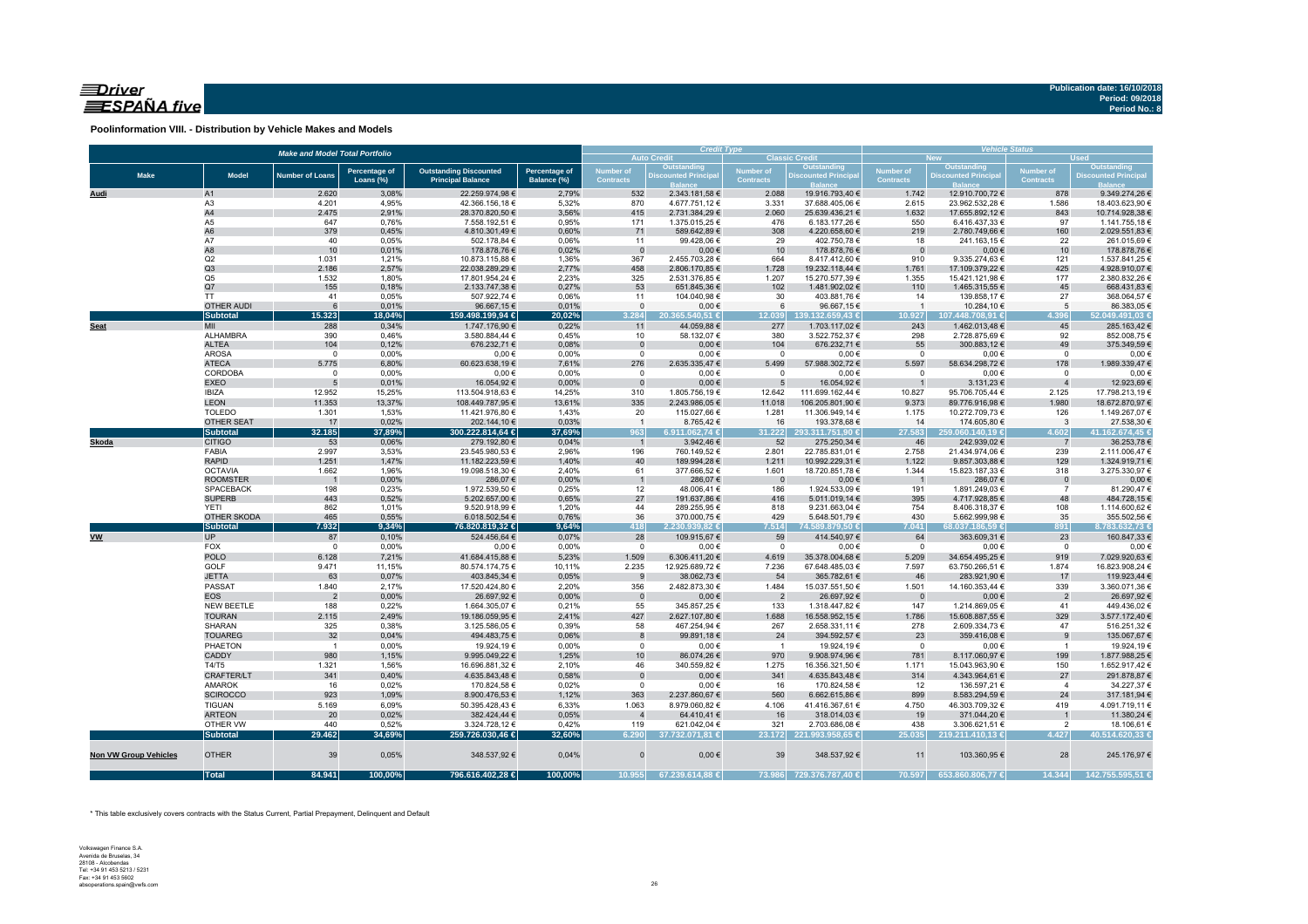

### **Poolinformation IX. - Geographic Distribution**

|                               |                        | <b>Geographic Distribution Total Portfolio</b> |                                                           |                              |                               | <b>Credit Type</b>                                           |                                      |                                                              | <b>Vehicle Status</b>                |                                                                     |                               |                                                             |  |  |
|-------------------------------|------------------------|------------------------------------------------|-----------------------------------------------------------|------------------------------|-------------------------------|--------------------------------------------------------------|--------------------------------------|--------------------------------------------------------------|--------------------------------------|---------------------------------------------------------------------|-------------------------------|-------------------------------------------------------------|--|--|
|                               |                        |                                                |                                                           |                              |                               | <b>Auto Credit</b>                                           |                                      | <b>Classic Credit</b>                                        |                                      | <b>New</b>                                                          |                               | <b>Used</b>                                                 |  |  |
| <b>Autonomous Communities</b> | <b>Number of Loans</b> | Percentage of<br>Loans $(\%)$                  | <b>Outstanding Discounted</b><br><b>Principal Balance</b> | Percentage of<br>Balance (%) | Number of<br><b>Contracts</b> | Outstanding<br><b>Discounted Principal</b><br><b>Balance</b> | <b>Number of</b><br><b>Contracts</b> | Outstanding<br><b>Discounted Principal</b><br><b>Balance</b> | <b>Number of</b><br><b>Contracts</b> | <b>Outstanding</b><br><b>Discounted Principal</b><br><b>Balance</b> | Number of<br><b>Contracts</b> | Outstanding<br><b>Discounted Principa</b><br><b>Balance</b> |  |  |
| <b>GALICIA</b>                | 4.625                  | 5,45%                                          | 45.968.868.13 €                                           | 5,77%                        | 428                           | 2.434.260.04 €                                               | 4.197                                | 43.534.608.09 €                                              | 3.703                                | 36.002.540.85 €                                                     | 922                           | 9.966.327.28 €                                              |  |  |
| <b>ASTURIAS</b>               | 1.473                  | 1,73%                                          | 13.818.829,26 €                                           | 1,73%                        | 156                           | 929.557,84 €                                                 | 1.317                                | 12.889.271.42 €                                              | 1.226                                | 11.403.400,75 €                                                     | 247                           | 2.415.428,51 €                                              |  |  |
| <b>CANTABRIA</b>              | 1.011                  | 1,19%                                          | 9.452.330.26 €                                            | 1,19%                        | 107                           | 600.824.91 €                                                 | 904                                  | 8.851.505,35 €                                               | 851                                  | 7.879.192,53 €                                                      | 160                           | 1.573.137,73 €                                              |  |  |
| <b>LA RIOJA</b>               | 434                    | 0,51%                                          | 3.738.414.53 €                                            | 0,47%                        | 42                            | 238.982,88 €                                                 | 392                                  | 3.499.431,65 €                                               | 362                                  | 3.023.853.77 €                                                      | 72                            | 714.560,76 €                                                |  |  |
| <b>CASTILLA LEON</b>          | 3.479                  | 4,10%                                          | 31.254.411.65 €                                           | 3,92%                        | 259                           | 1.656.456.16 €                                               | 3.220                                | 29.597.955.49 €                                              | 2.758                                | 24.726.806.23 €                                                     | 721                           | 6.527.605,42 €                                              |  |  |
| C.MADRID                      | 14.509                 | 17,08%                                         | 126.405.352.27 €                                          | 15,87%                       | 2.368                         | 14.304.119,83 €                                              | 12.141                               | 112.101.232.44 €                                             | 12.054                               | 102.017.541.81 €                                                    | 2.455                         | 24.387.810,46 €                                             |  |  |
| <b>PAIS VASCO</b>             | 3.472                  | 4,09%                                          | 29.718.132.79 €                                           | 3,73%                        | 197                           | 1.057.174.45 €                                               | 3.275                                | 28.660.958.34 €                                              | 2.874                                | 24.333.019.52 €                                                     | 598                           | 5.385.113.27 €                                              |  |  |
| C.NAVARRA                     | 951                    | 1,12%                                          | 8.209.947,10 €                                            | 1,03%                        | 102                           | 496.780,13 €                                                 | 849                                  | 7.713.166,97 €                                               | 783                                  | 6.563.928,66 €                                                      | 168                           | 1.646.018.44 €                                              |  |  |
| <b>CATALUÑA</b>               | 17.101                 | 20,13%                                         | 162.078.717.30 €                                          | 20,35%                       | 2.437                         | 15.407.022,01 €                                              | 14.664                               | 146.671.695,29 €                                             | 13.871                               | 129.296.815,87 €                                                    | 3.230                         | 32.781.901,43 €                                             |  |  |
| <b>ARAGÓN</b>                 | 2.324                  | 2,74%                                          | 22.215.154,75 €                                           | 2,79%                        | 220                           | 1.536.739,96 €                                               | 2.104                                | 20.678.414,79 €                                              | 1.927                                | 18.361.617,12 €                                                     | 397                           | 3.853.537,63 €                                              |  |  |
| C. VALENCIANA                 | 8.907                  | 10,49%                                         | 82.432.797.55 €                                           | 10,35%                       | 1.293                         | 7.798.668.55 €                                               | 7.614                                | 74.634.129.00 €                                              | 7.445                                | 67.896.558.96 €                                                     | 1.462                         | 14.536.238,59 €                                             |  |  |
| CASTILLA LA MANCHA            | 3.455                  | 4.07%                                          | 32.168.143.73 €                                           | 4,04%                        | 415                           | 2.782.817.90 €                                               | 3.040                                | 29.385.325,83 €                                              | 2.873                                | 26.500.143.36 €                                                     | 582                           | 5.668.000.37 €                                              |  |  |
| <b>EXTREMADURA</b>            | 1.314                  | 1,55%                                          | 12.617.213.04 €                                           | 1,58%                        | 178                           | 1.003.979.89 €                                               | 1.136                                | 11.613.233.15 €                                              | 1.040                                | 9.820.028,19 €                                                      | 274                           | 2.797.184.85 €                                              |  |  |
| <b>ANDALUCIA</b>              | 14.237                 | 16,76%                                         | 139.049.326,29 €                                          | 17,46%                       | 2.116                         | 12.827.399,63 €                                              | 12.121                               | 126.221.926,66 €                                             | 11.870                               | 115.518.151,97 €                                                    | 2.367                         | 23.531.174,32 €                                             |  |  |
| <b>ISLAS BALEARES</b>         | 2.235                  | 2,63%                                          | 20.774.683,37 €                                           | 2,61%                        | 272                           | 1.887.446,78 €                                               | 1.963                                | 18.887.236,59 €                                              | 1.970                                | 18.188.776,83 €                                                     | 265                           | 2.585.906,54 €                                              |  |  |
| <b>MURCIA</b>                 | 2.405                  | 2,83%                                          | 24.615.409,55 €                                           | 3,09%                        | 263                           | 1.620.203,79 €                                               | 2.142                                | 22.995.205.76 €                                              | 2.020                                | 20.624.136.28 €                                                     | 385                           | 3.991.273,27 €                                              |  |  |
| <b>ISLAS CANARIAS</b>         | 2.900                  | 3,41%                                          | 30.872.096.77 €                                           | 3,88%                        | 94                            | 612.723.58 €                                                 | 2.806                                | 30.259.373.19 €                                              | 2.868                                | 30.546.706.43 €                                                     | 32                            | 325.390,34 €                                                |  |  |
| <b>CEUTA</b>                  | 56                     | 0,07%                                          | 598.338,10 €                                              | 0,08%                        |                               | 21.728,57 €                                                  | 50                                   | 576.609,53 €                                                 | 52                                   | 565.968,95 €                                                        |                               | 32.369,15 €                                                 |  |  |
| <b>MELILLA</b>                | 53                     | 0,06%                                          | 628.235,84 €                                              | 0,08%                        |                               | 22.727.98 €                                                  | 51                                   | 605.507.86 €                                                 | 50                                   | 591.618,69 €                                                        |                               | 36.617,15 €                                                 |  |  |
| <b>Total</b>                  | 84.941                 | 100.00%                                        | 796.616.402.28 €                                          | 100.00%                      | 10.955                        | 67.239.614.88 €                                              | 73.986                               | 729.376.787.40 €                                             |                                      | 70.597 653.860.806.77 €                                             | 14.344                        | 142.755.595.51 €                                            |  |  |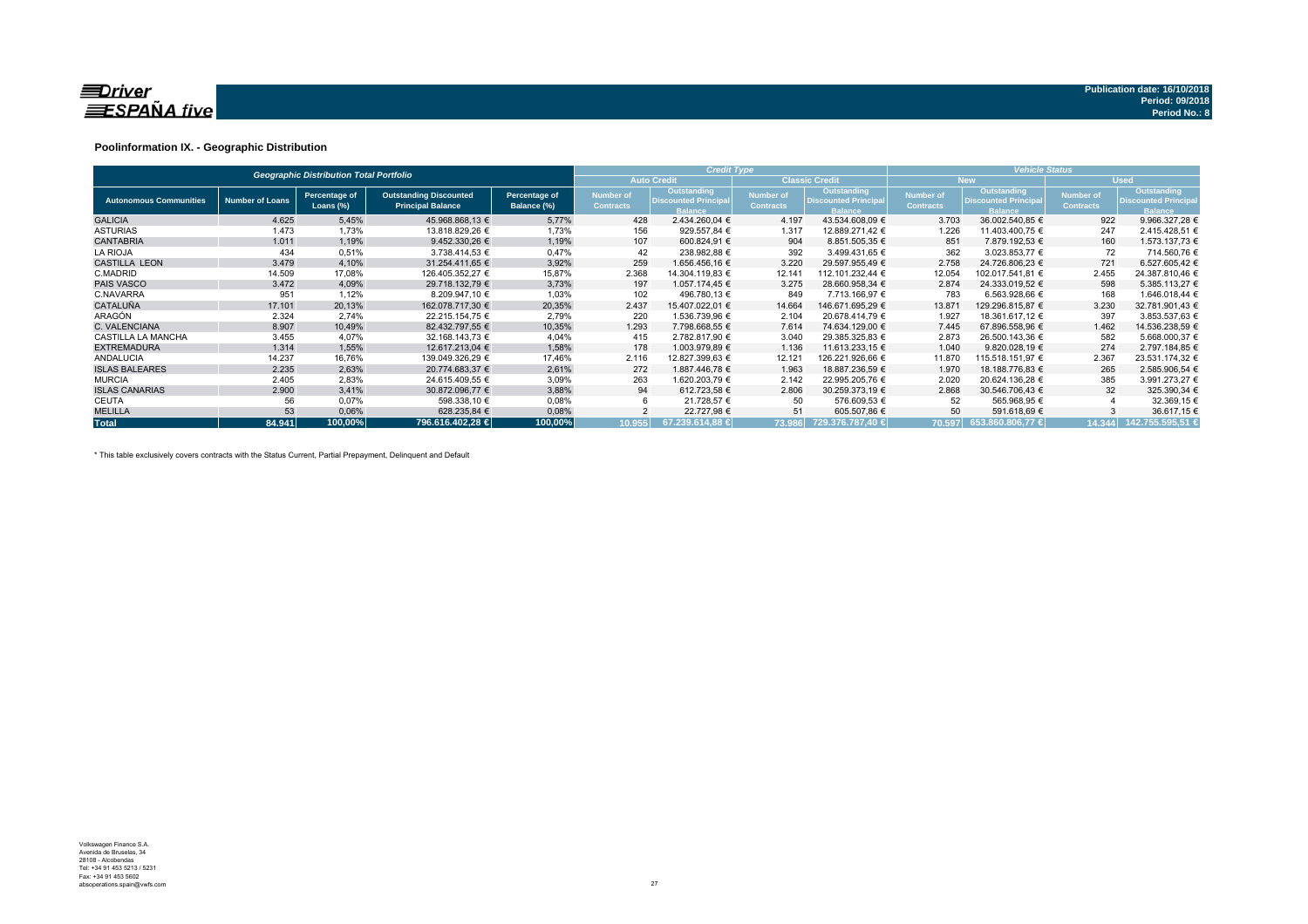

**Poolinformation X. - Motor Type**

|                                      |        |              |                                                                         |                                   |                  | <b>Credit Type</b>                                                  |                  |                                                              | <b>Vehicle Status</b>                |                                                              |                                      |                                                              |  |  |
|--------------------------------------|--------|--------------|-------------------------------------------------------------------------|-----------------------------------|------------------|---------------------------------------------------------------------|------------------|--------------------------------------------------------------|--------------------------------------|--------------------------------------------------------------|--------------------------------------|--------------------------------------------------------------|--|--|
| <b>Customer Type Total Portfolio</b> |        |              |                                                                         |                                   |                  | <b>Auto Credit</b>                                                  |                  | <b>Classic Credit</b>                                        |                                      | <b>New</b>                                                   | <b>Used</b>                          |                                                              |  |  |
| Motor type                           | Loans  | of Loans (%) | Number of Percentage Outstanding Discounted<br><b>Principal Balance</b> | Percentage<br>of Balance<br>(9/6) | <b>Contracts</b> | <b>Outstanding Discounted Number of</b><br><b>Principal Balance</b> | <b>Contracts</b> | Outstanding<br><b>Discounted Principal</b><br><b>Balance</b> | <b>Number of</b><br><b>Contracts</b> | Outstanding<br><b>Discounted Principal</b><br><b>Balance</b> | <b>Number of</b><br><b>Contracts</b> | Outstanding<br><b>Discounted Principal</b><br><b>Balance</b> |  |  |
| EA 189 (unfixed)                     | 147    | 0.17%        | 826.334.54 €                                                            | 0.10%                             | 25               | 157.847.06 €                                                        | 122              | 668.487.48€                                                  | 122                                  | 676.539.18€                                                  | 25                                   | 149.795.36 €                                                 |  |  |
| Other                                | 84.794 | 99.83%       | 795.790.067.74 €                                                        | 99.90%                            | 10.988           | 103.124.619.16 €                                                    | 73.806           | 692.665.448.58 €                                             | 70.444                               | 660.441.367.21 €                                             | 14.350                               | 135.348.700.53 €                                             |  |  |
| <b>Total</b>                         | 84.941 | 100.00%      | 796.616.402.28 €                                                        | 100.00%                           | 11.013           | 103.282.466.22 €                                                    | 73.928           | 693.333.936.06 €                                             | 70.566                               | 661.117.906.39 €                                             | 14.375                               | 135.498.495.89 €                                             |  |  |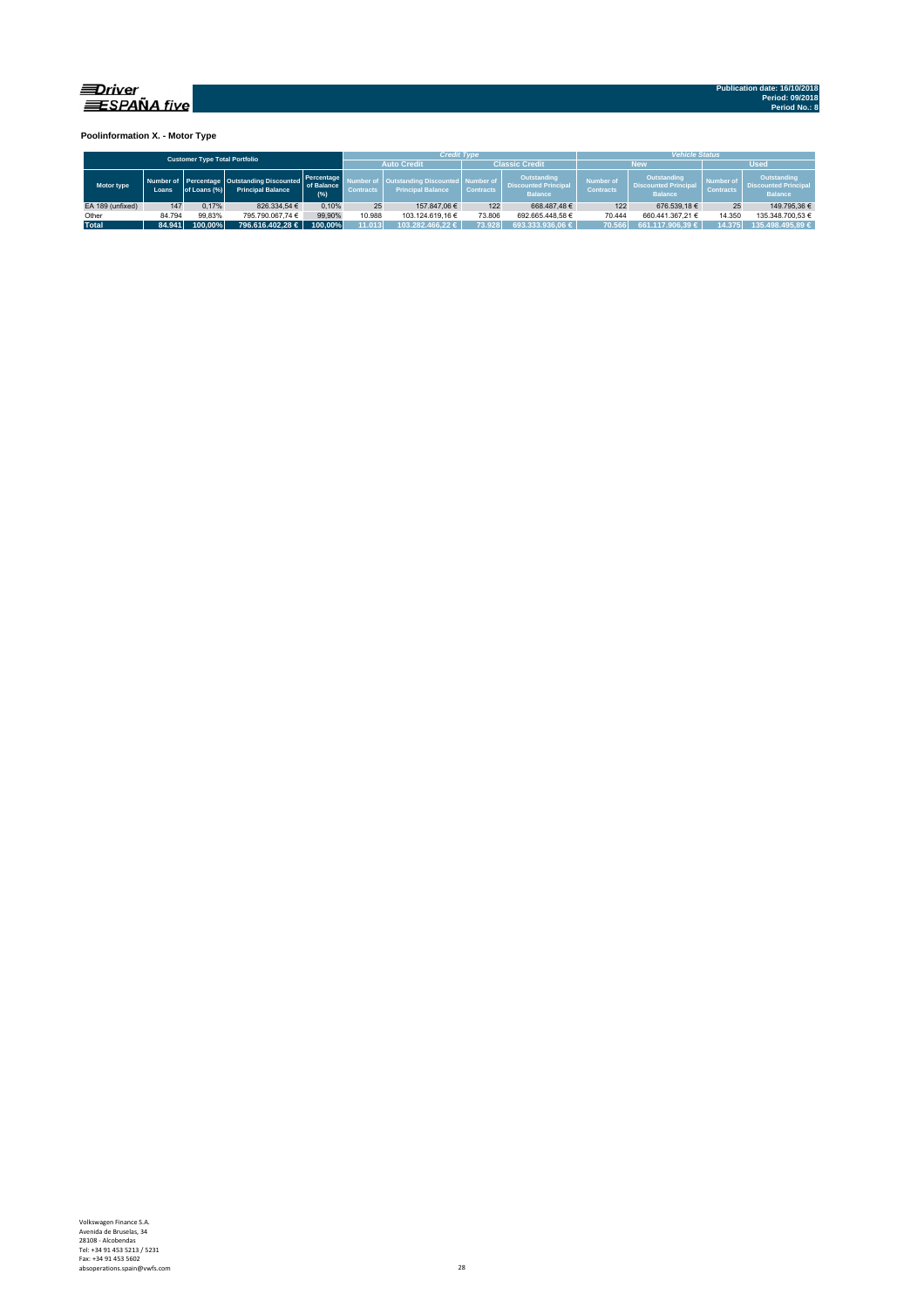| <i>=Driver</i>                        | Publication date: 16/10/2018<br>Period: 09/2018 |
|---------------------------------------|-------------------------------------------------|
| $\equiv$ SPAÑA five                   | Period No.: 8                                   |
| Poolinformation XI. - Loan Level Data |                                                 |

|  |  | <b><i>Continued International</i></b> | ------ | at Default | Currei<br><b>Dalarice</b> | <b>CONTRACTOR</b> | $-11.2$<br>Loss | Asset |  |  | Total<br><b>LOVELY</b> | LOSS A. | Loss<br><b>Pon On</b><br><b>Delegas</b> | Loss | ALDAN |  | $J$ Mola | non) |  | <b>Astomer</b><br><b>Type</b> |  |
|--|--|---------------------------------------|--------|------------|---------------------------|-------------------|-----------------|-------|--|--|------------------------|---------|-----------------------------------------|------|-------|--|----------|------|--|-------------------------------|--|
|--|--|---------------------------------------|--------|------------|---------------------------|-------------------|-----------------|-------|--|--|------------------------|---------|-----------------------------------------|------|-------|--|----------|------|--|-------------------------------|--|